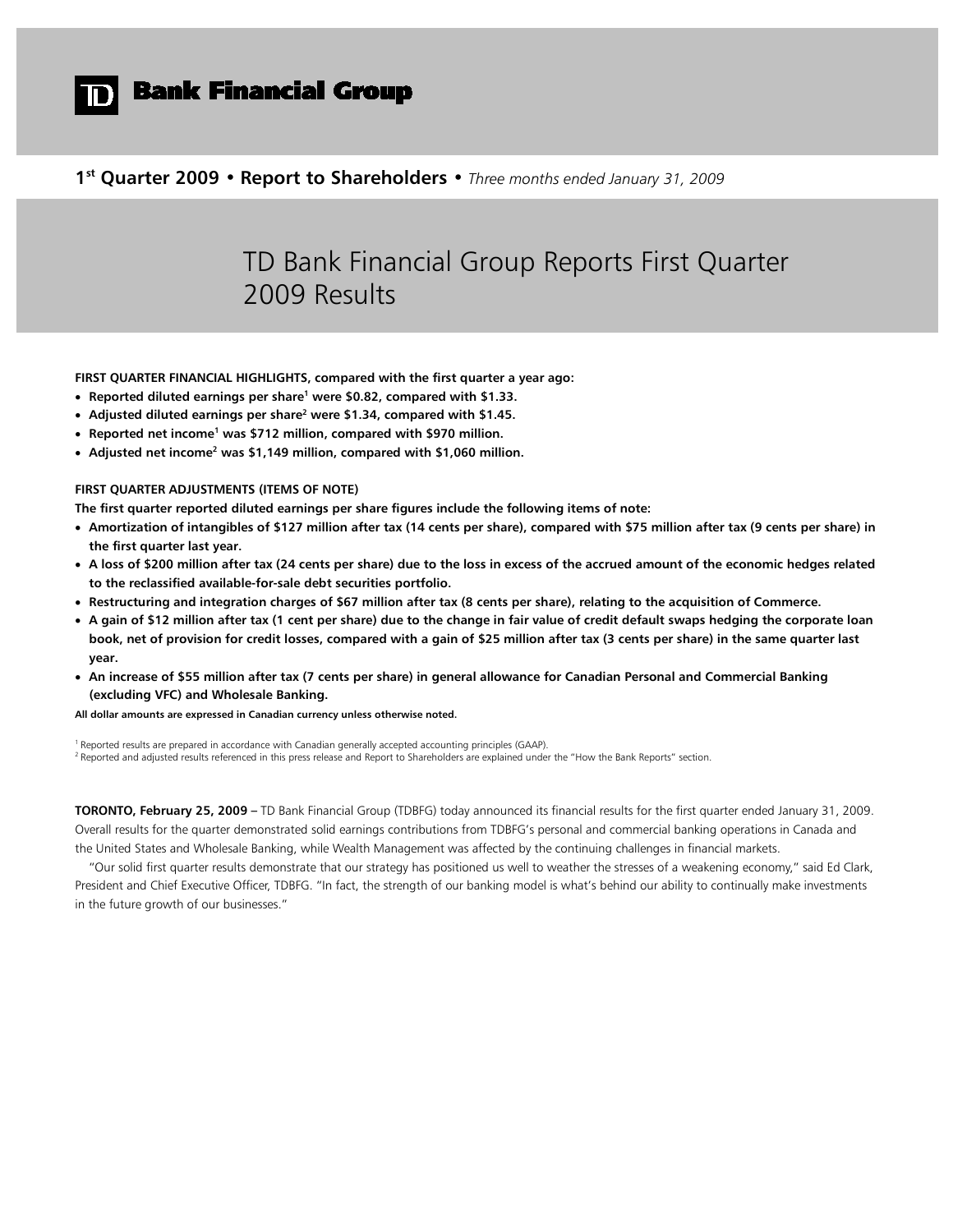### **FIRST QUARTER BUSINESS SEGMENT PERFORMANCE**

### **Canadian Personal and Commercial Banking**

TD Canada Trust posted earnings of \$584 million in the first quarter, down 2% from the same period last year. Record volume growth in the quarter was offset by compressed margins and higher loan losses, reflecting the deteriorating economic outlook. During the quarter, TDBFG's home and auto, life and health insurance businesses were consolidated under the single brand, TD Insurance.

"TD Canada Trust remains committed to lending, with both personal and commercial lending growing at double-digit rates compared to the same period last year. As other lenders have withdrawn from the Canadian market, and non-bank sources of credit become harder to find, TD Canada Trust is doing its part to fill the lending gap. This gap will further shrink as demand for credit naturally slows with the economy," said Clark.

"While this operating environment will likely get worse before it gets better, the underlying strength of TD Canada Trust is allowing us to continue investing in future growth, including our plans to add new branches and to increase the number of customer-facing roles."

#### **Wealth Management**

Wealth Management, including TDBFG's equity share in TD Ameritrade, earned \$152 million in the quarter, down 30% from the first quarter of last year. As previously announced, TD Ameritrade contributed \$77 million in earnings to the segment, with record average trades per day for their quarter ended December 31, 2008. In Canada, increases in transactional revenue in online brokerage operations were offset by lower fee income and declines in assets levels in mutual funds and the advice-based businesses.

"Our Wealth Management businesses continue to prudently manage through strong market headwinds," said Clark. "As we continue on this course, we remain committed to strategically growing our diversified wealth offering. We plan to add 80 new client-facing advisors in Canada this year and recently announced an arrangement to increase our direct ownership stake in TD Ameritrade by 5%. TD Ameritrade's significant long-term potential continues to be a key part of our U.S. growth strategy."

### **U.S. Personal and Commercial Banking**

U.S. Personal and Commercial Banking generated \$240 million in reported net income and \$307 million in adjusted net income for the quarter, compared to \$127 million in adjusted and reported net income for the same period last year. Much of this increase was attributable to the inclusion of Commerce earnings, which have been added to this segment since the third quarter of 2008. The quarter saw solid growth in loans and deposits moderated by increased loan losses, as credit conditions worsened, and continuing downward pressure on margins.

"Our U.S. Personal and Commercial bank delivered another solid quarter for us and the integration of Commerce remains on track," said Clark. "We remain very cautious in our outlook for the U.S. economy and are positioning the business accordingly. Nevertheless, with 14 new branches added this quarter, TD Bank, America's Most Convenient Bank, remains focused on executing its organic growth strategy and taking advantage of its position of strength to gain market share."

### **Wholesale Banking**

Wholesale Banking reported net income for the quarter of \$265 million, a 63% increase compared to the same period last year. Wholesale Banking's performance was driven by strong interest rate and foreign exchange trading, as well as solid contributions from equity trading and investment banking. The recovery of committed financing was partially offset by securities losses in the quarter.

"Overall, this was a good quarter for TD Securities," said Clark. "The transitioning of our credit trading business remains a work in progress, but we're pleased with the steps we've made in winding it down. And while we don't see this quarter's run rate level continuing for the rest of the year given the poor market visibility, we remain focused on solidifying our position as a top-three dealer in Canada."

### **Conclusion**

"Our solid first quarter demonstrates the tremendous resiliency of TD's banking model. While we expect a worsening economic environment, we're confident we've built businesses that will emerge from the downturn with momentum," said Clark. "To support our continued focus on future growth, we strengthened our capital position this quarter, raising \$3.3 billion in Tier 1 capital. We're very comfortable with our current capital levels, which allow us to manage uncertainty and provide our investors with an added layer of comfort," Clark added.

"Our strength puts us in a position where we can continue to support our customers through these challenging times. We're not going to hunker down and ignore their problems. We're going to reach out to them and let them know we're here to help."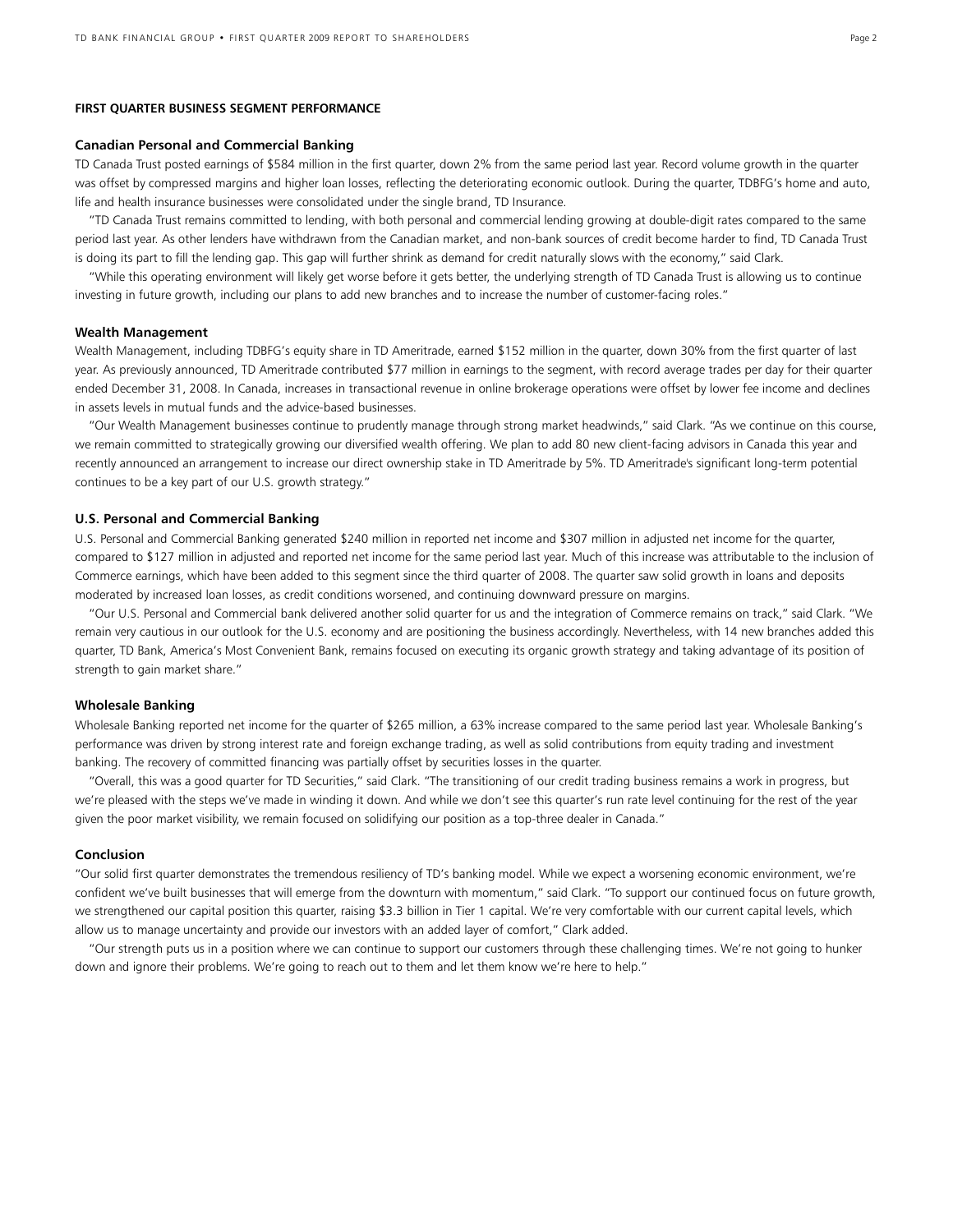# **CONTENTS**

**1 FIRST QUARTER FINANCIAL HIGHLIGHTS and 24** Quarterly Results  **ADJUSTMENTS (ITEMS OF NOTES) 25** Accounting Policies and Estimates

### **MANAGEMENT'S DISCUSSION AND ANALYSIS**

- 
- 
- 
- 
- 
- 
- 
- 
- **18** Managing Risk
- 
- 
- 
- **25** Changes in Internal Control over Financial Reporting

# **4** Financial Highlights **INTERIM CONSOLIDATED FINANCIAL STATEMENTS**

- **5** How We Performed **26** Interim Consolidated Balance Sheet
- **8** Financial Results Overview **27** Interim Consolidated Statement of Income
- **11** How Our Businesses Performed **28** Interim Consolidated Statement of Changes in **15** Balance Sheet Review Shareholders' Equity
- **16** Credit Portfolio Quality **28** Interim Consolidated Statement of Comprehensive Income
- **17** Securities Portfolio **29** Interim Consolidated Statement of Cash Flows
- **18** Capital Position **30** Notes to Interim Consolidated Financial Statements

# **21** Off-balance Sheet Arrangements **39 SHAREHOLDER AND INVESTOR INFORMATION**

### *CAUTION REGARDING FORWARD-LOOKING STATEMENTS*

From time to time, the Bank makes written and oral forward-looking statements, including in this document, in other filings with Canadian regulators or the U.S. Securities and Exchange Commission (SEC), and in other communications. In addition, the Bank's senior management may make forward-looking statements orally to analysts, investors, representatives of the media and others. All such statements are made pursuant to the "safe harbour" provisions of the U.S. Private Securities Litigation Reform Act of 1995 and applicable Canadian securities legislation. Forward-looking statements include, among others, statements regarding the Bank's objectives and targets for 2009 and beyond, and strategies to achieve them, the outlook for the Bank's business lines, and the Bank's anticipated financial performance. The forward-looking information contained in this document is presented for the purpose of assisting our shareholders and analysts in understanding our financial position as at and for the periods ended on the dates presented and our strategic priorities and objectives, and may not be appropriate for other purposes. The economic assumptions for 2009 for the Bank are set out in the Bank's 2008 Annual Report under the heading "Economic Summary and Outlook" and for each of our business segments, under the heading "Business Outlook and Focus for 2009." Forward-looking statements are typically identified by words such as "will", "should", "believe", "expect", "anticipate", "intend", "estimate", "plan", "may" and "could". By their very nature, these statements require us to make assumptions and are subject to inherent risks and uncertainties, general and specific. Especially in light of the current, unprecedented financial and economic environment, such risks and uncertainties may cause actual results to differ materially from the expectations expressed in the forward-looking statements. Some of the factors – many of which are beyond our control and the effects of which can be difficult to predict – that could cause such differences include: credit, market (including equity and commodity), liquidity, interest rate, operational, reputational, insurance, strategic, foreign exchange, regulatory, legal and other risks discussed in the Bank's 2008 Annual Report and in other regulatory filings made in Canada and with the SEC; general business and economic conditions in Canada, the U.S. and other countries in which the Bank conducts business, as well as the effect of changes in existing and the introduction of new monetary and economic policies in those jurisdictions and changes in the foreign exchange rates for the currencies of those jurisdictions; the degree of competition in the markets in which the Bank operates, both from established competitors and new entrants; defaults by other financial institutions in Canada, the U.S. and other countries; the accuracy and completeness of information the Bank receives on customers and counterparties; the development and introduction of new products and services in markets; developing new distribution channels and realizing increased revenue from these channels; the Bank's ability to execute its strategies, including its integration, growth and acquisition strategies and those of its subsidiaries, particularly in the U.S.; changes in accounting policies (including future accounting changes) and methods the Bank uses to report its financial condition, including uncertainties associated with critical accounting assumptions and estimates; changes to our credit ratings; global capital market activity; increased funding costs for credit due to market illiquidity and increased competition for funding; the Bank's ability to attract and retain key executives; reliance on third parties to provide components of the Bank's business infrastructure; the failure of third parties to comply with their obligations to the Bank or its affiliates as such obligations relate to the handling of personal information; technological changes; the use of new technologies in unprecedented ways to defraud the Bank or its customers and the organized efforts of increasingly sophisticated parties who direct their attempts to defraud the Bank or its customers through many channels; legislative and regulatory developments; change in tax laws; unexpected judicial or regulatory proceedings; continued negative impact of the U.S. securities litigation environment; unexpected changes in consumer spending and saving habits; the adequacy of the Bank's risk management framework, including the risk that the Bank's risk management models do not take into account all relevant factors; the possible impact on the Bank's businesses of international conflicts and terrorism; acts of God, such as earthquakes; the effects of disease or illness on local, national or international economies; and the effects of disruptions to public infrastructure, such as transportation, communication, power or water supply. A substantial amount of the Bank's business involves making loans or otherwise committing resources to specific companies, industries or countries. Unforeseen events affecting such borrowers, industries or countries could have a material adverse effect on the Bank's financial results, businesses, financial condition or liquidity. The preceding list is not exhaustive of all possible risk factors and other factors could also adversely affect the Bank's results. For more information, see the discussion starting on page 64 of the Bank's 2008 Annual Report. All such factors should be considered carefully when making decisions with respect to the Bank, and undue reliance should not be placed on the Bank's forward-looking statements. Any forward-looking information or statements contained in this document represent the views of management only as of the date hereof. The Bank does not undertake to update any forward-looking statements, whether written or oral, that may be made from time to time by or on its behalf, except as required under applicable securities legislation.

*This document was reviewed by the Bank's Audit Committee and was approved by the Bank's Board of Directors, on the Audit Committee's recommendation, prior to its release.*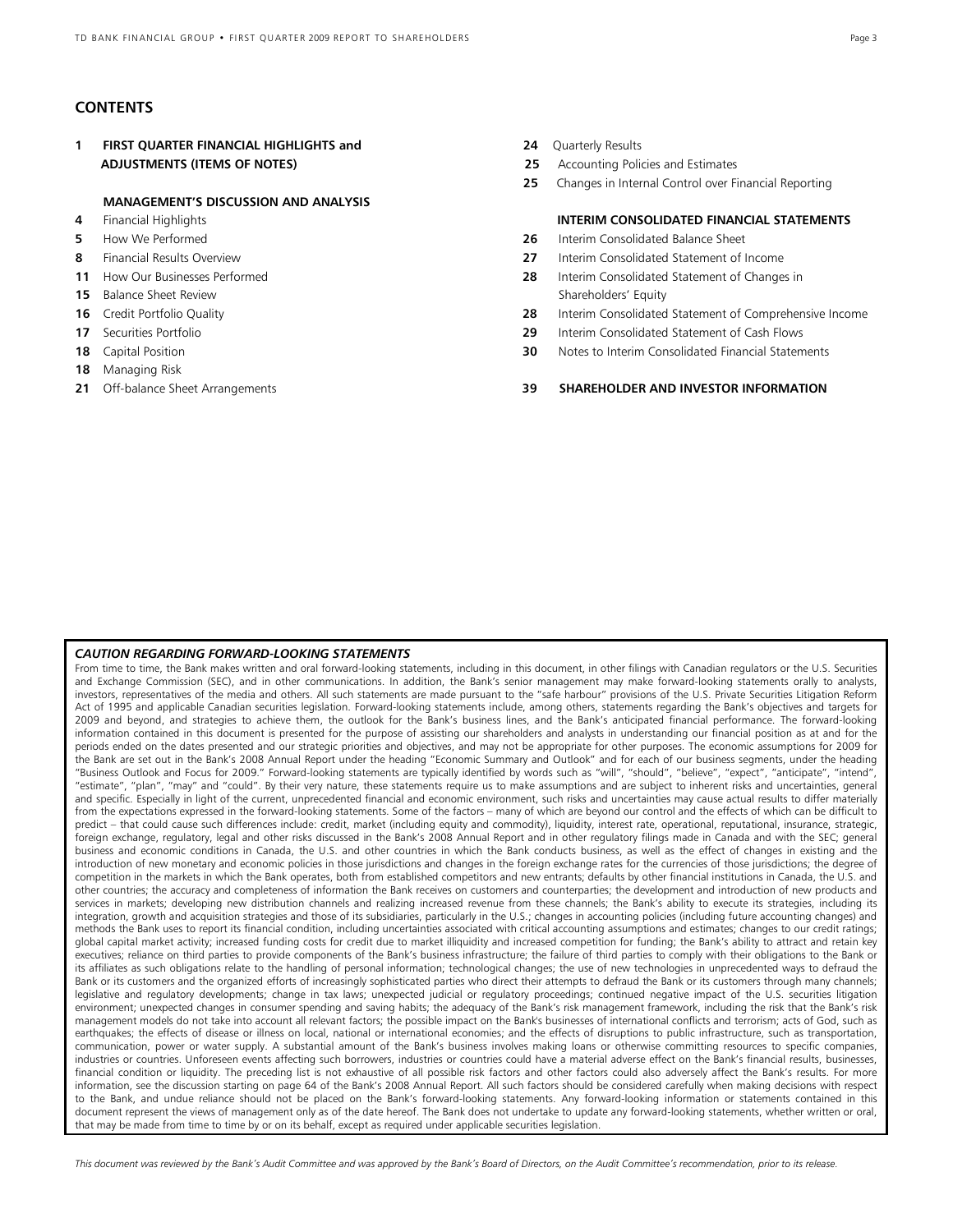# **MANAGEMENT'S DISCUSSION AND ANALYSIS OF OPERATING PERFORMANCE**

This Management's Discussion and Analysis (MD&A) is presented to enable readers to assess material changes in the financial condition and operational results of TD Bank Financial Group (the Bank) for the three months ended January 31, 2009, compared with the three months ended October 31, 2008 and January 31, 2008. This MD&A should be read in conjunction with the Bank's unaudited Interim Consolidated Financial Statements and related Notes included in this Report to Shareholders and with our 2008 Annual Report. This MD&A is dated February 24, 2009. Unless otherwise indicated, all amounts are expressed in Canadian dollars and have been primarily derived from the Bank's Annual or Interim Consolidated Financial Statements prepared in accordance with Canadian generally accepted accounting principles (GAAP). Certain comparative amounts have been reclassified to conform to the presentation adopted in the current period. Additional information relating to the Bank is available on the Bank's website http:/[/www.td.com](http://www.td.com/), as well as on SEDAR at http:[//www.sedar.com](http://www.sedar.com/) and on the U.S. Securities and Exchange Commission's (SEC's) website at http:[//www.sec.gov](http://www.sec.gov/) (EDGAR filers section).

# **FINANCIAL HIGHLIGHTS**

|                                                               |           | For the three months ended |           |
|---------------------------------------------------------------|-----------|----------------------------|-----------|
|                                                               | Jan. 31   | Oct. 31                    | Jan. 31   |
| (millions of Canadian dollars, except as noted)               | 2009      | 2008                       | 2008      |
| <b>Results of operations</b>                                  |           |                            |           |
| Total revenue                                                 | \$4,150   | \$3,640                    | \$3,604   |
| Provision for credit losses                                   | 537       | 288                        | 255       |
| Non-interest expenses                                         | 3,020     | 2,367                      | 2,228     |
| Net income – reported <sup>1</sup>                            | 712       | 1,014                      | 970       |
| Net income $-$ adjusted <sup>1</sup>                          | 1,149     | 665                        | 1,060     |
| Economic profit <sup>2</sup>                                  | 164       | (150)                      | 462       |
| Return on common equity – reported                            | 8.1%      | 13.3%                      | 18.0%     |
| Return on invested capital <sup>2</sup>                       | 11.7%     | 7.5%                       | 16.6%     |
| <b>Financial position</b>                                     |           |                            |           |
| Total assets                                                  | \$585,365 | \$563,214                  | \$435,153 |
| Total risk-weighted assets                                    | 211,715   | 211,750                    | 145,900   |
| Total shareholders' equity                                    | 38,050    | 31,674                     | 22,940    |
| Financial ratios - reported                                   |           |                            |           |
| Efficiency ratio                                              | 72.8%     | 65.0%                      | 61.8%     |
| Tier 1 capital to risk-weighted assets                        | 10.1%     | 9.8%                       | 10.9%     |
| Provision for credit losses as a % of net average loans       | 0.90%     | 0.49%                      | 0.54%     |
| <b>Common share information - reported</b> (Canadian dollars) |           |                            |           |
| Per share                                                     |           |                            |           |
| Basic earnings                                                | \$0.82    | \$1.23                     | \$1.34    |
| Diluted earnings                                              | 0.82      | 1.22                       | 1.33      |
| <b>Dividends</b>                                              | 0.61      | 0.61                       | 0.57      |
| Book value                                                    | 41.57     | 36.78                      | 30.69     |
| Closing share price                                           | 39.80     | 56.92                      | 68.01     |
| Shares outstanding (millions)                                 |           |                            |           |
| Average basic                                                 | 832.6     | 808.0                      | 718.3     |
| Average diluted                                               | 834.2     | 812.8                      | 724.6     |
| End of period                                                 | 848.7     | 810.1                      | 719.0     |
| Market capitalization (billions of Canadian dollars)          | \$33.8    | \$46.1                     | \$48.9    |
| Dividend yield                                                | 5.0%      | 4.1%                       | 3.2%      |
| Dividend payout ratio                                         | 75.5%     | 49.7%                      | 42.6%     |
| Price to earnings multiple                                    | 9.1       | 11.7                       | 12.3      |
| <b>Common share information - adjusted (Canadian dollars)</b> |           |                            |           |
| Per share                                                     |           |                            |           |
| Basic earnings                                                | \$1.35    | \$0.79                     | \$1.46    |
| Diluted earnings                                              | 1.34      | 0.79                       | 1.45      |
| Dividend payout ratio                                         | 46.1%     | 76.8%                      | 39.0%     |
| Price to earnings multiple                                    | 8.3       | 11.6                       | 11.7      |

1 Adjusted and reported results are explained under the "How the Bank Reports" section, which includes reconciliation between reported and adjusted results.<br><sup>2</sup> Economic profit and return on invested capital are non GAAB f

<sup>2</sup> Economic profit and return on invested capital are non-GAAP financial measures and are explained under the "Economic Profit and Return on Invested Capital" section.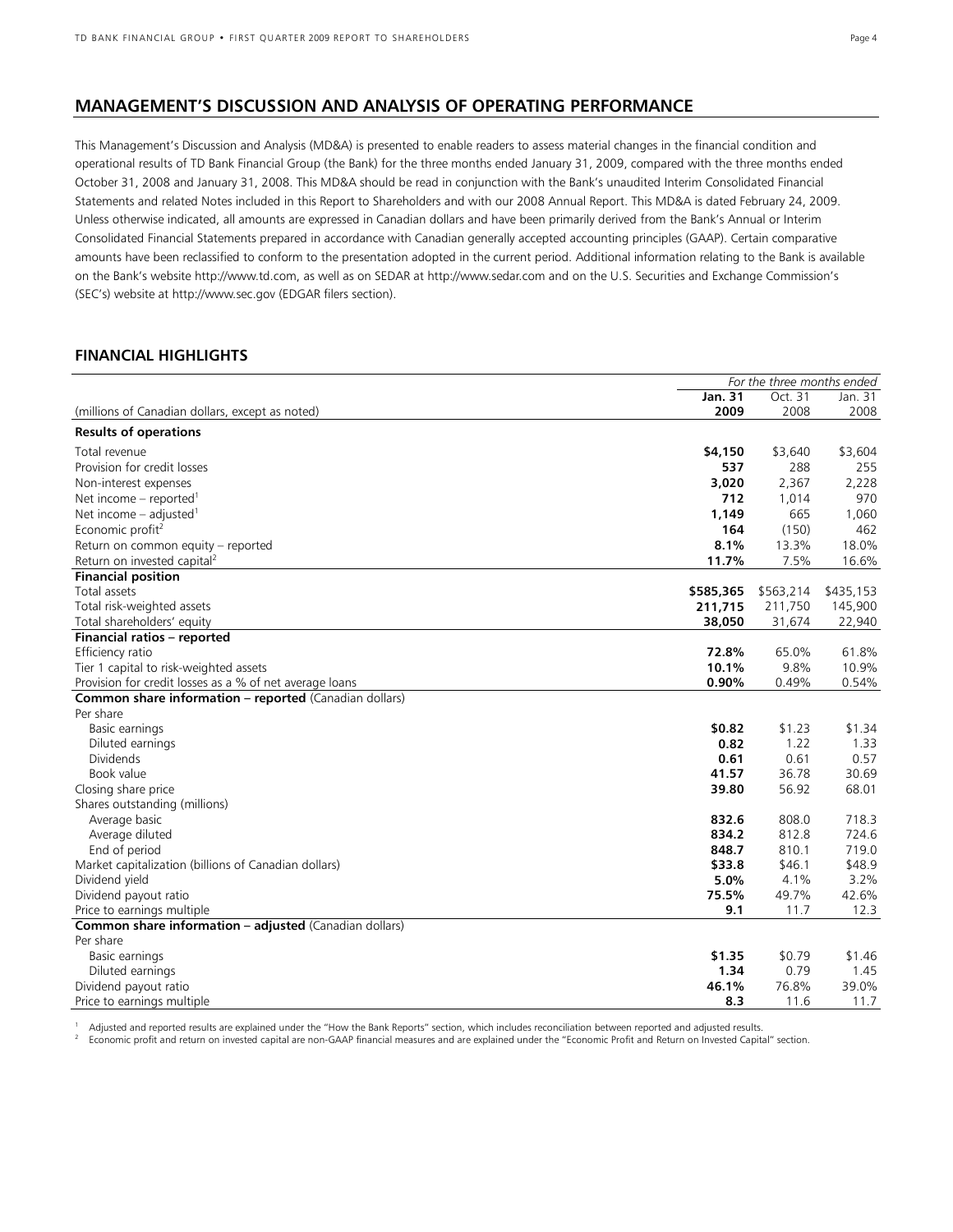# **HOW WE PERFORMED**

### **Corporate Overview**

The Toronto-Dominion Bank and its subsidiaries are collectively known as TD Bank Financial Group (TDBFG or the Bank). The Bank is the sixth largest bank in North America by branches and serves approximately 17 million customers in four key businesses operating in a number of locations in key financial centres around the globe: Canadian Personal and Commercial Banking, including TD Canada Trust and TD Insurance; Wealth Management, including TD Waterhouse and an investment in TD Ameritrade; U.S. Personal and Commercial Banking through TD Banknorth and TD Bank, America's Most Convenient Bank; and Wholesale Banking, including TD Securities. The Bank also ranks among the world's leading online financial services firms, with more than 5.5 million online customers. The Bank had \$585 billion in assets on January 31, 2009. The Toronto-Dominion Bank trades under the symbol "TD" on the Toronto and New York Stock Exchanges.

### **How the Bank Reports**

The Bank prepares its consolidated financial statements in accordance with GAAP and refers to results prepared in accordance with GAAP as "reported" results. The Bank also utilizes non-GAAP financial measures referred to as "adjusted" results to assess each of its businesses and to measure overall Bank performance. To arrive at adjusted results, the Bank removes "items of note", net of income taxes, from reported results. The items of note relate to items which management does not believe are indicative of underlying business performance. The Bank believes that adjusted results provide the reader with a better understanding of how management views the Bank's performance. The items of note are listed in the table on the following page. As explained, adjusted results are different from reported results determined in accordance with GAAP. Adjusted results, items of note and related terms used in this document are not defined terms under GAAP and, therefore, may not be comparable to similar terms used by other issuers.

The following tables provide reconciliations between the Bank's reported and adjusted results.

### **Operating results - reported**

|                                                                     | For the three months ended |         |         |
|---------------------------------------------------------------------|----------------------------|---------|---------|
|                                                                     | Jan. 31                    | Oct. 31 | Jan. 31 |
| (millions of Canadian dollars)                                      | 2009                       | 2008    | 2008    |
| Net interest income                                                 | \$2,728                    | \$2,449 | \$1,788 |
| Other income                                                        | 1,422                      | 1,191   | 1,816   |
| Total revenue                                                       | 4,150                      | 3,640   | 3,604   |
| Provision for credit losses                                         | (537)                      | (288)   | (255)   |
| Non-interest expenses                                               | (3,020)                    | (2,367) | (2,228) |
| Income before provision for income taxes, non-controlling interests |                            |         |         |
| in subsidiaries and equity in net income of an associated company   | 593                        | 985     | 1,121   |
| Recovery of (provision for) income taxes                            | 58                         | (20)    | (235)   |
| Non-controlling interests in subsidiaries, net of income taxes      | (28)                       | (18)    | (8)     |
| Equity in net income of an associated company, net of income taxes  | 89                         | 67      | 92      |
| Net income - reported                                               | 712                        | 1.014   | 970     |
| Preferred dividends                                                 | (29)                       | (23)    | (8)     |
| Net income available to common shareholders - reported              | \$683                      | \$991   | \$962   |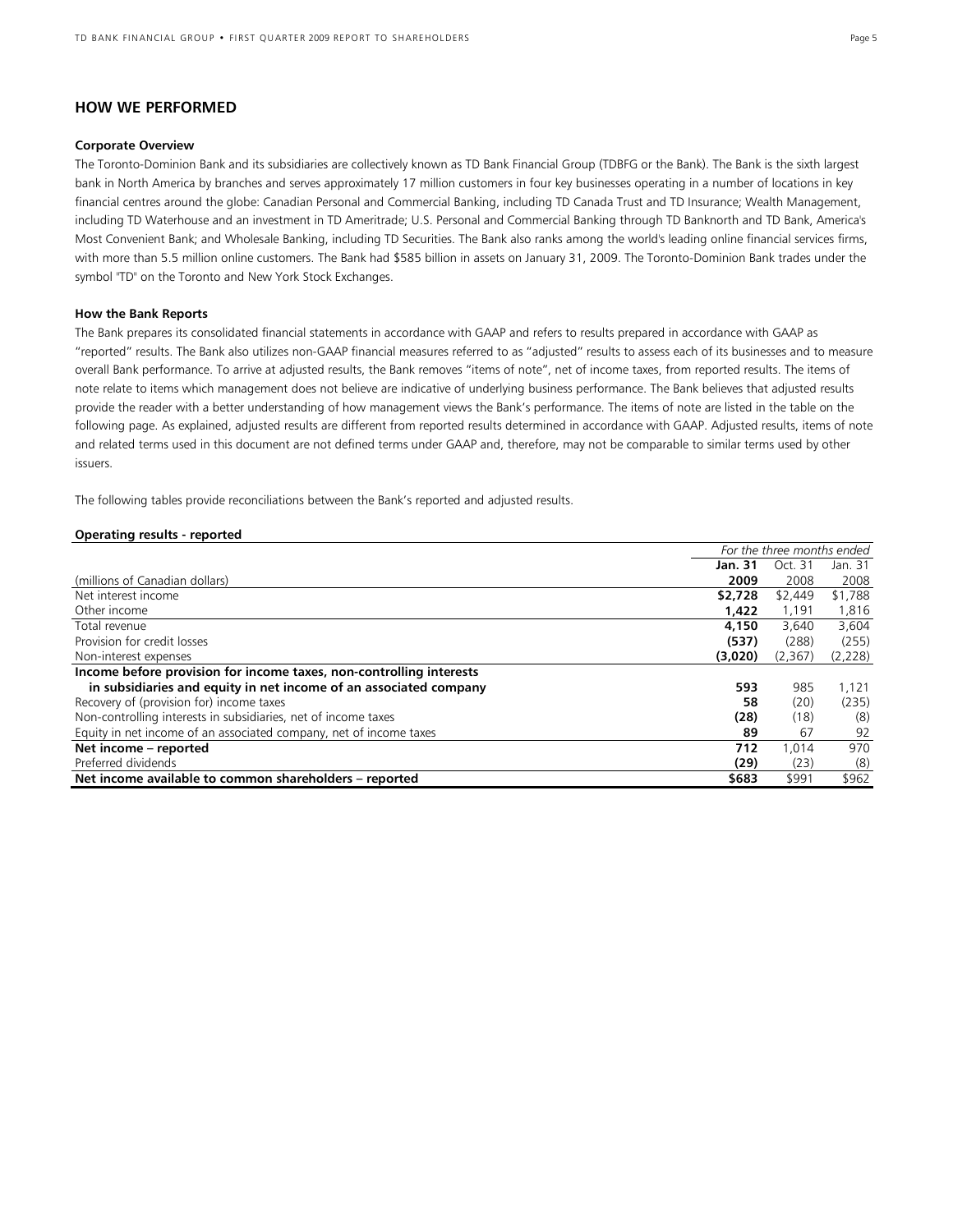# **Reconciliation of Non-GAAP Financial Measures**

### **Adjusted net income to reported net income**

| Operating results - adjusted                                                                                                        |         | For the three months ended |          |
|-------------------------------------------------------------------------------------------------------------------------------------|---------|----------------------------|----------|
|                                                                                                                                     | Jan. 31 | Oct. 31                    | Jan. 31  |
| (millions of Canadian dollars)                                                                                                      | 2009    | 2008                       | 2008     |
| Net interest income                                                                                                                 | \$2,728 | \$2,449                    | \$1,788  |
| Other income <sup>1</sup>                                                                                                           | 1.722   | 954                        | 1,791    |
| Total revenue                                                                                                                       | 4,450   | 3,403                      | 3,579    |
| Provision for credit losses <sup>2</sup>                                                                                            | (457)   | (288)                      | (238)    |
| Non-interest expenses <sup>3</sup>                                                                                                  | (2,741) | (2,632)                    | (2, 106) |
| Income before provision for income taxes, non-controlling interests                                                                 |         |                            |          |
| in subsidiaries and equity in net income of an associated company                                                                   | 1,252   | 483                        | 1,235    |
| (Provision for) recovery of income taxes <sup>4</sup>                                                                               | (179)   | 116                        | (275)    |
| Non-controlling interests in subsidiaries, net of income taxes                                                                      | (28)    | (18)                       | (8)      |
| Equity in net income of an associated company, net of income taxes <sup>5</sup>                                                     | 104     | 84                         | 108      |
| Net income - adjusted                                                                                                               | 1,149   | 665                        | 1,060    |
| Preferred dividends                                                                                                                 | (29)    | (23)                       | (8)      |
| Net income available to common shareholders - adjusted                                                                              | 1,120   | 642                        | 1,052    |
| Items of note affecting net income, net of income taxes                                                                             |         |                            |          |
| Amortization of intangibles <sup>6</sup>                                                                                            | (127)   | (126)                      | (75)     |
| Reversal of Enron litigation reserve <sup>7</sup>                                                                                   |         | 323                        |          |
| (Decrease) increase in fair value of derivatives hedging the reclassified available-for-sale debt securities portfolio <sup>8</sup> | (200)   | 118                        |          |
| Restructuring and integration charges relating to the Commerce acquisition <sup>9</sup>                                             | (67)    | (25)                       |          |
| Increase in fair value of credit default swaps hedging the corporate loan book, net of provision for credit losses <sup>10</sup>    | 12      | 59                         | 25       |
| Other tax items <sup>11</sup>                                                                                                       |         |                            | (20)     |
| General allowance increase in Canadian Personal and Commercial Banking (excluding VFC) and Wholesale Banking                        | (55)    |                            |          |
| Provision for insurance claims <sup>12</sup>                                                                                        |         | $\overline{\phantom{m}}$   | (20)     |
| Total items of note                                                                                                                 | (437)   | 349                        | (90)     |
| Net income available to common shareholders - reported                                                                              | \$683   | \$991                      | \$962    |

Adjusted other income excludes the following items of note: first quarter 2009 - \$13 million gain due to change in fair value of credit default swaps (CDS) hedging the corporate loan book, as explained in footnote 10; \$313 million loss due to change in fair value of derivatives hedging the reclassified available-for-sale (AFS) debt securities portfolio, as explained in footnote 8; *fourth quarter 2008* - \$96 million gain due to change in fair value of CDS hedging the corporate loan book; \$141 million gain due to change in fair value of derivatives hedging the reclassified AFS debt securities portfolio; *first quarter 2008 –* \$55 million gain due to change in fair value of CDS hedging the corporate loan book; \$30 million provision for insurance claims, as explained in footnote 12.

Adjusted provision for credit losses excludes the following items of note: *first quarter 2009* – \$80 million increase in general allowance for credit losses in Canadian Personal and Commercial Banking and Wholesale Banking; *first quarter 2008* – \$17 million related to the portion that was hedged via the CDS.

<sup>3</sup> Adjusted non-interest expenses excludes the following items of note: *first quarter 2009* – \$173 million amortization of intangibles, as explained in footnote 6; \$106 million restructuring and integration charges related to the Commerce Bancorp, Inc. (Commerce) acquisition, as explained in footnote 9; *fourth quarter 2008* – \$172 million amortization of intangibles; \$40 million restructuring and integration charges related to the Commerce acquisition; \$477 million positive adjustment related to the reversal of Enron litigation reserve; as explained in footnote 7; *first quarter 2008* – \$122 million amortization of intangibles.

For reconciliation between reported and adjusted provision for income taxes, see the 'Reconciliation of non-GAAP provision for (recovery of) income taxes' table in the "Taxes" section. Adjusted equity in net income of an associated company excludes the following items of note: *first quarter 2009* – \$15 million amortization of intangibles, as explained in footnote 6; *fourth quarter 2008* – \$17 million amortization of intangibles; *first quarter 2008* – \$16 million amortization of intangibles.

Amortization of intangibles relates to the Canada Trust acquisition in 2000, the TD Banknorth Inc. (TD Banknorth) acquisition in 2005, and the acquisitions by TD Banknorth of Hudson United Bancorp in 2006 and Interchange Financial Services Corporation in 2007, and the amortization of intangibles included in equity in net income of TD Ameritrade.

The Enron contingent liability for which the Bank established a reserve was re-evaluated in light of the favourable evolution of case law in similar securities class actions following the U.S. Supreme Court's ruling in *Stoneridge Partners, LLC v. Scientific-Atlanta, Inc*. During the fourth quarter of 2008, the Bank recorded an after-tax positive adjustment of \$323 million (pre-tax \$477 million), reflecting the substantial reversal of the reserve. For details, see Note 28 to the 2008 Consolidated Financial Statements.

- Effective August 1, 2008, as a result of recent deterioration in markets and severe dislocation in the credit market, the Bank changed its trading strategy with respect to certain trading debt securities. The Bank no longer intends to actively trade in these debt securities. Accordingly, the Bank reclassified certain debt securities from trading to AFS category in accordance with the Amendments to the Canadian Institute of Chartered Acccountants (CICA) Handbook Section 3855, *Financial Instruments – Recognition and Measurement*. As part of the Bank's trading strategy, these debt securities are economically hedged, primarily with CDS and interest rate swap contracts. This includes foreign exchange translation exposure related to the debt securities portfolio and the derivatives hedging it. These derivatives are not eligible for reclassification and are recorded on a fair value basis with changes in fair value recorded in the period's earnings. Management believes that this asymmetry in the accounting treatment between derivatives and the reclassified debt securities results in volatility in earnings from period to period that is not indicative of the economics of the underlying business performance in Wholesale Banking. As a result, the derivatives are accounted for on an accrual basis in Wholesale Banking and the gains and losses related to the derivatives in excess of the accrued amounts are reported in the Corporate segment and disclosed as an item of note. Adjusted results of the Bank exclude the gains and losses of the derivatives in excess of the accrued amount.
- As a result of the acquisition of Commerce and related restructuring and integration initiatives undertaken, the Bank incurred restructuring and integration charges. Restructuring charges consisted of employee severance costs, the costs of amending certain executive employment and award agreements and the write-down of long-lived assets due to impairment. Integration charges consisted of costs related to employee retention, external professional consulting charges and marketing (including customer communication and rebranding). In the Interim Consolidated Statement of Income, the restructuring and integration charges are included in non-interest expenses.
- The Bank purchases CDS to hedge the credit risk in Wholesale Banking's corporate lending portfolio. These CDS do not qualify for hedge accounting treatment and are measured at fair value with changes in fair value recognized in current period's earnings. The related loans are accounted for at amortized cost. Management believes that this asymmetry in the accounting treatment between CDS and loans would result in periodic profit and loss volatility which is not indicative of the economics of the corporate loan portfolio or the underlying business performance in Wholesale Banking. As a result, the CDS are accounted for on an accrual basis in Wholesale Banking and the gains and losses on the CDS, in excess of the accrued cost, are reported in the Corporate segment. Adjusted results exclude the gains and losses on the CDS in excess of the accrued cost.

<sup>11</sup> This represents the negative impact of the scheduled reductions in the income tax rate on reduction of net future income tax assets.<br><sup>12</sup>  $\pm$ <sup>12</sup> The provision for insurance claims related to a court decision in Alberta. The Alberta government's legislation effectively capping minor injury insurance claims was challenged and held to be unconstitutional. While the government of Alberta has appealed the decision, the ultimate outcome remains uncertain. As a result, the Bank accrued an additional actuarial liability for potential losses in the first quarter of 2008.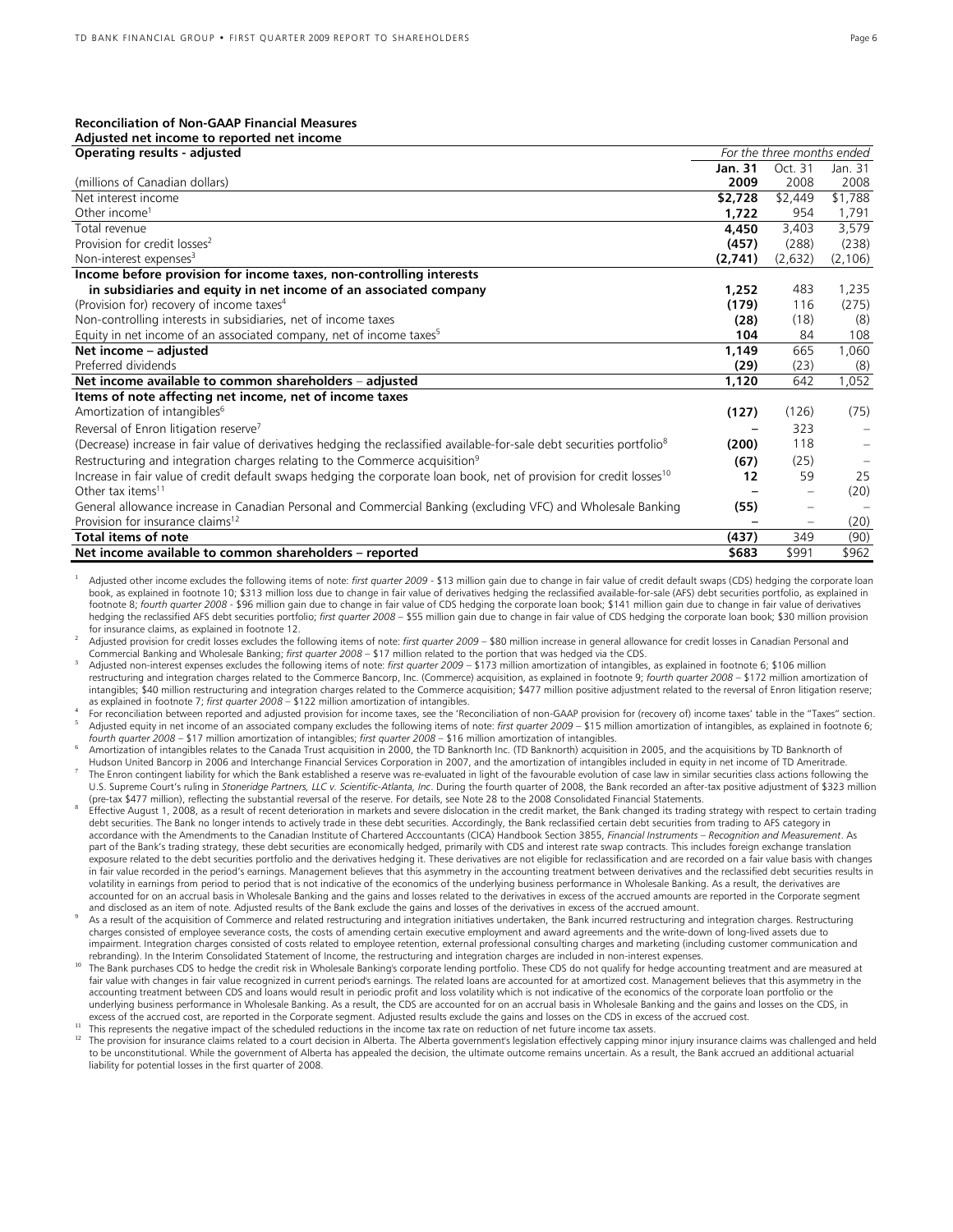# **Reconciliation of Reported Earnings per Share (EPS) to Adjusted EPS1**

|                                           |         | For the three months ended |         |  |  |
|-------------------------------------------|---------|----------------------------|---------|--|--|
|                                           | Jan. 31 | Oct. 31                    | Jan. 31 |  |  |
| (Canadian dollars)                        | 2009    | 2008                       | 2008    |  |  |
|                                           |         |                            |         |  |  |
| Diluted – reported                        | \$0.82  | \$1.22                     | \$1.33  |  |  |
| Items of note affecting income (as above) | 0.52    | (0.43)                     | 0.12    |  |  |
| Diluted – adjusted                        | \$1.34  | \$0.79                     | \$1.45  |  |  |
| Basic - reported                          | \$0.82  | \$1.23                     | \$1.34  |  |  |

<sup>1</sup> EPS is computed by dividing net income available to common shareholders by the weighted-average number of shares outstanding during the period. As a result, the sum of the quarterly EPS may not equal to year-to-date EPS.

### **Amortization of Intangibles, net of income taxes**

|                                                                           | For the three months ended |         |         |
|---------------------------------------------------------------------------|----------------------------|---------|---------|
|                                                                           | Jan. 31                    | Oct. 31 | Jan. 31 |
| (millions of Canadian dollars)                                            | 2009                       | 2008    | 2008    |
| Canada Trust                                                              | \$40                       | \$39    | \$21    |
| TD Bank, N.A.                                                             | 70                         | 63      | 33      |
| TD Ameritrade (included in equity in net income of an associated company) | 15                         |         | 16      |
| Other                                                                     |                            |         |         |
| Amortization of intangibles, net of income taxes <sup>1</sup>             | \$127                      | \$126   | \$75    |

<sup>1</sup> Amortization of intangibles is included in the Corporate segment.

# **Economic Profit and Return on Invested Capital**

The Bank utilizes economic profit as a tool to measure shareholder value creation. Economic profit is adjusted net income available to common shareholders less a charge for average invested capital. Average invested capital is equal to average common equity for the period plus the average cumulative after-tax goodwill and intangible assets amortized as of the reporting date. The rate used in the charge for capital is the equity cost of capital calculated using the capital asset pricing model. The charge represents an assumed minimum return required by common shareholders on the Bank's invested capital. The Bank's goal is to achieve positive and growing economic profit.

Return on invested capital (ROIC) is adjusted net income available to common shareholders divided by average invested capital. ROIC is a variation of the economic profit measure that is useful in comparison to the equity cost of capital. Both ROIC and the equity cost of capital are percentage rates, while economic profit is a dollar measure. When ROIC exceeds the equity cost of capital, economic profit is positive. The Bank's goal is to maximize economic profit by achieving ROIC that exceeds the equity cost of capital.

Economic profit and ROIC are non-GAAP financial measures as these are not defined terms under GAAP. Readers are cautioned that earnings and other measures adjusted to a basis other than GAAP do not have standardized meanings under GAAP and therefore, may not be comparable to similar terms used by other issuers.

The following table reconciles between the Bank's economic profit, ROIC and net income available to common shareholders - adjusted. Adjusted results, items of note and related terms are discussed in the "How the Bank Reports" section.

## **Reconciliation of Economic Profit, Return on Invested Capital and Net Income Available to Common Shareholders - adjusted**

|                                                                              | For the three months ended |          |          |
|------------------------------------------------------------------------------|----------------------------|----------|----------|
|                                                                              | Jan. 31                    | Oct. 31  | Jan. 31  |
| (millions of Canadian dollars)                                               | 2009                       | 2008     | 2008     |
| Average common equity                                                        | \$33,559                   | \$29,615 | \$21,221 |
| Average cumulative goodwill/intangible assets amortized, net of income taxes | 4,379                      | 4,269    | 4,015    |
| Average invested capital                                                     | \$37,938                   | \$33,884 | \$25,236 |
| Rate charged for invested capital                                            | 10.0%                      | 9.3%     | $9.3\%$  |
| Charge for invested capital                                                  | \$(956)                    | \$(792)  | \$ (590) |
| Net income available to common shareholders – reported                       | \$683                      | \$991    | \$962    |
| Items of note impacting income, net of income taxes                          | 437                        | (349)    | 90       |
| Net income available to common shareholders – adjusted                       | \$1,120                    | \$642    | \$1,052  |
| Economic profit (loss)                                                       | \$164                      | \$(150)  | \$462    |
| Return on invested capital                                                   | 11.7%                      | 7.5%     | 16.6%    |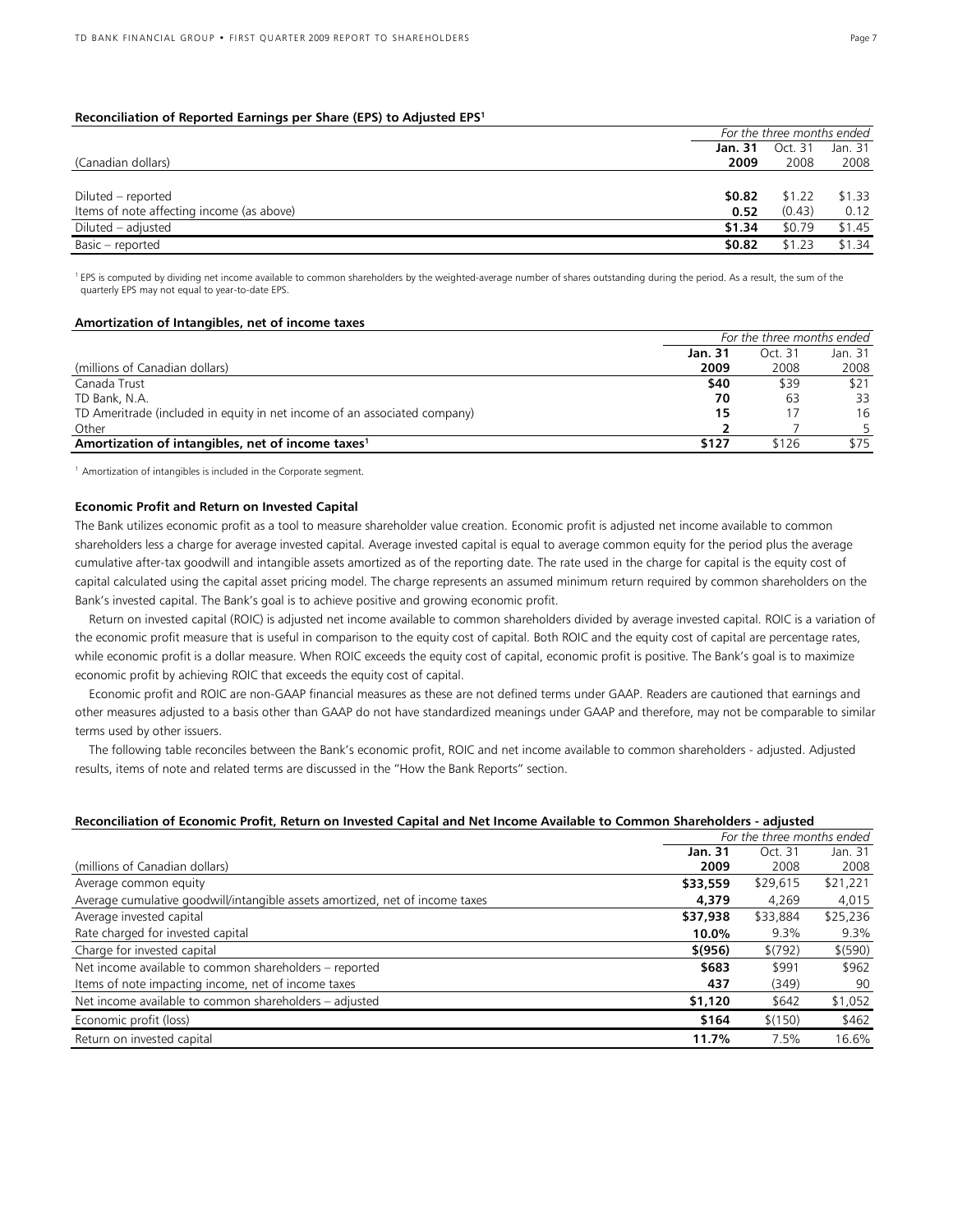# **FINANCIAL RESULTS OVERVIEW**

### **Performance Summary**

An overview of the Bank's performance on an adjusted basis for the first quarter of 2009 against the financial shareholder indicators included in the 2008 Annual Report is outlined below. Shareholder performance indicators help guide and benchmark the Bank's accomplishments. For the purposes of this analysis, the Bank utilizes adjusted earnings, which excludes items of note from the reported results that are prepared in accordance with Canadian GAAP. Reported and adjusted results and items of note are explained under the "How the Bank Reports" section.

- Adjusted diluted earnings per share decreased 8% from the first quarter last year, reflecting equity the Bank raised last year as well as the common shares the Bank issued in the Commerce acquisition. The Bank's goal is 7 – 10% adjusted earnings per share growth over the longer term. In the current environment, meeting this goal will be challenging in the short and medium term.
- Adjusted return on risk-weighted assets (RWA) was 2.1% compared with 2.9% in the first quarter last year.
- For the twelve months ended January 31, 2009, the total shareholder return was (38.8%) which was below the peer average of (35.5%).

### **Net Income**

### Year-over-year comparison

Reported net income for the quarter was \$712 million, a decrease of \$258 million, or 27%, compared with the first quarter last year. Adjusted net income for the quarter was \$1,149 million, an increase of \$89 million or 8%. The increase in adjusted net income was due to higher earnings in U.S. Personal and Commercial Banking and Wholesale Banking, which was partially offset by lower earnings from the Canadian Personal and Commercial Banking, Wealth Management and Corporate segments. U.S. Personal and Commercial Banking adjusted net income increased, largely due to earnings from Commerce since its acquisition on March 31, 2008. Wholesale Banking net income increased, primarily due to strong interest rate and foreign exchange revenue, stronger equity trading and underwriting, and a recovery from the cancellation of a loan commitment; which was partially offset by net security losses and an increase in credit valuation adjustments. Canadian Personal and Commercial Banking net income decreased, primarily due to an increase in provision for credit losses, driven by higher bankruptcies and delinquencies, which was partially offset by growth in revenue. Wealth Management net income decreased, primarily due to market declines in mutual funds and the advice-based business asset levels, lower fee income and net interest margin compression. TD Ameritrade's contribution to the Bank net income decreased due to lower underlying performance. The Corporate segment reported an increased net loss primarily due to the impact of securitization, hedging and treasury activities, costs associated with increased corporate financing activity and unfavourable tax items, which were partially offset by the benefit arising from the resolution of a lawsuit that was one of the "Winstar" cases dating from the U.S. savings and loan crisis of the 1980s.

#### Prior quarter comparison

Reported net income for the quarter decreased \$302 million, or 30%, compared with the prior quarter. Adjusted net income for the quarter increased \$484 million or 73%. The increase in adjusted net income was due to higher earnings in U.S. Personal and Commercial Banking and Wholesale Banking which was partially offset by lower earnings from the Canadian Personal and Commercial Banking and Wealth Management segments. U.S. Personal and Commercial Banking adjusted net income increased largely due to the translation effects of a weaker Canadian dollar. Wholesale Banking net income increased primarily due to strong interest rate and foreign exchange revenue, stronger capital markets activity and a recovery from the cancellation of a loan commitment; which was partially offset by net security losses and an increase in credit valuation adjustments. Canadian Personal and Commercial Banking net income decreased due to an increase in provision for credit losses, primarily driven by higher bankruptcies and delinquencies. Wealth Management net income decreased primarily due to market declines in mutual funds and advice-based business asset levels, lower fee income and net interest margin compression.

### **Net Interest Income**

### Year-over-year comparison

Net interest income for the quarter was \$2,728 million, an increase of \$940 million, or 53%, compared with the first quarter last year. The growth in net interest income was driven by the U.S. Personal and Commercial Banking, Wholesale Banking and Canadian Personal and Commercial Banking segments with partial offsets in the Wealth Management and Corporate segments. U.S. Personal and Commercial Banking net interest income increased, primarily due to inclusion of Commerce. Wholesale Banking net interest income increased, primarily due to higher trading-related net interest income. Canadian Personal and Commercial Banking net interest income increased, due to strong volume growth across most banking products, partially offset by a 16 basis points (bps) decline in margin on average earning assets to 2.82%. Wealth Management net interest income decreased, primarily due to net interest margin compression and lower margin loans.

#### Prior quarter comparison

Net interest income increased by \$279 million, or 11%, compared with the prior quarter. The growth in net interest income was driven primarily by the U.S. Personal and Commercial Banking, Wholesale Banking and Canadian Personal and Commercial Banking segments with partial offsets in the Wealth Management and Corporate segments. U.S. Personal and Commercial Banking net interest income increased, primarily due to the translation effects of a weaker Canadian dollar, and partially offset by a 19 bps decline in margin on average earning assets due to the low interest rate environment. Wholesale Banking net interest income increased, primarily due to higher trading-related net interest income. Canadian Personal and Commercial Banking net interest income increased, primarily due to strong volume growth across most banking products, and partially offset by a 7 bps decline in margin on average earning assets. Wealth Management net interest income decreased primarily due to net interest margin compression.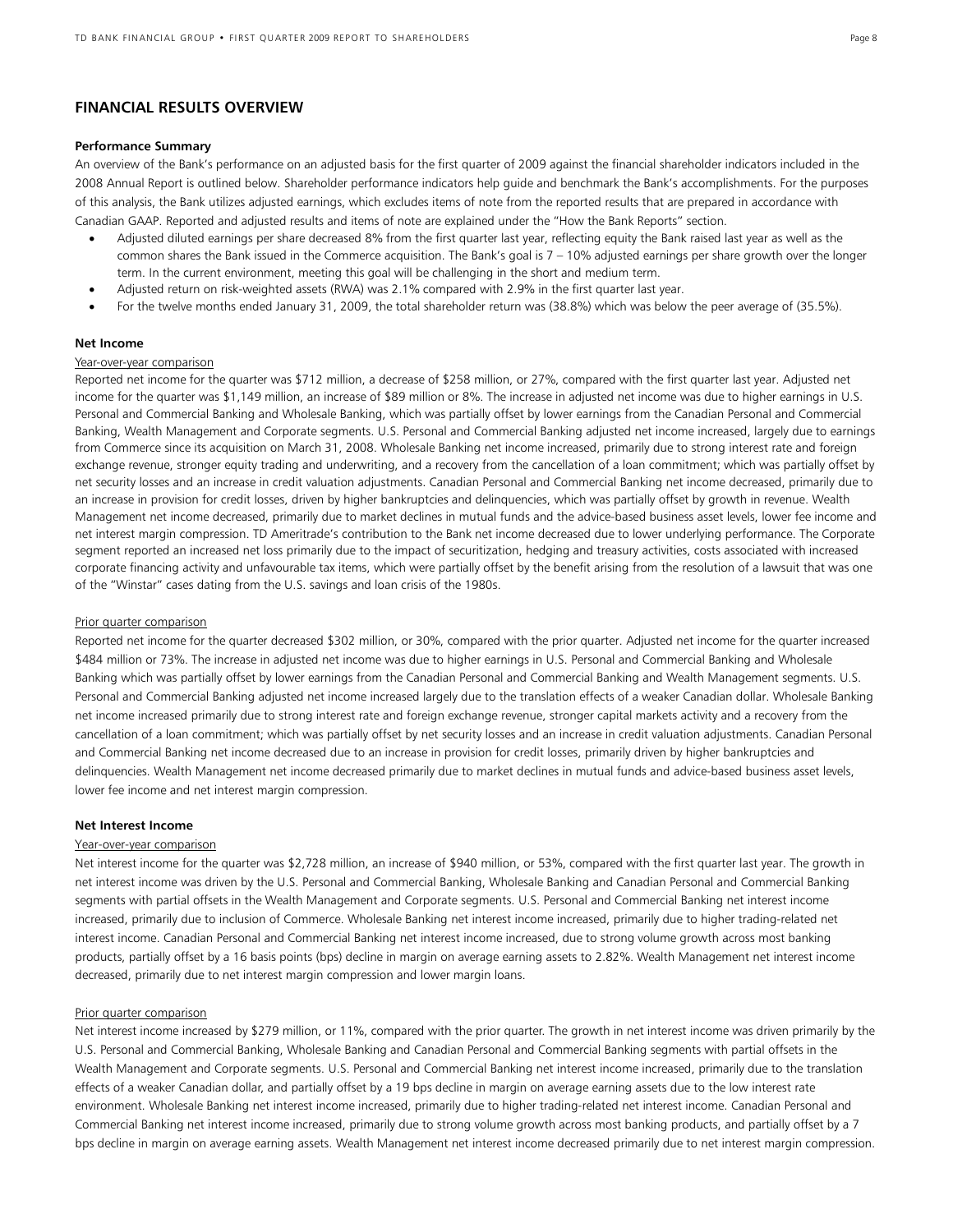## **Other Income**

# Year-over-year comparison

Reported other income for the quarter was \$1,422 million, a decrease of \$394 million, or 22%, compared with the first quarter of last year. Adjusted other income for the first quarter was \$1,722 million, a decrease of \$69 million or 4%. The decrease in adjusted other income was driven by decreases in the Wholesale Banking and Wealth Management segments which were partially offset by increases in the Canadian Personal and Commercial Banking, U.S. Personal and Commercial Banking, and Corporate segments. Wholesale Banking other income decreased, primarily due to net security losses in the equity investment portfolio. Wealth Management other income decreased, primarily due to market declines in mutual funds and advicebased business asset levels. Canadian Personal and Commecial Banking other income increased, largely driven by higher insurance revenue and fee income. U.S. Personal and Commercial Banking other income increased, primarily due to the Commerce acquisition. Included in the Corporate segment adjusted other income was the Winstar litigation gain of \$62 million before tax (\$42 million after tax).

### Prior quarter comparison

Reported other income increased \$231 million, or 19%, compared with the prior quarter. Adjusted other income increased \$767 million, or 80%. The increase in adjusted other income was due to increases in the Canadian Personal and Commercial Banking, U.S. Personal and Commercial Banking, Wholesale Banking and Corporate segments, which were slightly offset by a decrease in Wealth Management. Canadian Personal and Commercial Banking other income increased, primarily due to increases in insurance revenue and fee income. U.S. Personal and Commercial Banking other income increased, primarily due to the translation effects of a weaker Canadian dollar. Wholesale Banking other income increased due to lower credit trading losses and higher trading revenue, primarily in equity trading, and equity underwriting revenue. Included in the Corporate segment adjusted other income was the Winstar litigation gain. Wealth Management other income decreased, primarily due to market declines in mutual funds and advicebased business asset levels and lower fee income.

### **Provision for Credit Losses**

### Year-over-year comparison

During the quarter, the Bank recorded a provision for credit losses of \$537 million, an increase of \$282 million compared with the first quarter last year. The increase was primarily due to higher provisions in Canadian Personal and Commercial Banking and U.S. Personal and Commercial Banking, and an increase of \$80 million in general allowance for credit losses related to the Canadian Personal and Commercial Banking (excluding VFC) and Wholesale Banking segments.

# Prior quarter comparison

Provision for credit losses for the first quarter was up \$249 million from \$288 million in the prior quarter. The increase was primarily due to higher provisions in the Canadian Personal and Commercial Banking, Wholesale Banking and U.S. Personal and Commercial Banking segments, and an increase of \$80 million in general allowance for credit losses related to the Canadian Personal and Commercial Banking (excluding VFC) and Wholesale Banking segments.

#### **Provision for Credit Losses**

|                                                                | For the three months ended |         |         |
|----------------------------------------------------------------|----------------------------|---------|---------|
|                                                                | Jan. 31                    | Oct. 31 | Jan. 31 |
| (millions of Canadian dollars)                                 | 2009                       | 2008    | 2008    |
| Net new specifics (net of reversals)                           | \$386                      | \$287   | \$267   |
| Recoveries                                                     | (24)                       | (29)    | (32)    |
| Provision for credit losses – specifics                        | 362                        | 258     | 235     |
| Change in general allowance for credit losses                  |                            |         |         |
| VFC                                                            | 21                         | 18      | 15      |
| U.S. Personal and Commercial Banking                           | 74                         | 12      | 4       |
| Canadian Personal and Commercial Banking and Wholesale Banking | 80                         |         |         |
| Other                                                          |                            |         |         |
| Total                                                          | \$537                      | \$288   | \$255   |

### **Non-Interest Expenses and Efficiency Ratio**

# Year-over-year comparison

Reported non-interest expenses for the quarter were \$3,020 million, an increase of \$792 million, or 36%, compared with the first quarter last year. Adjusted non-interest expenses of \$2,741 million, increased \$634 million, or 30%. The increase in adjusted non-interest expense was driven by growth in U.S. Personal and Commercial Banking, Canadian Personal and Commercial Banking, Wealth Management and Wholesale Banking. U.S. Personal and Commercial Banking adjusted non-interest expenses increased, primarily due to the inclusion of Commerce. Canadian Personal and Commercial Banking non-interest expenses increased due to higher employee compensation. Wealth Management non-interest expenses increased, primarily due to the continued investment in growing the number of client-facing advisors. Wholesale Banking non-interest expenses increased, primarily due to higher severance costs, higher variable compensation on stronger results, and investments in risk and control initiatives.

The reported efficiency ratio was 72.8%, compared with 61.8% in the first quarter last year. The adjusted efficiency ratio was 61.6%, compared with 58.9% in the same period last year.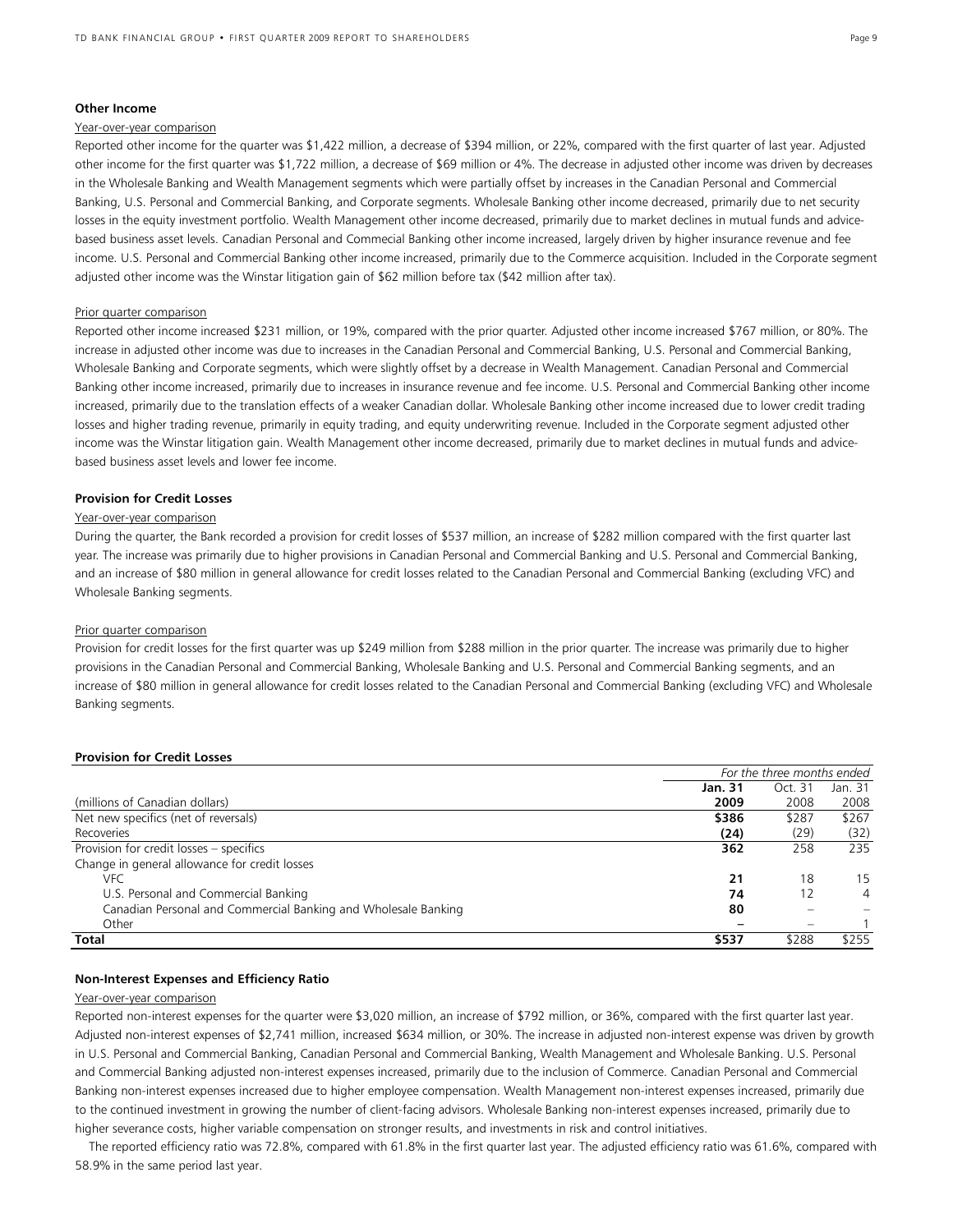# Prior quarter comparison

Reported non-interest expenses increased \$653 million, or 28%, compared with the prior quarter. Adjusted non-interest expenses increased \$109 million or 4%. The increase in adjusted non-interest expense was primarily a result of higher expenses in U.S. Personal and Commercial Banking, and Wholesale Banking, which were partially offset by lower expenses in Canadian Personal and Commercial Banking, and Wealth Management. U.S. Personal and Commercial Banking adjusted non-interest expenses increased, primarily due to the translation effects of a weaker Canadian dollar. Wholesale Banking non-interest expenses increased, due to higher variable compensation reflecting stronger results. Canadian Personal and Commercial Banking non-interest expenses decreased, mainly due to seasonal business-related costs and provisions related to the Truncation and Electronic Cheque Presentment (TECP) initiative that were incurred in the previous quarter. Wealth Management non-interest expenses decreased, primarily due to lower variable compensation.

The reported efficiency ratio was 72.8%, compared with 65.0% in the prior quarter. The adjusted efficiency ratio was 61.6% compared with 77.3% in the prior quarter. The improvement in adjusted efficiency ratio was largely due to the significant revenue increase, driven by results in Wholesale Banking.

#### **Taxes**

As discussed in the "How the Bank Reports" section, the Bank adjusts its reported results to assess each of its businesses and to measure overall Bank performance. As such, the provision for income taxes is stated on a reported and an adjusted basis.

The Bank's reported effective tax rate was (9.8)% for the first quarter, compared with 21.0% in the same quarter last year and 2.0% in the prior quarter. The negative reported effective tax rate in the current quarter was primarily caused by a significant decrease in reported net income before taxes, an increase in tax exempt income, a decrease of the effective tax rate on international operations and a decrease of U.S. withholding tax on cross-border interest payments.

| <b>Taxes</b>                                                                      |            |              |       |                            |       |              |
|-----------------------------------------------------------------------------------|------------|--------------|-------|----------------------------|-------|--------------|
|                                                                                   |            |              |       | For the three months ended |       |              |
| (millions of Canadian dollars)                                                    |            | Jan. 31 2009 |       | Oct. 31 2008               |       | Jan. 31 2008 |
| Income taxes at Canadian statutory income tax rate                                | \$189      | 31.8%        | \$323 | 32.7%                      | \$367 | 32.8%        |
| Increase (decrease) resulting from:                                               |            |              |       |                            |       |              |
| Dividends received                                                                | (132)      | (22.3)       | (87)  | (8.8)                      | (87)  | (7.7)        |
| Rate differentials on international operations                                    | (134)      | (22.5)       | (178) | (18.0)                     | (84)  | (7.5)        |
| Other – net                                                                       | 19         | 3.2          | (38)  | (3.9)                      | 39    | 3.4          |
| (Recovery of) provision for income taxes and effective income tax rate – reported | $$^{(58)}$ | (9.8)%       | \$20  | 2.0%                       | \$235 | 21.0%        |
|                                                                                   |            |              |       |                            |       |              |

The Bank's adjusted effective tax rate was 14.3% for the quarter, compared with 22.3% in the same quarter last year and (24.0)% in the prior quarter.

# **Reconciliation of Non-GAAP Provision for (Recovery of) Income Taxes**

|                                                                                                           |         | For the three months ended |         |
|-----------------------------------------------------------------------------------------------------------|---------|----------------------------|---------|
|                                                                                                           | Jan. 31 | Oct. 31                    | Jan. 31 |
|                                                                                                           | 2009    | 2008                       | 2008    |
| (Recovery of) provision for income taxes – reported                                                       | \$ (58) | \$20                       | \$235   |
| Increase (decrease) resulting from items of note:                                                         |         |                            |         |
| Amortization of intangibles                                                                               | 61      | 63                         | 63      |
| Reversal of Enron litigation reserve                                                                      |         | (154)                      |         |
| Change in fair value of derivatives hedging the reclassified available-for-sale debt securities portfolio | 113     | (23)                       |         |
| Restructuring and integration charges relating to the Commerce acquisition                                | 39      | 15                         |         |
| Change in fair value of credit default swaps hedging the corporate loan book,                             |         |                            |         |
| net of provision for credit losses                                                                        | (1)     | (37)                       | (13)    |
| Other tax items                                                                                           |         |                            | (20)    |
| General allowance increase in Canadian Personal and Commercial Banking (excluding VFC) and Wholesale      |         |                            |         |
| Banking                                                                                                   | 25      |                            |         |
| Provision for insurance claims                                                                            |         |                            | 10      |
| Tax effect - items of note                                                                                | 237     | (136)                      | 40      |
| Provision for (recovery of) income taxes – adjusted                                                       | \$179   | \$(116)                    | \$275   |
| Effective income tax rate – adjusted <sup>1</sup>                                                         | 14.3%   | $(24.0)\%$                 | 22.3%   |

<sup>1</sup> Adjusted effective income tax rate is adjusted provisions for income taxes before other taxes as a percentage of adjusted net income before taxes.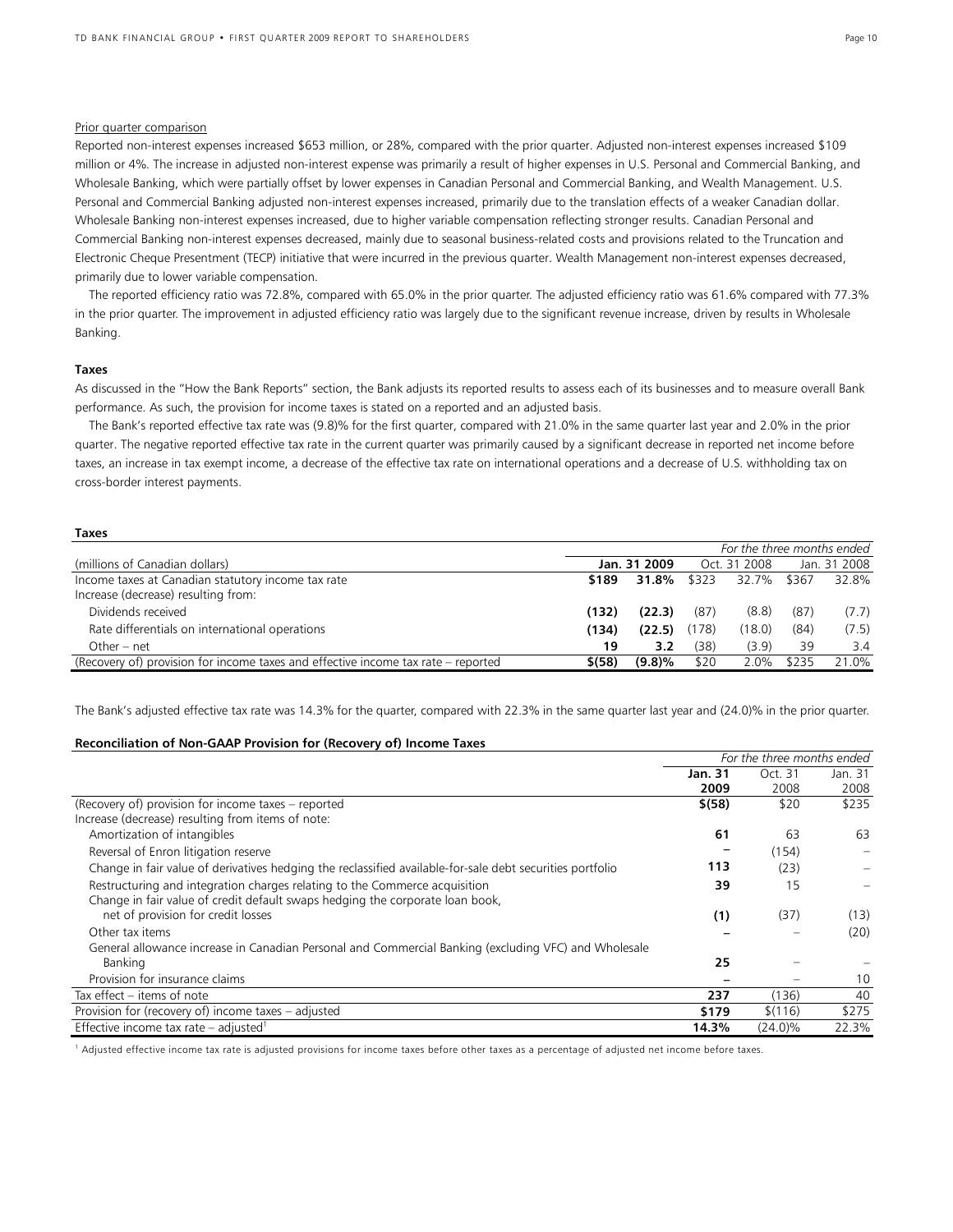# **HOW OUR BUSINESSES PERFORMED**

For management reporting purposes, the Bank's operations and activities are organized around four key business segments operating in a number of locations in key financial centres around the globe: Canadian Personal and Commercial Banking, including TD Canada Trust and TD Insurance; Wealth Management, including TD Waterhouse and an investment in TD Ameritrade; U.S. Personal and Commercial Banking through TD Banknorth and TD Bank, America's Most Convenient Bank; and Wholesale Banking, including TD Securities. The Bank's other activities are grouped into the Corporate segment. Effective the third quarter of 2008, U.S. insurance and credit card businesses were transferred to the Canadian Personal and Commercial Banking segment, and the U.S. Wealth Management businesses to the Wealth Management segment for management reporting purposes to align with how these businesses are now being managed on a North American basis. Prior periods have not been reclassified as the impact was not material.

Results of each business segment reflect revenue, expenses, assets and liabilities generated by the business in that segment. The Bank measures and evaluates the performance of each segment based on adjusted results where applicable, and for those segments the Bank notes that the measure is adjusted. Amortization of intangible expense is included in the Corporate segment. Accordingly, net income for the operating business segments is presented before amortization of intangibles, as well as any other items of note not attributed to the operating segments. For further details, see the "How the Bank Reports" section, the "Business Focus" section in the 2008 Annual Report and Note 30 to the 2008 Consolidated Financial Statements. For information concerning the Bank's measures of economic profit and return on invested capital, which are non-GAAP financial measures, see page 7. Segmented information also appears in Note 14.

Net interest income within Wholesale Banking is calculated on a taxable equivalent basis (TEB), which means that the value of non-taxable or taxexempt income, including dividends, is adjusted to its equivalent before-tax value. Using TEB allows the Bank to measure income from all securities and loans consistently and makes for a more meaningful comparison of net interest income with similar institutions. The TEB adjustment reflected in the Wholesale Banking segment is eliminated in the Corporate segment. The TEB adjustment for the quarter was \$185 million, compared with \$135 million in the first quarter last year, and \$142 million in the prior quarter.

The Bank securitizes retail loans and receivables and records a gain or loss on sale, including the setup of an asset related to the retained interests. Credit losses incurred on retained interests subsequent to securitization are recorded as a charge to other income in the Bank's consolidated financial statements. For segment reporting, the provision for credit loss related to securitized volumes is included in the Canadian Personal and Commercial Banking segment but is reversed in the Corporate segment and reclassified as a charge to other income to comply with GAAP.

### **Canadian Personal and Commercial Banking**

Canadian Personal and Commercial Banking net income for the quarter was \$584 million, a decrease of \$14 million, or 2%, compared with the first quarter last year, and a decrease of \$16 million, or 3%, compared with the prior quarter. The annualized return on invested capital for the quarter was 27%, compared with 29% in both the first quarter last year and the prior quarter.

Revenue grew by \$145 million, or 7%, compared with the first quarter last year, primarily due to volume growth across most banking products, particularly in real-estate secured lending, and in personal and business deposits. Furthermore, in the third quarter of 2008, U.S. insurance and credit card businesses were transferred from the U.S. Personal and Commercial Banking segment also contributing to the growth. Revenue increased by \$9 million compared with the prior quarter mainly due to volume growth in real-estate secured lending and deposits. Margin on average earning assets decreased by 16 bps from 2.98% to 2.82% compared with the first quarter last year due to higher funding costs, price competition in high-yield savings and term deposits, and customer preference towards lower margin products. Margin on average earning assets decreased 7 bps compared with the prior quarter.

Compared with the first quarter last year, real-estate secured lending volume (including securitizations) grew by \$16.1 billion or 11.0%; consumer loan volume grew by \$1.8 billion or 10.6%; and personal deposit volume grew by \$17.0 billion or 16.3%. Business deposits volume increased by \$6.4 billion, or 15.7%, and business loans and acceptances volume grew by \$2.9 billion or 13.9%. Gross originated insurance premiums grew by \$49 million or 9%. As at November 2008, personal deposit market share was 21% and personal lending market share was 20%. Small business lending (credit limits of less than \$500,000) market share as at September 30, 2008 was 17%.

Provision for credit losses (PCL) for the quarter was \$266 million, which increased by \$94 million, or 55%, compared with the first quarter last year. Personal banking PCL of \$245 million was \$79 million higher than the first quarter last year, primarily due to higher credit card and unsecured line of credit provisions. Business banking PCL was \$21 million for the quarter, compared with \$6 million in the first quarter last year. Annualized PCL as a percentage of credit volume was 0.49%, an increase of 13 bps, compared with the first quarter last year. PCL increased by \$57 million, or 27%, compared with the prior quarter. Personal banking provisions increased \$47 million, or 24%, compared with the prior quarter primarily due to higher bankrupticies and delinquencies. Business banking provisions increased by \$10 million, compared with the prior quarter.

Non-interest expenses increased by \$90 million, or 8%, compared with the first quarter last year. Primary drivers of the expense growth were higher employee compensation, higher litigation charges and the inclusion of the U.S. businesses. Non-interest expenses decreased by \$16 million, or 1%, compared with the prior quarter, mainly due to seasonal business-related costs and provisions related to the TECP initiative that were incurred in 2008. The average full time equivalent (FTE) staffing levels increased by 728, or 2%, compared with the first quarter last year, and 67, or 0.2%, compared with the prior quarter. The efficiency ratio for the current quarter was 51.8%, compared with 51.0% in the first quarter last year and 52.7% in the prior quarter.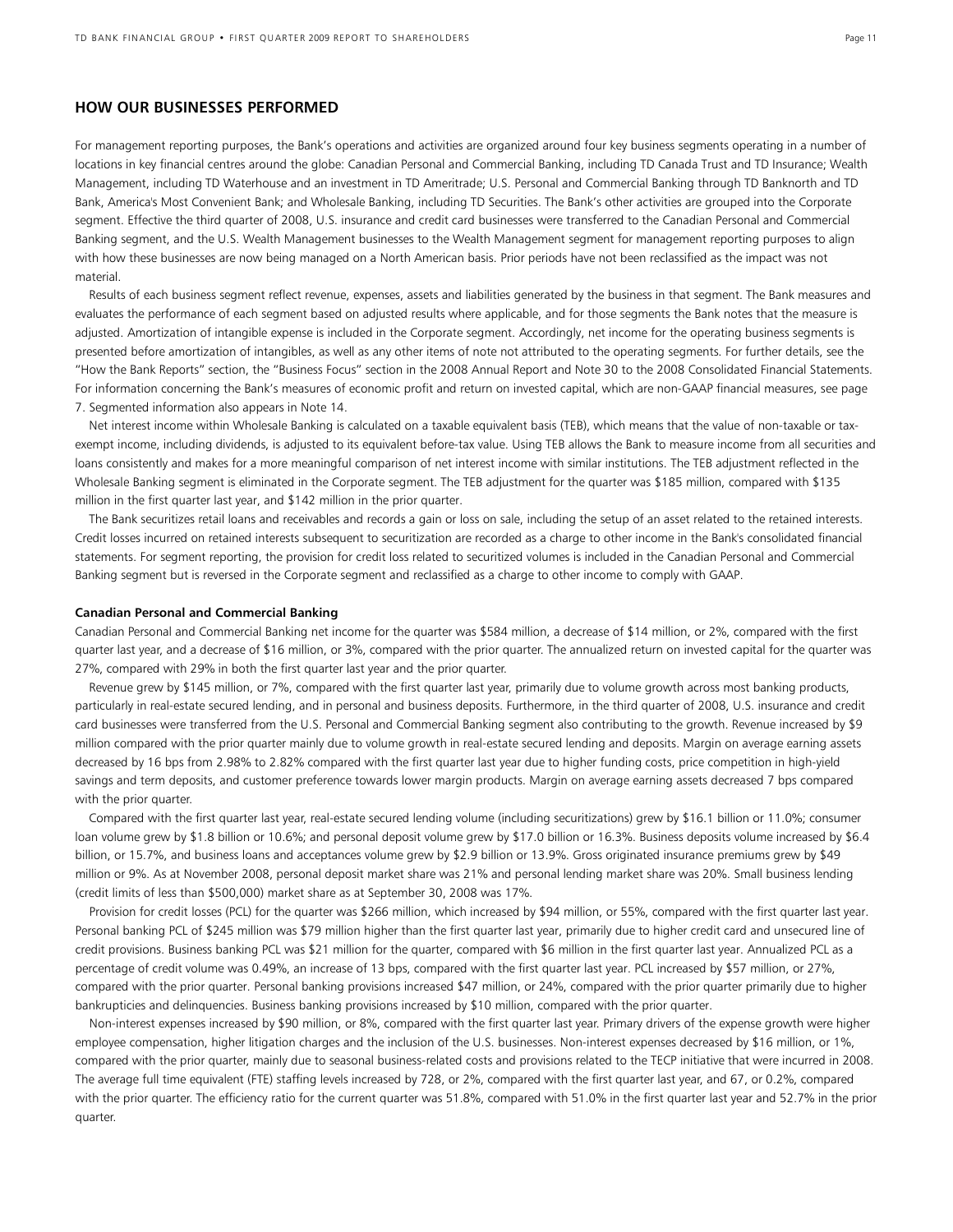Business activity continues to be vulnerable to economic pressures and volatility in the markets. The outlook is for revenue growth to moderate in 2009 as volume growth slows in both deposits and loans. Revenue growth should benefit from our leadership position in branch hours and continued new branch and marketing investments, as well as improved customer cross-sell and productivity improvements. PCL rates are expected to reflect worsening conditions in the Canadian economy. We anticipate that expense growth will be slightly higher relative to last year due to continued investments in new branches and higher employee compensation and benefit costs.

### **Wealth Management**

Wealth Management net income for the first quarter was \$152 million, a decrease of \$64 million, or 30%, compared with the first quarter last year, and a decrease of \$18 million, or 11%, compared with the prior quarter. The annualized return on invested capital for the quarter was 13% which decreased by 10% compared with the first quarter last year and decreased by 3% when compared with the prior quarter. Net income in Global Wealth Management (excluding TD Ameritrade) was \$75 million, a decrease of \$53 million, or 41%, compared with the first quarter last year, and a decrease of \$35 million, or 32%, compared with the prior quarter. The decrease was driven by market declines in assets under management and assets under administration in mutual funds and advice-based businesses, lower average fees earned in mutual funds and net interest margin compression. Results also included a provision related to an indirect exposure to one or more accounts managed by Bernard L. Madoff Investment Securities, LLC (Madoff funds) which was not material. This was partially offset by continued strength in trading volumes in our online brokerage business. The Bank's reported investment in TD Ameritrade generated net income of \$77 million, a decrease of \$11 million, or 13%, compared with the first quarter last year and an increase of \$17 million, or 28%, compared with the prior quarter. TD Ameritrade experienced record average trades per day and continued asset growth, despite the difficult market environment. For its first quarter ended December 31, 2008, TD Ameritrade delivered net income of US\$184 million, down 23% from the same period last year and 7% above the prior quarter.

Revenue for the quarter was \$528 million, which decreased by \$42 million, or 7%, compared with the first quarter last year. The decrease was primarily due to lower revenues in mutual funds and advice-based businesses driven by lower assets under management and assets under administration and lower average fees, lower revenue due to net interest margin compression and lower margin loans. This was partially offset by strong trading volumes in our online brokerage business and the inclusion of U.S. Wealth Management businesses. Revenue decreased by \$63 million, or 11%, compared with the prior quarter, primarily due to lower average fees in mutual funds, lower trading volumes in online brokerage and net interest margin compression.

Expenses for the quarter were \$419 million, which represented an increase of \$40 million, or 11%, compared with the first quarter last year, primarily due to the inclusion of U.S. Wealth Management businesses, the continued investment in growing client-facing advisors and a provision related to an indirect exposure to one or more Madoff funds. Compared with the previous quarter, expenses decreased by \$9 million, or 2%, primarily due to lower variable compensation and prudent expense management.

Assets under management of \$170 billion at January 31, 2009 stayed flat from October 31, 2008, as the addition of net new client assets was offset by market declines. Assets under administration of \$163 billion decreased by \$10 billion, or 6%, from October 31, 2008, driven by market declines partially offset by the addition of net new client assets.

We anticipate that current capital market and economic challenges will continue to impact our results over the next few quarters. However, client engagement remains strong as evidenced by growth in new accounts and net new client assets. We will continue to manage expenses prudently while continuing our focused investment in client-facing advisors, products and technology to ensure future business growth.

### **Wealth Management**

|                                | For the three months ended |         |         |
|--------------------------------|----------------------------|---------|---------|
|                                | <b>Jan. 31</b>             | Oct. 31 | Jan. 31 |
| (millions of Canadian dollars) | 2009                       | 2008    | 2008    |
| Global Wealth <sup>1</sup>     | \$75                       | \$110   | \$128   |
| TD Ameritrade                  | 77                         | 60      | 88      |
| Net income                     | \$152                      | \$170   | \$216   |

<sup>1</sup> Effective the third quarter of 2008, the Bank transferred the U.S. Wealth Management businesses to the Wealth Management segment for management reporting purposes. Prior periods have not been reclassified as the impact was not material to segment results.

## **TD AMERITRADE HOLDING CORPORATION**

On January 24, 2009, the limit on the Bank's ownership of TD AMERITRADE Holding Corporation (TD Ameritrade) increased from 39.9% to 45%. On February 5, 2009, the Bank amended its hedging agreement with Lillooet Limited (Lillooet) to provide for physical settlement. In accordance with the terms of the amended hedging arrangement, 27 million shares will be delivered on the settlement date on or about March 2, 2009, at the hedged cost to the Bank of approximately US\$515 million.

As Lillooet is consolidated in the Bank's consolidated financial statements, the Bank expects the replacement of the amended hedging arrangement with the approximately 5% increase in direct ownership to have no material impact on the Bank.

As at January 31, 2009, the Bank's reported investment in TD Ameritrade, including through the consolidation of Lillooet, was 44.9% of the issued and outstanding shares of TD Ameritrade.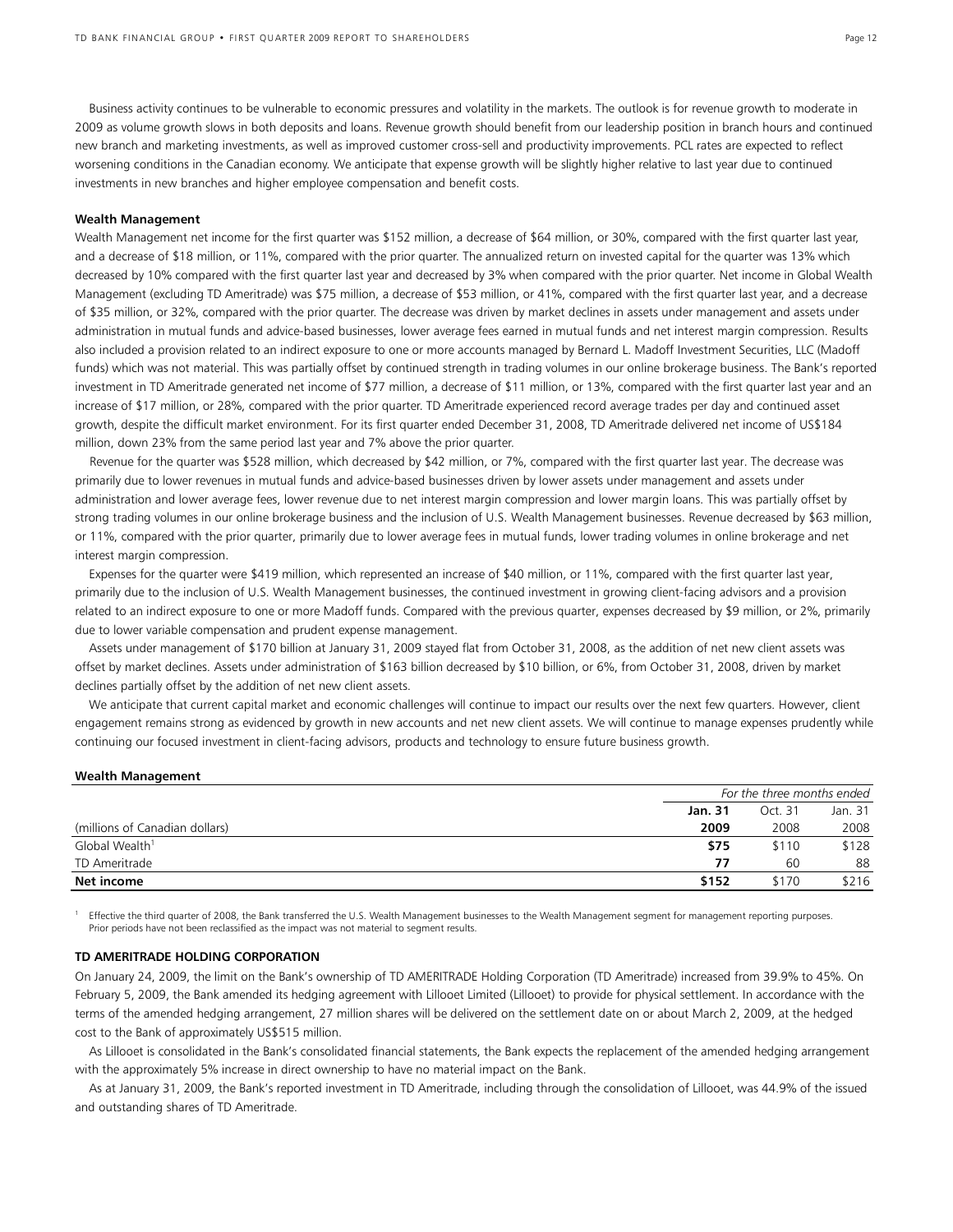The condensed financial statements of TD AMERITRADE Holding Corporation, based on its consolidated financial statements filed with the SEC, are provided as follows:

## **Condensed Consolidated Balance Sheet**

|                                                                 |               | As at         |
|-----------------------------------------------------------------|---------------|---------------|
| (millions of U.S. dollars)                                      | Dec. 31, 2008 | Sep. 30, 2008 |
| <b>Assets</b>                                                   |               |               |
| Receivable from brokers, dealers and clearing organizations     | \$1,857       | \$4,177       |
| Receivable from clients, net of allowance for doubtful accounts | 4,032         | 6.934         |
| Other assets                                                    | 6,606         | 4,841         |
| Total assets                                                    | 12,495        | 15,952        |
| <b>Liabilities</b>                                              |               |               |
| Payable to brokers, dealers and clearing organizations          | 2,221         | 5,770         |
| Payable to clients                                              | 5,075         | 5,071         |
| Other liabilities                                               | 2,121         | 2,186         |
| Total liabilities                                               | 9,417         | 13,027        |
| Stockholders' equity                                            | \$3,078       | \$2,925       |
| Total liabilities and stockholders' equity                      | \$12,495      | \$15,952      |

## **Condensed Consolidated Statement of Income**

|                                                      |               | For the three months ended |
|------------------------------------------------------|---------------|----------------------------|
| (millions of U.S. dollars, except per share amounts) | Dec. 31, 2008 | Dec. 31, 2007              |
| <b>Revenues</b>                                      |               |                            |
| Net interest revenue                                 | \$85          | \$149                      |
| Fee-based and other revenue                          | 526           | 493                        |
| Total revenue                                        | 611           | 642                        |
| <b>Expenses</b>                                      |               |                            |
| Employee compensation and benefits                   | 117           | 106                        |
| Other                                                | 194           | 180                        |
| Total expenses                                       | 311           | 286                        |
| Other income                                         |               |                            |
| <b>Pre-tax income</b>                                | 300           | 357                        |
| Provision for income taxes                           | 116           | 116                        |
| Net income <sup>1</sup>                              | \$184         | \$241                      |
| Earnings per share - basic                           | \$0.31        | \$0.40                     |
| Earning per share - diluted                          | \$0.31        | \$0.40                     |

<sup>1</sup>The Bank's equity share of net income of TD Ameritrade is subject to adjustments relating to amortization of intangibles.

### **U.S. Personal and Commercial Banking**

U.S. Personal and Commercial Banking reported net income for the first quarter was \$240 million, an increase of \$113 million, or 89%, compared with the first quarter last year, and a decrease of \$11 million, or 4%, compared with the prior quarter. Excluding items of note primarily related to restructuring and integration charges, adjusted net income for the first quarter was \$307 million, an increase of \$180 million, or 142%, compared with the first quarter last year, and an increase of \$31 million, or 11%, compared with the prior quarter. Much of the increase over the first quarter last year related to the earnings from Commerce since its acquisition on March 31, 2008. The annualized return on invested capital for the quarter was 6%, which was consistent with the first quarter last year and the prior quarter.

Revenue grew by \$742 million, or 164%, compared with the first quarter last year, principally due to the Commerce acquisition and the translation effect of a weaker Canadian dollar. Revenue increased by \$150 million, or 14%, over the prior quarter, primarily due to the translation effect of a weaker Canadian dollar; in U.S. dollar terms, revenues declined 2%. The margin on average earning assets of 3.62% declined by 26 bps from the first quarter last year and declined by 19 bps from the prior quarter. The declines were primarily due to the impact of the lower interest rate environment on deposit margins. In U.S. dollar terms, both average loans and deposits grew by 4% over the prior quarter. The segment's available-for-sale securities portfolio totalled approximately \$42 billion (US\$34.4 billion) for the first quarter, including a net unrealized loss of approximately \$2.2 billion after tax (US\$1.8 billion). A significant amount of this unrealized loss is attributed to the current lack of liquidity in financial markets, and we continue to monitor our position as market conditions change and update our valuation models as new data becomes available.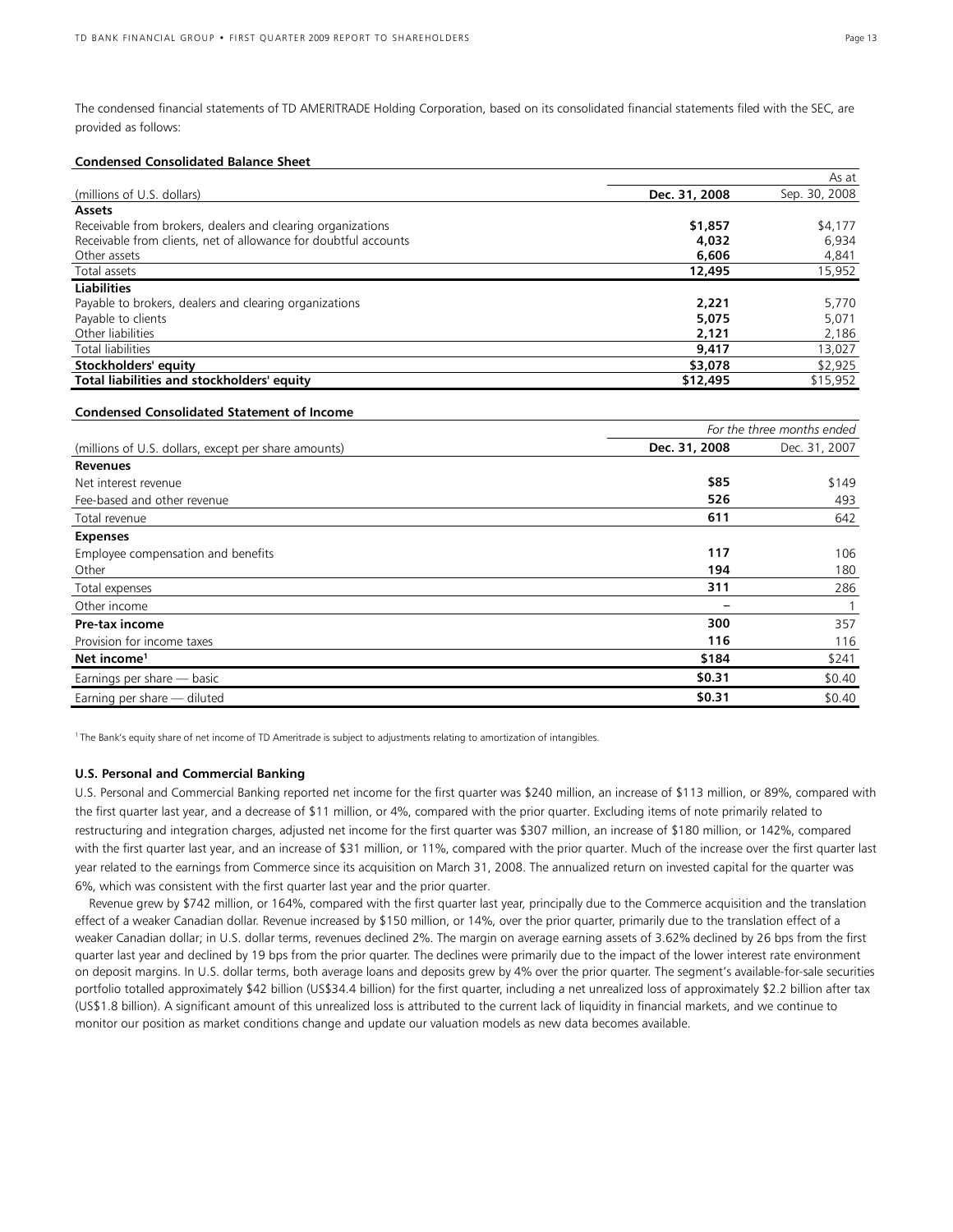Provision for credit losses (PCL) for the quarter was \$139 million, which increased by \$113 million, or 435%, compared with the first quarter last year and increased by \$61 million, or 78%, over the prior quarter. The PCL increases were largely due to higher levels of impaired loans, increased loans outstanding as a result of the Commerce acquisition, continued weakness in the real estate market and the recession in the U.S. Net impaired loans totalled \$565 million, an increase of \$380 million, or 205%, over the first quarter of last year and an increase of \$231 million, or 69%, from the prior quarter. The increase was largely due to impaired loans of Commerce at the time of acquisition and net new formations resulting from continued weakness in the real estate markets and the recession in the U.S. Net impaired loans as a percentage of total loans and leases were 0.92%, compared with 0.72% as at the end of the first quarter last year and 0.65% at the end of the prior quarter.

Non-interest expenses increased by \$563 million, or 237%, compared with the first quarter last year and \$152 million, or 23%, compared with the prior quarter. Primary drivers of the expense growth were the acquired Commerce franchise and related increased restructuring and integration charges and a weaker Canadian dollar. In U.S. dollar terms and excluding restructuring and integration charges, non-interest expenses were 2% lower than the prior quarter. While staffing levels were significantly higher than in the first quarter of last year due to the Commerce acquisition, the FTE staffing level declined by approximately 4% since the acquisition of Commerce primarily due to staff reductions related to integration efforts and branch consolidations. The reported efficiency ratio for the current quarter was 67.1%, compared with 52.7% in the first quarter last year and 62.2% in the prior quarter. Excluding restructuring and integration charges, the efficiency ratio for the current quarter was 58.2%, compared with 52.7% in the first quarter last year and 58.3% in the prior quarter.

The banking environment in the U.S. is expected to remain challenging, and there remains uncertainty as to the continuing effects of the ongoing market issues related to the deepening recession in the U.S. We expect that the weak economy and markets will continue to affect PCL and deposit spreads negatively; however, a weaker Canadian dollar, attainment of synergies and strong loan growth should help offset the negative factors.

#### **Wholesale Banking**

Wholesale Banking reported net income for the quarter of \$265 million, an increase of \$102 million, compared with the first quarter of last year, and an increase of \$493 million compared with the prior quarter. The increase in net income was primarily driven by strong interest rate and foreign exchange revenue and an increase in client activity. Results in the quarter were also impacted by net security losses in the equity investment portfolio and an increase in credit valuation adjustments, partially offset by a recovery from the cancellation of a loan commitment. The annualized return on invested capital was 22% in the current quarter, compared with 21% in the first quarter of last year and (21)% in the prior quarter.

Wholesale Banking revenue was derived primarily from capital markets, investing and corporate lending activities. Revenue for the quarter was \$839 million, compared with \$608 million in the first quarter last year and \$(114) million in the prior quarter. Capital markets revenue increased from the first quarter last year primarily due to strong interest rate and foreign exchange revenue, recovery from the cancellation of a loan commitment, higher equity trading and underwriting revenue, partially offset by an increase in credit valuation adjustments and losses in credit trading. Strong interest rate and foreign exchange trading results were mainly driven by an increase in client activity and good trading results. Equity trading revenue increased primarily due to higher client-related transaction revenues and better trading results. Equity underwriting revenue increased on higher corporate equity new issue activity. Effective August 1, 2008, Wholesale Banking reclassified certain debt securities in its credit trading business from trading to available-for-sale (AFS). The AFS portfolio also provided a positive contribution driven by net interest revenue, partially offset by hedge cost. The portfolio had securities losses of \$51 million related to other-than-temporary impairment of bonds, almost fully offset by gains on credit protection held. The bonds in the portfolio remain largely credit protected. Credit trading losses in the current quarter reflected continued dislocation in the credit markets, including divergence in the pricing relationship between assets and credit default swaps (CDS). Capital markets revenue increased from the previous quarter, primarily due to very strong interest rates and foreign exchange trading revenue, higher client-driven equity transaction revenues and lower credit trading losses. Credit trading losses declined significantly from the prior quarter, which was impacted by a dramatic decline in global market liquidity. The equity investment portfolio posted significant net security losses during the quarter, driven by sizeable declines in North American equity markets. The equity investment portfolio generated net security gains in the same quarter last year as well as in the prior quarter. Corporate lending revenues decreased compared with the first quarter last year and with the prior quarter, primarily due to an increase in funding costs.

Provision for credit losses (PCL) is composed of allowances for credit losses and accrual costs for credit protection. PCL was \$66 million in the quarter, compared with \$56 million in the first quarter of last year and \$10 million in the prior quarter. The provision for the quarter included specific allowances of \$56 million related to credit exposures in the corporate lending and merchant banking portfolios as well as the cost of credit protection. The first quarter last year included specific provision of \$43 million related to two credit exposures in the merchant banking portfolio and the provision for the prior quarter related to the cost of credit protection. Wholesale Banking continues to proactively manage the credit risk in the Corporate Loan portfolio and currently holds \$2.4 billion in notional CDS protection.

Expenses for the quarter were \$388 million, an increase of \$67 million, or 21%, compared with the first quarter of last year due primarily to higher severance, higher variable compensation on stronger results, and investment in risk and control initiatives. Expenses increased \$82 million, or 27%, from the prior quarter primarily due to higher variable compensation reflecting stronger results.

Overall, Wholesale Banking had a good quarter. During the quarter, Wholesale Banking made good progress in realigning its strategy for credit trading to a North American focused business including reducing trading positions outside North America. Wholesale Banking also announced the strategic decision to rationalize its Asia-Pacific operations and centralize operations in Singapore. We expect the operating environment to remain volatile and challenging for the remainder of 2009 which may lead to lower trading revenues, lower capital market activity, additional PCL, and further investment security write-downs. Key priorities for 2009 include: solidifying our position as a top-three dealer in Canada, maintaining close alignment of trading strategies with franchise businesses and completing the repositioning of the credit trading business.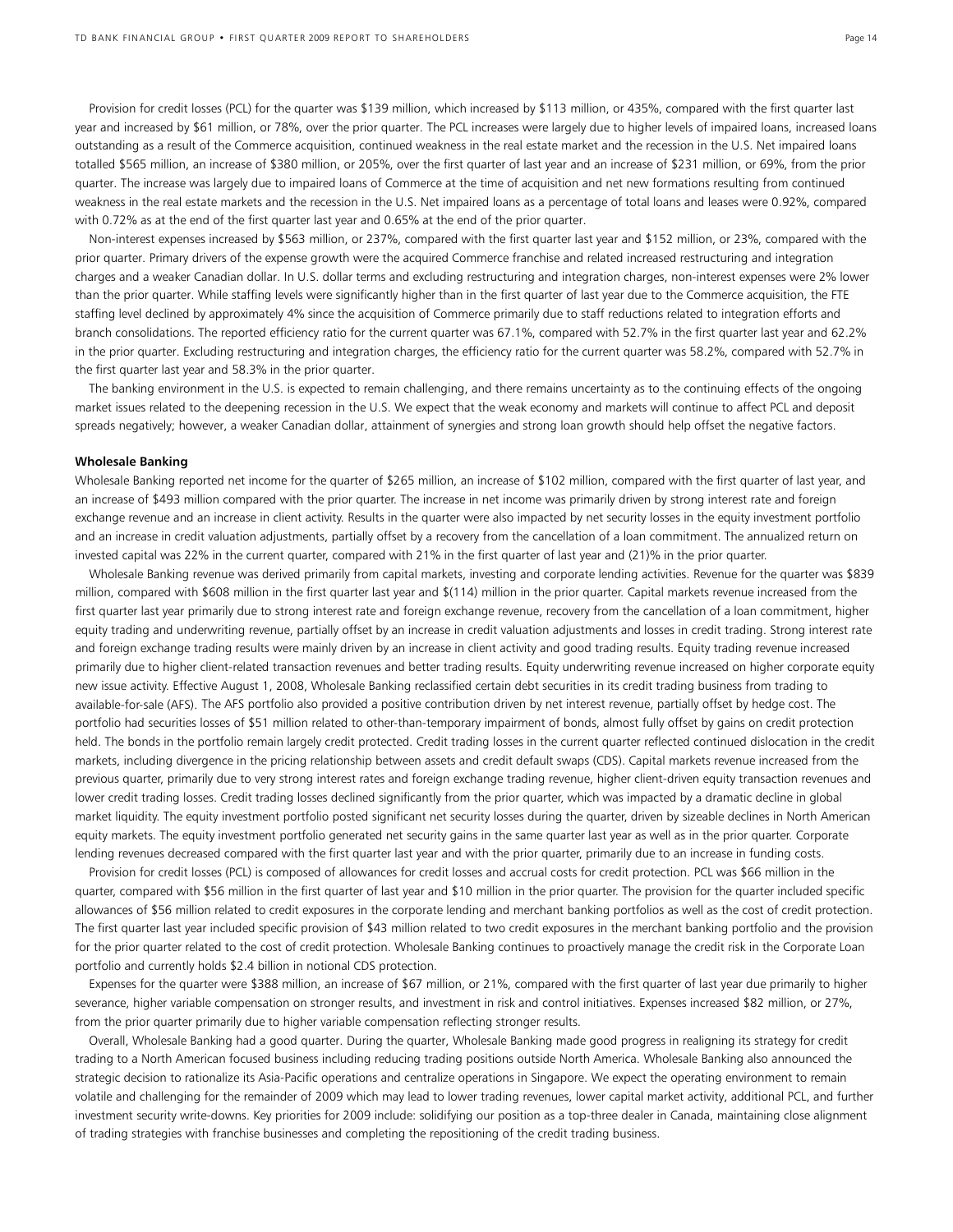# **Corporate**

Corporate segment's reported net loss for the quarter was \$529 million, compared with a reported net loss of \$134 million in the first quarter last year and a reported net income of \$221 million in the prior quarter. The adjusted net loss for the quarter was \$159 million or an increase in net loss of \$115 million compared with the first quarter last year and an increase in net loss of \$6 million from the previous quarter. Compared with the first quarter last year, the higher adjusted net loss was driven by the impact of securitization, hedging and treasury activities, costs associated with increased corporate financing activity and unfavourable tax items that were partially offset by the benefit from the Winstar litigation gain. Compared with the previous quarter, the adjusted net loss was slightly higher. A lower net securitization loss, the Winstar litigation gain and a decrease in unallocated corporate expenses in the current quarter were more than offset by unfavourable tax items, hedging and treasury activities and costs associated with increased corporate financing activity.

The difference between reported and adjusted net loss for the Corporate segment was due to items of note as outlined below. These items are described more fully on page 6.

|                                                                                 |                |         | For the three months ended |
|---------------------------------------------------------------------------------|----------------|---------|----------------------------|
|                                                                                 | <b>Jan. 31</b> | Oct. 31 | Jan. 31                    |
| (millions of Canadian dollars)                                                  | 2009           | 2008    | 2008                       |
| Corporate segment net (loss) income - reported                                  | \$ (529)       | \$221   | \$(134)                    |
| Items of note affecting net income, net of income taxes:                        |                |         |                            |
| Amortization of intangibles                                                     | 127            | 126     | 75                         |
| Reversal of Enron litigation reserve                                            |                | (323)   |                            |
| Change in fair value of derivatives hedging the reclassified available-for-sale |                |         |                            |
| securities portfolio                                                            | 200            | (118)   |                            |
| Change in fair value of credit default swaps hedging the corporate loan book,   |                |         |                            |
| net of provision for credit losses                                              | (12)           | (59)    | (25)                       |
| Other tax items                                                                 |                |         | 20                         |
| Provision for insurance claims                                                  |                |         | 20                         |
| General allowance increase in Canadian Personal and Commercial Banking          |                |         |                            |
| (excluding VFC) and Wholesale Banking                                           | 55             |         |                            |
| Total items of note                                                             | 370            | (374)   | 90                         |
| Corporate segment net loss - adjusted                                           | \$(159)        | \$(153) | \$(44)                     |
| Decomposition of items included in net (loss) income – adjusted                 |                |         |                            |
| Net securitization                                                              | (33)           | (49)    | (13)                       |
| Unallocated Corporate expenses                                                  | (60)           | (83)    | (65)                       |
| Other                                                                           | (66)           | (21)    | 34                         |
| Corporate segment net loss - adjusted                                           | \$(159)        | \$(153) | \$(44)                     |

# **BALANCE SHEET REVIEW**

**Total assets** of the Bank were \$585 billion as at January 31, 2009, \$22 billion, or 4%, higher than at October 31, 2008. The net increase was composed primarily of an \$11 billion increase in securities, a \$7 billion increase in loans (net of allowance for credit losses), an \$8 billion increase in other assets and a \$6 billion decrease in securities purchased under reverse repurchase agreements in U.S. Personal and Commercial Banking. Overall, the translation effects of a weaker Canadian dollar impacted total assets across all major categories by approximately \$15 billion.

**Securities** increased largely due to a \$9 billion increase in available-for-sale securities, of which approximately \$3 billion was related to the translation effects of a weaker Canadian dollar.

**Loans (net of allowances for credit losses)** increase of \$7 billion was primarily due to a \$4 billion increase in consumer instalment and other personal loans, due to volume growth in Canadian Personal and Commercial Banking and U.S. Personal and Commercial Banking; an \$8 billion increase in Wholesale Banking and U.S. Personal and Commercial Banking business and government loan volumes; slightly offset by a \$5 billion decrease in residential mortgages in Canadian Personal and Commercial Banking due to an increase in securitization activity. Overall, the translation effects of a weaker Canadian dollar impacted total loans by approximately \$7 billion.

**Other assets** increase of \$8 billion was primarily attributable to approximately \$3 billion due to the translation effects of a weaker Canadian dollar, which includes a \$2 billion increase in goodwill primarily due to foreign exchange adjustment related to the acquisition of Commerce; and a \$4 billion increase in the market value of derivatives in U.S. Personal and Commercial Banking and Wholesale Banking.

**Total liabilities** of the Bank were \$547 billion as at January 31, 2009, \$16 billion, or 3%, higher than at October 31, 2008. The net increase was composed primarily of a \$27 billion increase in total deposits and an \$11 billion decrease in other liabilities.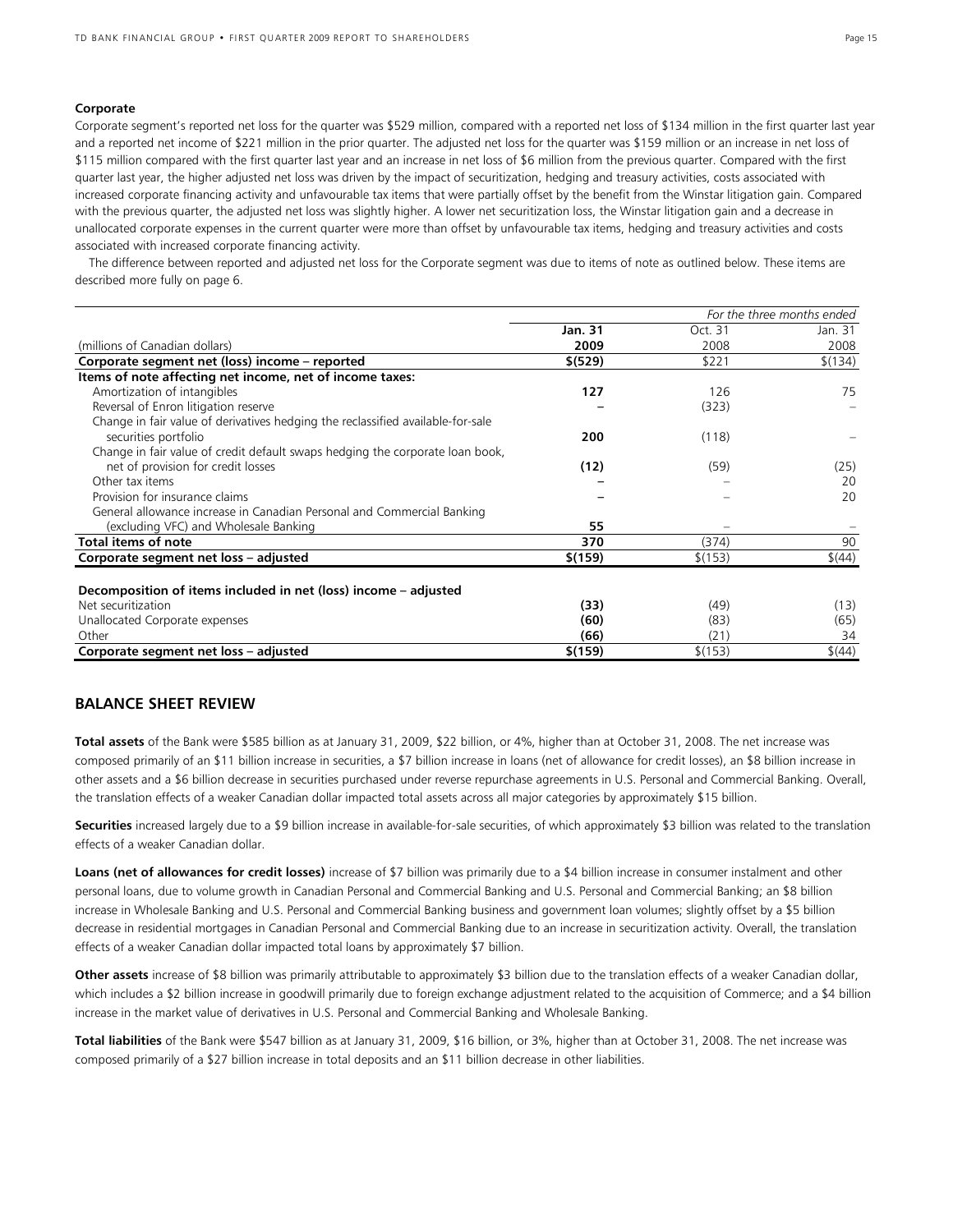**Deposits** were \$402 billion as at January 31, 2009, \$27 billion, or 7%, higher than at October 31, 2008 primarily due to a \$15 billion increase in personal deposits driven by a volume increase in Canadian Personal and Commercial Banking and U.S. Personal and Commercial Banking; a \$5 billion increase in business and government deposits, primarily driven by increases in Canadian Personal and Commercial Banking volumes which were offset by decreases in Wholesale Banking volumes; a \$2 billion decrease in bank deposits, driven by volume decreases across most segments; and a \$9 billion increase in Wholesale Banking trading deposits. Overall, the translation effects of a weaker Canadian dollar impacted total deposits by approximately \$12 billion.

**Other liabilities** decreased \$11 billion, or 8%, from the prior quarter largely due to a \$4 billion decrease in obligations related to securities sold short, and a \$12 billion decrease in obligations related to securities sold under repurchase agreements in Wholesale banking, partially offset by a \$5 billion increase in Wholesale Banking derivatives due to volatility in currency and interest rate markets**.** 

**Common shares** and **preferred shares** increased during the quarter, primarily due to the share issuances of \$1.4 billion and \$0.9 billion, respectively**.**

# **CREDIT PORTFOLIO QUALITY**

Gross impaired loans were \$1,543 million at January 31, 2009, \$386 million higher than at October 31, 2008, largely attributable to a \$259 million increase in U.S. Personal and Commercial Banking (of which approximately \$98 million was the foreign exchange effect), a \$79 million increase in personal impaired loans in Canadian Personal and Commercial Banking, and a \$51 million increase in the Wholesale Banking segment.

Net impaired loans as at January 31, 2009, after deducting specific allowances, totalled \$1,157 million, compared with \$805 million as at October 31, 2008.

The total allowance for credit losses of \$1,783 million as at January 31, 2009 comprised total specific allowances of \$386 million and a general allowance of \$1,397 million. Specific allowances increased by \$34 million from October 31, 2008. The general allowance for credit losses as at January 31, 2009 was up by \$213 million, compared with October 31, 2008, mainly due to an \$80 million increase in the general allowance for the Canadian Personal and Commercial Banking (excluding VFC) and Wholesale Banking segments, a \$74 million increase in general allowance related to the U.S. Personal and Commercial Banking segment and the effect of foreign exchange. The Bank establishes general allowances to recognize losses that management estimates to have occurred in the portfolio at the balance sheet date for loans or credits not yet specifically identified as impaired.

### **Changes in Gross Impaired Loans and Acceptances**<sup>1</sup>

|                                             | For the three months ended |         |         |
|---------------------------------------------|----------------------------|---------|---------|
|                                             | Jan. 31                    | Oct. 31 | Jan. 31 |
| (millions of Canadian dollars)              | 2009                       | 2008    | 2008    |
| Balance at beginning of period              | \$1,157                    | \$1,001 | \$569   |
| Additions                                   | 990                        | 616     | 659     |
| Return to performing status, repaid or sold | (297)                      | (243)   | (197)   |
| Write-offs                                  | (373)                      | (247)   | (212)   |
| Foreign exchange and other adjustments      | 66                         | 30      | (1)     |
| Balance at end of period                    | \$1,543                    | \$1,157 | \$818   |

#### **Allowance for Credit Losses1**

|                                                                  |          |         | As at   |
|------------------------------------------------------------------|----------|---------|---------|
|                                                                  | Jan. 31  | Oct. 31 | Jan. 31 |
| (millions of Canadian dollars)                                   | 2009     | 2008    | 2008    |
| Specific allowance                                               | \$386    | \$352   | \$264   |
| General allowance                                                | 1.397    | 1.184   | 1.098   |
| Total allowance for credit losses                                | \$1,783  | \$1,536 | \$1,362 |
| Impaired loans net of specific allowance                         | \$1,157  | \$805   | \$554   |
| Net impaired loans as a percentage of net loans                  | 0.5%     | 0.3%    | 0.3%    |
| Provision for credit losses as a percentage of net average loans | $0.90\%$ | 0.49%   | 0.54%   |

 $1$  Certain comparative amounts have been restated to conform to the presentation adopted in the current period.

### **Non-prime Loans**

As at January 31, 2009, the Bank's wholly-owned subsidiary, VFC Inc., had approximately \$1.3 billion (October 31, 2008: \$1.2 billion) gross exposure to non-prime loans which mainly consist of automotive loans originated in Canada. The credit loss rate, defined as the average provision for credit losses divided by the average month-end loan balance, which is an indicator of credit quality, is approximately 7% (October 31, 2008: approximately 6%) on an annual basis. The portfolio continues to perform as expected. These loans are recorded at amortized cost.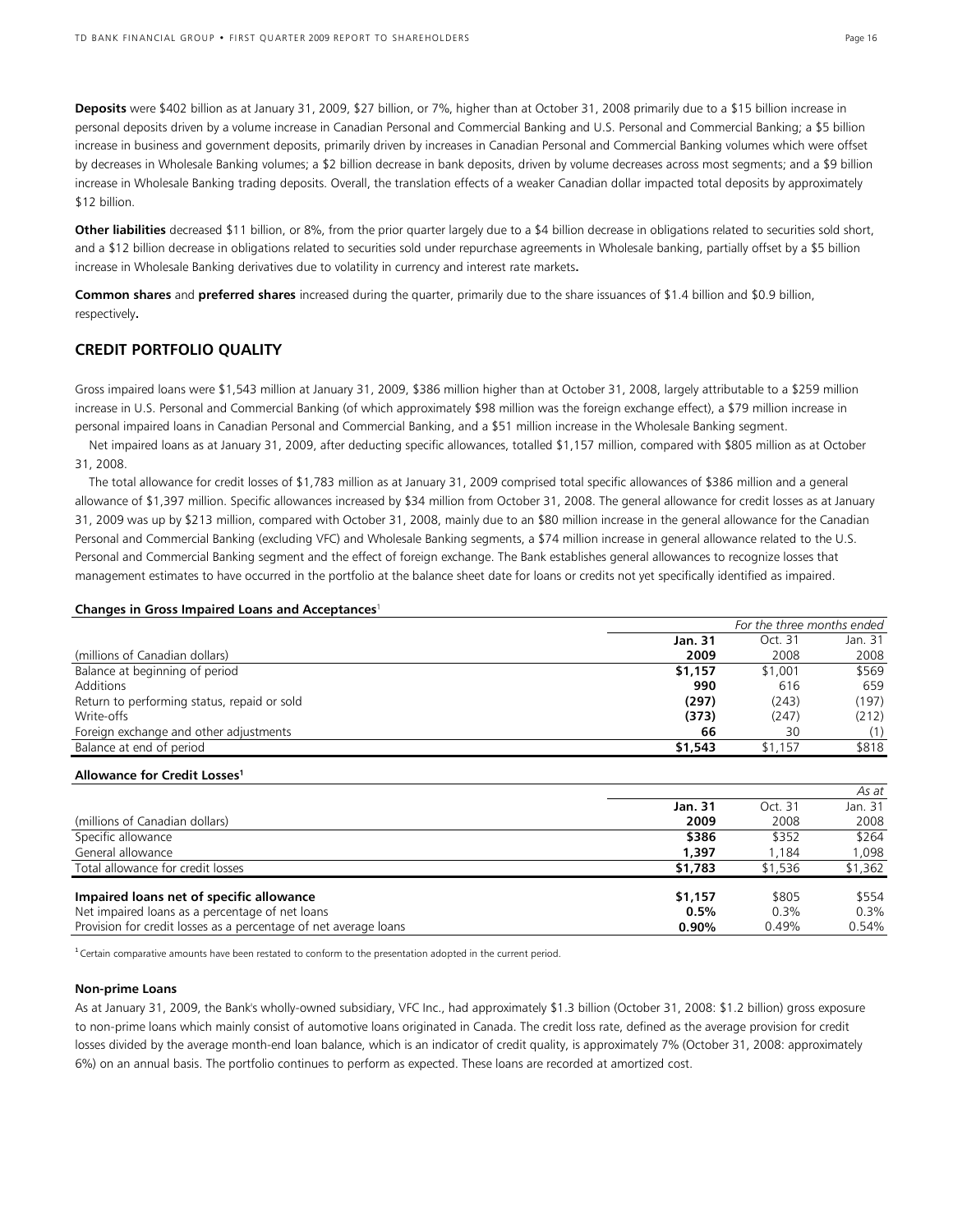# **SECURITIES PORTFOLIO**

### **Exposure to Non-agency Collateralized Mortgage Obligation (CMO)**

As at January 31, 2009, the amortized cost of the non-agency CMOs held by the Bank was \$10.5 billion (October 31, 2008 - \$9.3 billion). These securities are collateralized primarily by Alt-A and Prime Jumbo mortgages most of which are pre-payable fixed-rate mortgages without rate reset features. These securities are mostly investment grade with ratings of BBB and above. At the acquisition date, this portfolio was recorded at fair value and classified as available-for-sale. The fair value at acquisition became the new cost basis for these securities. See Note 31 to the 2008 Consolidated Financial Statements for more details. The results of Commerce are reported on a one month lag basis, therefore, the December 31, 2008 balance sheet values of Commerce assets and liabilities are recorded in the Bank's Interim Consolidated Balance Sheet as at January 31, 2009.

At the time of the acquisition and at the end of third quarter of 2008, the CMO portfolio was recognized at fair value using broker quotes. The liquidity in the market for these securities has decreased since then, and the market has become inactive. The trading volume for these securities has declined significantly relative to historical levels. There has been a significant widening of the bid-ask spread and there are only a small number of bidders for these securities in the market. Determination of whether a market is inactive requires judgement, and the above factors are indicators of an inactive market. In current markets, the broker quotes cannot be considered as a primary source of valuation. In the fourth quarter of 2008 and the first quarter of 2009, the Bank fair valued these securities using a valuation technique which maximizes the use of observable inputs including broker quotes. The valuation technique uses assumptions a market participant would use in valuing these securities. The valuation technique uses various data points that are observable in the market such as change in the spread on similar assets and the Bank's cost of funds and broker quotes.

The fair value of the portfolio as at December 31, 2008 was US\$7.1 billion (\$8.7 billion) and has declined in January 2009 to US\$7.0 billion (\$8.6 billion). The decline in fair value of the non-agency CMO portfolio was not considered to be an other-than-temporary impairment and therefore, an impairment loss was not recognized. Determination of whether an other-than-temporary impairment exists requires judgement. The decline in the fair value of these securities subsequent to acquisition was mainly due to the current liquidity crisis in the market. An other-than-temporary impairment is recognized for these securities when the fair value is significantly below the cost for a prolonged period of time with no expectation of recovery by maturity. The Bank continues to validate its view on the expected credit loss by assessing the inputs such as the projected default rate, the loss given default rate and housing price decline used in the determination of the expected credit loss. The Bank's view on the expected credit loss on these securities determined on acquisition has not changed. The following table discloses the fair value of the securities by vintage year:

### **Non-agency Alt-A and Prime Jumbo CMO Securities by Vintage Year**

(Table reflects January 31, 2009 numbers and is not based on one month lag reporting basis)

|                            |           |                   |           |                   |           | As at Jan. 31, 2009 |
|----------------------------|-----------|-------------------|-----------|-------------------|-----------|---------------------|
|                            |           | Alt A             |           | Prime Jumbo       |           | <b>Total</b>        |
|                            | Amortized | <b>Fair value</b> | Amortized | <b>Fair value</b> | Amortized | <b>Fair value</b>   |
| (millions of U.S. dollars) | cost      |                   | cost      |                   | cost      |                     |
| 2003                       | \$415     | \$356             | \$759     | \$656             | \$1,174   | \$1,012             |
| 2004                       | 741       | 606               | 946       | 827               | 1,687     | 1,433               |
| 2005                       | 959       | 733               | 1.999     | 1,653             | 2,958     | 2,386               |
| 2006                       | 545       | 409               | 813       | 644               | 1,358     | 1,053               |
| 2007                       | 810       | 636               | 579       | 471               | 1,389     | 1,107               |
| Total securities           | \$3,470   | \$2,740           | \$5,096   | \$4,251           | \$8,566   | \$6,991             |

(Table reflects October 31, 2008 numbers and is not based on one month lag reporting basis)

|                            |           |            |           |             |           | As at Oct. 31, 2008 |
|----------------------------|-----------|------------|-----------|-------------|-----------|---------------------|
|                            |           | Alt-A      |           | Prime Jumbo |           | Total               |
|                            | Amortized | Fair value | Amortized | Fair value  | Amortized | Fair value          |
| (millions of U.S. dollars) | Cost      |            | cost      |             | cost      |                     |
| 2003                       | \$423     | \$360      | \$775     | \$664       | \$1,198   | \$1,024             |
| 2004                       | 759       | 626        | 972       | 850         | 1.731     | 1,476               |
| 2005                       | 979       | 787        | 2,031     | 1,711       | 3,010     | 2,498               |
| 2006                       | 549       | 429        | 819       | 656         | 1,368     | 1,085               |
| 2007                       | 818       | 644        | 587       | 478         | 1,405     | 1,122               |
| Total securities           | \$3,528   | \$2,846    | \$5,184   | \$4,359     | \$8,712   | \$7,205             |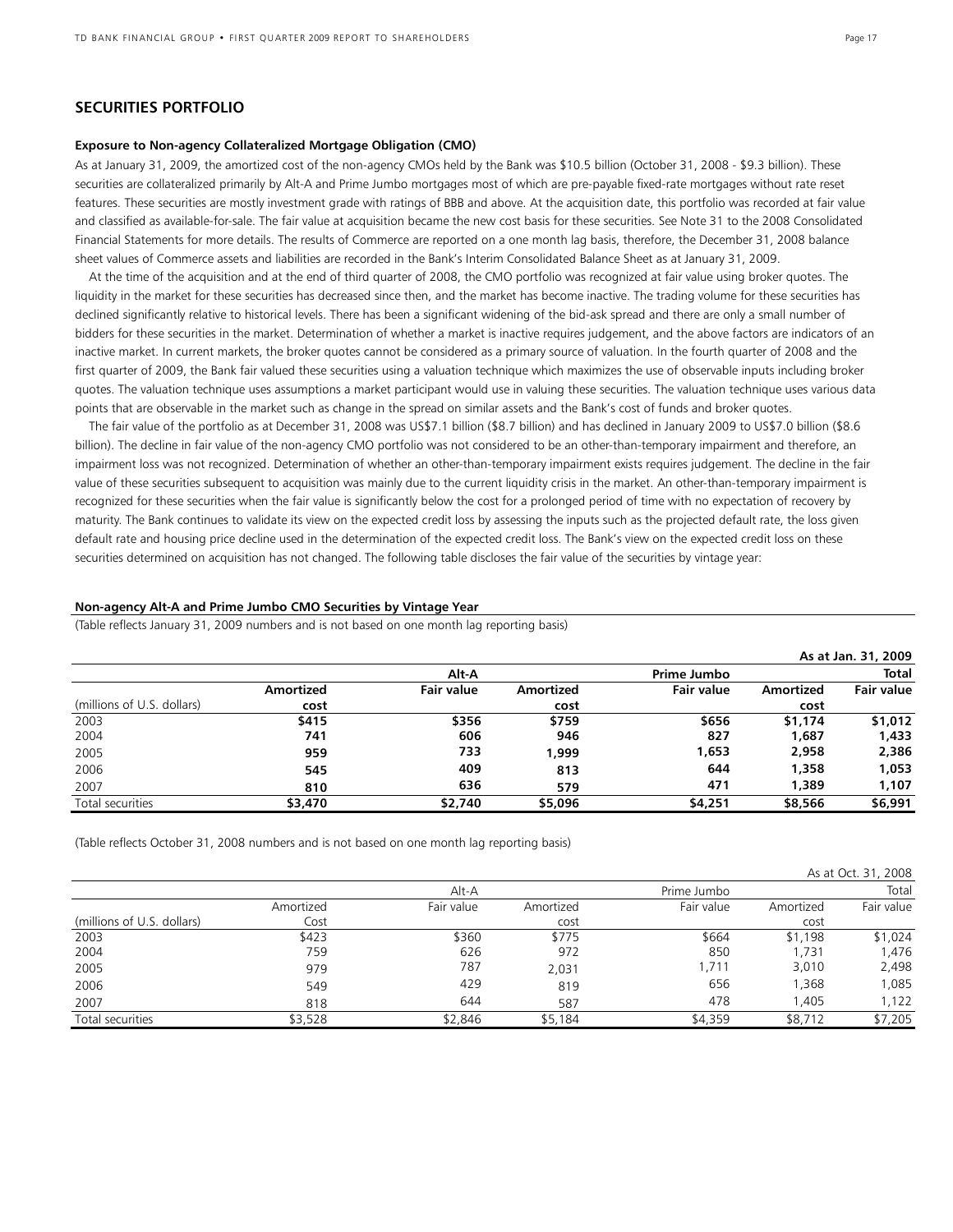# **CAPITAL POSITION**

The Bank's capital ratios are calculated using the guidelines of the Office of the Superintendent of Financial Institutions Canada (OSFI). Effective November 1, 2007, the Bank began calculating its regulatory capital under the capital adequacy rules issued by OSFI, which are based under the "International Convergence on Capital Measurement and Capital Standard – A Revised Framework" (Basel II). The top corporate entity to which Basel II applies at the consolidated level is The Toronto-Dominion Bank.

Under Basel II, risk-weighted assets (RWA) are calculated for each of credit risk, market risk and operational risk. The Bank's RWA were as follows:

| <b>Risk-weighted Assets</b>     |                     |                     |
|---------------------------------|---------------------|---------------------|
| (millions of Canadian dollars)  | As at Jan. 31, 2009 | As at Oct. 31, 2008 |
| Risk-weighted assets (RWA) for: |                     |                     |
| Credit risk                     | \$176,917           | \$177,552           |
| Market risk                     | 10.176              | 9,644               |
| Operational risk                | 24,622              | 24,554              |
| <b>Total RWA</b>                | \$211,715           | \$211,750           |

OSFI's target Tier 1 and Total capital ratios for Canadian banks are 7% and 10%, respectively. As at October 31, 2008, the Bank's Tier 1 capital ratio was 9.8%. Effective November 1, 2008, substantial investments held prior to January 1, 2007, which were previously deducted from Tier 2 capital, are deducted 50% from Tier 1 capital and 50% from Tier 2 capital. Insurance subsidiaries continue to be deconsolidated and reported as a deduction from Tier 2 capital. The Tier 1 capital ratio, as of November 1, 2008, taking into effect this change was 8.3%. As of January 31, 2009, the Bank's Tier 1 capital ratio was 10.1%. The increase was largely due to various capital issuances, including common shares, preferred shares and innovative Tier 1 capital securities. The Total capital ratio was 13.6% as at January 31, 2009 compared to 12.0% at year-end. The increase was largely due to the capital issuances.

The Bank continues to hold sufficient capital levels to ensure that flexibility is maintained to grow operations, both organically and through strategic acquisitions. The strong capital ratios are the result of the Bank's internal capital generation, management of the balance sheet and periodic issuance of capital securities.

During the quarter, the Bank issued 35 million common shares for gross proceeds of \$1,380 million which qualify as Tier 1 regulatory capital. Also during the quarter, the Bank issued \$220 million of its 5-Year Rate Reset Preferred Shares, Series AC, \$300 million of its 5-Year Rate Reset Preferred Shares, Series AE and \$375 million of its 5-Year Rate Reset Preferred Shares, Series AG. On January 26, 2009, a subsidiary of the Bank, TD Capital Trust IV issued \$1,000 million of TD Capital Trust IV Notes, of which \$897 million is included in Tier 1 capital and \$103 million in Tier 2B capital. For further details of equity issues/repurchases, see Notes 5, 6 and 8 to the Interim Consolidated Financial Statements. For further details of regulatory capital, see Note 9 to the Interim Consolidated Financial Statements.

# **MANAGING RISK**

# **EXECUTIVE SUMMARY**

Financial services involve prudently taking risks in order to generate profitable growth. At the Bank, our goal is to earn a stable and sustainable rate of return for every dollar of risk we take, while putting significant emphasis on investing in our businesses to ensure we can meet our future growth objectives. Our businesses thoroughly examine the various risks to which they are exposed and assess the impact and likelihood of those risks. We respond by developing business and risk management strategies for our various business units taking into consideration the risks and business environment in which we operate. Through our businesses and operations, we are exposed to a broad number of risks that have been identified and defined in our Enterprise Risk Framework. This framework outlines appropriate risk oversight processes and the consistent communication and reporting of key risks that could hinder the achievement of our business objectives and strategies. Our risk governance structure and risk management approach have not substantially changed from that described in our 2008 Annual Report. Certain risks have been outlined below. For a complete discussion of our risk governance structure and our risk management approach, see our 2008 Annual Report.

The shaded sections of this MD&A, included on pages 19 to 21, represent a discussion relating to credit, market and liquidity risks and form an integral part of the Interim Consolidated Financial Statements for the period ended January 31, 2009.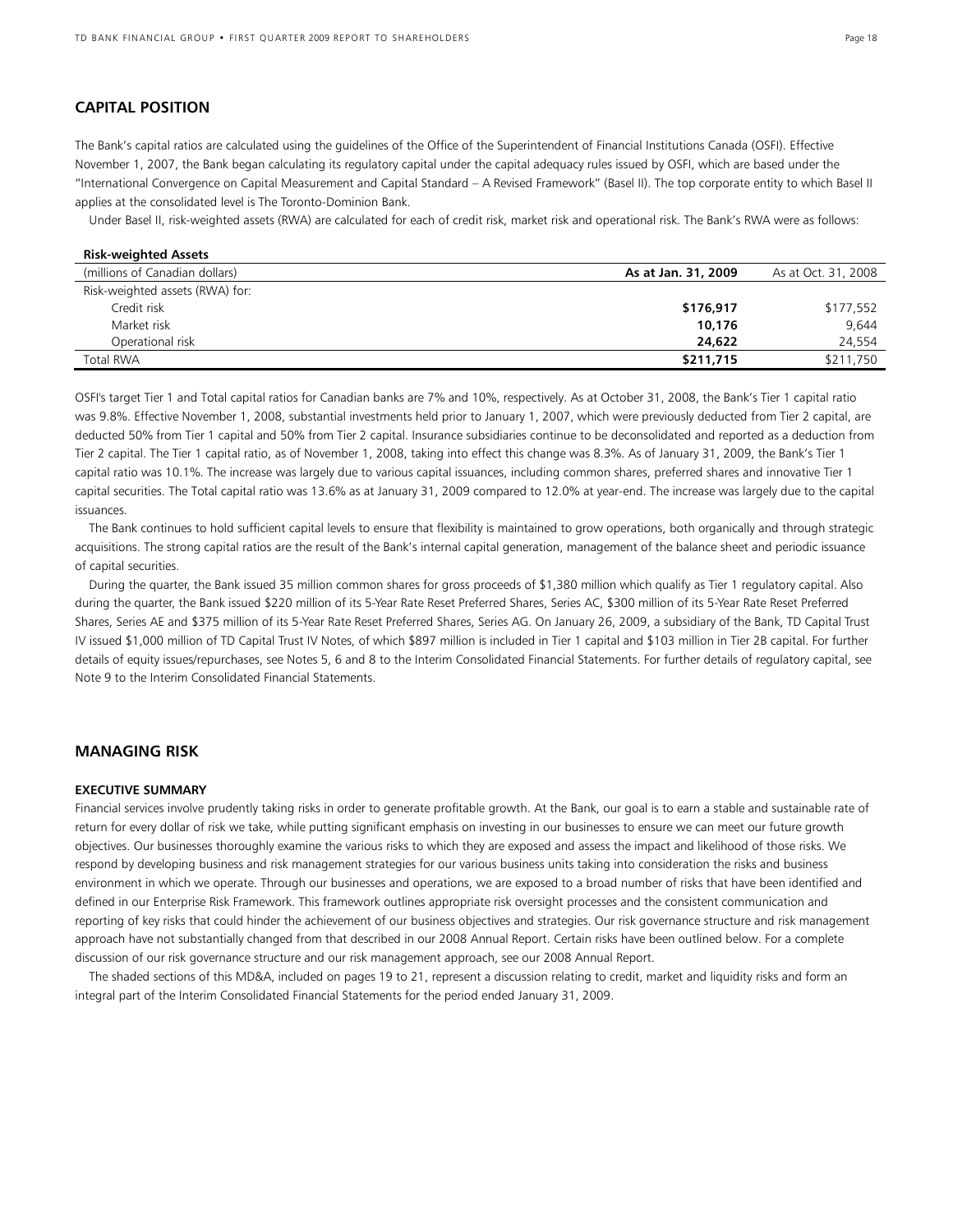# **CREDIT RISK**

Gross credit risk exposures, measured before credit risk mitigants, are given below:

### **Credit Risk Exposures1 – Standardized and AIRB Approaches**

|                                |                           |             | As at Oct. 31, 2008 |                           |           |           |
|--------------------------------|---------------------------|-------------|---------------------|---------------------------|-----------|-----------|
| (millions of Canadian dollars) | Standardized <sup>2</sup> | <b>AIRB</b> | <b>Total</b>        | Standardized <sup>2</sup> | AIRB      | Total     |
| Retail                         |                           |             |                     |                           |           |           |
| Residential secured            | \$9,524                   | \$132,199   | \$141,723           | \$7,733                   | \$134,930 | \$142,663 |
| Qualifying revolving retail    | $\equiv$                  | 40.788      | 40.788              | $\equiv$                  | 41,461    | 41,461    |
| Other retail                   | 17,330                    | 21,323      | 38,653              | 15,386                    | 20.415    | 35,801    |
| Total retail                   | 26,854                    | 194,310     | 221,164             | 23,119                    | 196,806   | 219,925   |
| Non-retail                     |                           |             |                     |                           |           |           |
| Corporate                      | 52,193                    | 104,291     | 156,484             | 44.991                    | 113.119   | 158,110   |
| Sovereign                      | 3,418                     | 56,898      | 60,316              | 305                       | 57,856    | 58,161    |
| Bank                           | 9,024                     | 85,163      | 94,187              | 8,302                     | 91,635    | 99,937    |
| Total non-retail               | 64,635                    | 246,352     | 310.987             | 53,598                    | 262,610   | 316,208   |
| Gross credit risk exposures    | \$91,489                  | \$440,662   | \$532,151           | \$76,717                  | \$459,416 | \$536,133 |

<sup>1</sup> Gross credit risk exposures represent Exposure at default (EAD) and are before the effects of credit risk mitigation. This table excludes securitization and equity exposures.

<sup>2</sup> Beginning the first quarter of 2009, credit risk exposures from the Commerce acquisition are reported using the Standardized approach, previously reported within the Standardized approach using the Interim Approach to Reporting.

# **MARKET RISK**

The graph below discloses daily Value-at-Risk (VaR) usage and trading-related income<sup>1</sup> within the Wholesale Banking segment. For the quarter ended January 31, 2009 trading-related income was positive for 70% of the trading days. Losses in the quarter did not exceed VaR on any trading day.



<sup>1</sup> Trading-related income is the total of trading income reported in other income and the net interest income on trading positions reported in net interest income. Trading-related income in the above graph excludes changes in the fair value of loan commitments. Similarly, the loan commitments are not included in the Value-at-Risk measure as they are not managed as trading positions. In the current quarter, there was a significant recovery realized on the date of the cancellation of a loan commitment due to specific circumstances related to the borrower.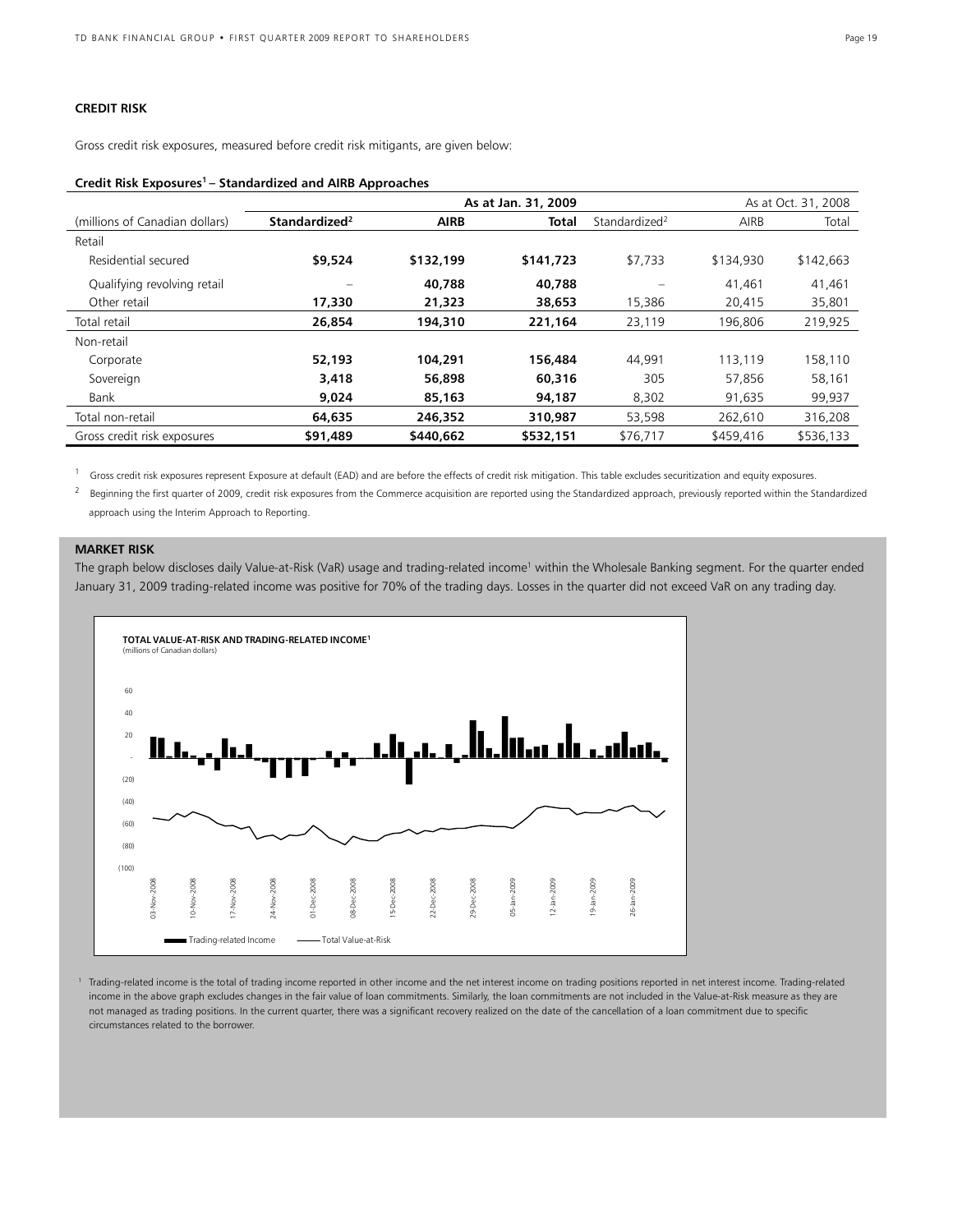| Value-at-Risk Usage                 |        |         |                  |                  |                      |                       |
|-------------------------------------|--------|---------|------------------|------------------|----------------------|-----------------------|
| (millions of Canadian dollars)      |        |         |                  |                  |                      | For the quarter ended |
|                                     |        |         |                  | Jan. 31, 2009    | Oct. 31, 2008        | Jan. 31, 2008         |
|                                     | As at  | Average | <b>High</b>      | Low              | Average <sup>3</sup> | Average               |
| Interest rate and credit spread     |        |         |                  |                  |                      |                       |
| risk                                | \$22.7 | \$31.4  | \$46.3           | \$17.4           | \$31.6               | \$15.8                |
| Equity risk                         | 10.1   | 13.1    | 17.1             | 9.6              | 10.6                 | 5.3                   |
| Foreign exchange risk               | 5.6    | 4.2     | 8.5              | 1.9              | 5.2                  | 2.5                   |
| Commodity risk                      | 0.9    | 1.0     | 2.4              | 0.5              | 1.0                  | 1.0                   |
| Debt specific risk                  | 40.3   | 49.2    | 67.4             | 36.0             | 47.2                 | 19.1                  |
| Diversification effect <sup>1</sup> | (32.0) | (38.9)  | n/m <sup>2</sup> | n/m <sup>2</sup> | (36.5)               | (19.9)                |
| <b>Total Value-at-Risk</b>          | \$47.6 | \$60.0  | \$78.7           | \$43.2           | \$59.1               | \$23.8                |

<sup>1</sup> The aggregate VaR is less then the sum of the VaR of the different risk types due to risk offsets resulting from portfolio diversification.

<sup>2</sup> Not meaningful. It is not meaningful to compute a diversification effect because the high and low may occur on different days for different risk types.

<sup>3</sup> VaR for the fourth quarter of 2008 does not reflect the reclassification of certain debt securities from trading to the available-for-sale category effective August 1, 2008.

# *Interest Rate Risk*

**ALL INSTRUMENTS PORTFOLIO**

The following graph shows our interest rate risk exposure (as measured by Economic Value at Risk (EVaR)) on all non-trading assets, liabilities and derivative instruments used for interest rate risk management.



As at January 31, 2009, an immediate and sustained 100 bps increase in interest rates would have decreased the economic value of shareholders' equity by \$87.1 million after tax. An immediate and sustained 100 bps decrease in interest rates would have reduced the economic value of shareholders' equity by \$279.0 million after tax

The following table shows the sensitivity of the economic value of shareholders' equity (after tax) by currency for those currencies where the Bank has material exposure.

# **Sensitivity of After-tax Economic Value at Risk by Currency**

| (millions of Canadian dollars) | As at Jan. 31, 2009 |           |                 | As at Oct. 31, 2008 |
|--------------------------------|---------------------|-----------|-----------------|---------------------|
|                                | $100$ bps           | $100$ bps | $100$ bps       | $100$ bps           |
| Currency                       | increase            | decrease  | <b>Increase</b> | decrease            |
| Canadian dollar                | \$(6.2)             | \$(79.3)  | \$(0.4)         | \$(27.0)            |
| U.S. dollar                    | (80.9)              | (199.7)   | (122.4)         | (2.0)               |

# **LIQUIDITY RISK**

As a financial organization, we must always ensure that we have access to enough readily-available funds to cover our financial obligations as they come due, and to sustain and grow our assets and operations under both normal and stress conditions. In the event of a funding disruption, we need to ensure we have sufficient liquid assets to continue to function. The process that ensures adequate access to funds is known as the management of liquidity risk.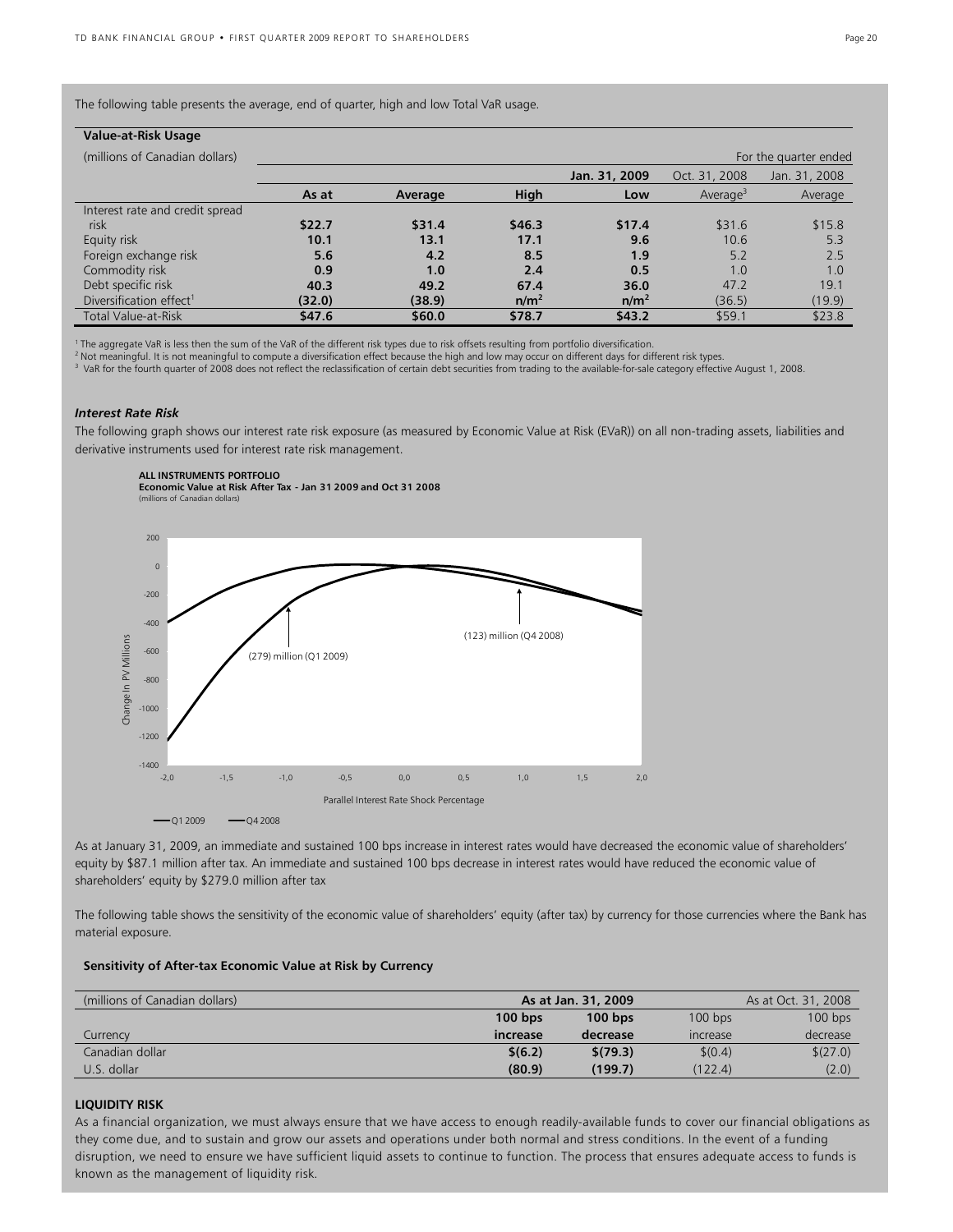Our overall liquidity requirement is defined as the amount of liquidity we need to fund expected cash outflows, as well as a prudent liquidity reserve to fund potential cash outflows in the event of a disruption in the capital markets or other event that could affect our access to liquidity. We do not rely on short-term wholesale funding for purposes other than funding marketable securities or short-term assets.

To define the amount of liquidity that must be held at all times for a specified minimum period, we use a conservative base-case scenario stress test. This scenario ensures that we have sufficient liquidity to cover 100% of our unsecured wholesale debt coming due, potential retail and commercial deposit run-off and forecasted operational requirements. In addition, we provide for coverage of Bank-sponsored funding programs, such as Bankers' Acceptances we issue on behalf of clients, and Bank-sponsored asset-backed commercial paper (ABCP). We also use an extended liquidity coverage test to ensure that we can fund our operations on a fully secured basis for a period up to one year.

To meet liquidity requirements we hold assets that can be readily converted into cash. We also manage our cash flows. To be considered readily convertible into cash, assets must be currently marketable, of sufficient credit quality and available for sale. Liquid assets are represented in a cumulative liquidity gap framework based on settlement timing and market depth. Assets that are not available without delay because they are needed for collateral or other similar purposes are not considered readily convertible into cash.

While each of our major operations has responsibility for the measurement and management of its own liquidity risks, we also manage liquidity on an enterprise-wide basis to ensure consistent and efficient management of liquidity risk across all of our operations. On January 31, 2009, our consolidated surplus liquid-asset position, as measured under our base-case scenario, for up to 90 days was \$16.4 billion, compared with a surplus liquid-asset position of \$7.9 billion on October 31, 2008. Our surplus liquid-asset position is our total liquid assets less our unsecured wholesale funding requirements, potential non-wholesale deposit run-off and contingent liabilities coming due in 90 days.

The base-case scenario models a Bank-specific liquidity stress event and assumes normal levels of asset liquidity in the markets. In response to conditions recently experienced in global financial markets which significantly affected liquidity, Asset/Liability Committee (ALCO) and the Risk Committee of the Board approved managing to a Systemic Market Event liquidity stress test scenario as directed by the Global Liquidity Risk Management policy. Building on the base-case scenario described above, the Systemic Market Event scenario further adjusts asset liquidity to reflect both the stressed conditions in the current market environment as well as the availability of high quality, unencumbered Bank-owned assets eligible as collateral under secured borrowing programs such as the Bank of Canada Term Purchase and Resale Agreement (PRA) and National Housing Act Mortgage-Backed Securities (NHA MBS) auction programs and other central bank programs. In addition, we assume coverage of increased contingent requirements for potential draws on committed line of credit facilities. Our policy requires that a surplus liquid-asset position be maintained for all measured time periods up to 90 days. As of January 31, 2009, we reported a positive surplus as required.

We have contingency plans in place to provide direction in the event of a liquidity crisis.

We also regularly review the level of increased collateral our trading counterparties would require in the event of a downgrade of the Bank's credit rating. The impact of a one notch downgrade would be minimal and could be readily managed in the normal course of business. In response to current conditions in global financial markets affecting liquidity, the Global Liquidity Forum meets frequently and closely monitors global funding market conditions and potential impacts to our funding access on a daily basis.

# **OFF-BALANCE SHEET ARRANGEMENTS**

The Bank carries out certain business activities via arrangements with special purpose entities (SPEs). We use SPEs to obtain sources of liquidity by securitizing certain of the Bank's financial assets, to assist our clients in securitizing their financial assets and to create investment products for our clients. SPEs may be organized as trusts, partnerships or corporations and they may be formed as qualifying special purpose entities (QSPEs) or variable interest entities (VIEs). When an entity is deemed a VIE, the entity must be consolidated by the primary beneficiary. Consolidated SPEs have been presented in the Bank's Consolidated Balance Sheet.

### **Securitization of Bank-originated Assets**

The Bank securitizes residential mortgages, personal loans and commercial mortgages to enhance its liquidity position, to diversify sources of funding and to optimize the management of the balance sheet. All products securitized by the Bank were originated in Canada and sold to Canadian securitization structures. Details of these securitization exposures are as follows:

### **Total Outstanding Exposures Securitized by the Bank as an Originator1,2**

| (millions of Canadian dollars) |                                            |                                               |                                           | As at Jan. 31, 2009                           | As at Oct. 31, 2008                        |                                               |                            |                                               |
|--------------------------------|--------------------------------------------|-----------------------------------------------|-------------------------------------------|-----------------------------------------------|--------------------------------------------|-----------------------------------------------|----------------------------|-----------------------------------------------|
|                                | Significant unconsolidated<br><b>OSPEs</b> |                                               | Significant unconsolidated<br><b>SPEs</b> |                                               | Significant unconsolidated<br><b>QSPEs</b> |                                               | Significant unconsolidated | <b>SPEs</b>                                   |
|                                | Securitized<br>assets                      | Carrying<br>value of<br>retained<br>interests | Securitized<br>assets                     | Carrying<br>value of<br>retained<br>interests | Securitized<br>assets                      | Carrying<br>value of<br>retained<br>interests | Securitized<br>assets      | Carrying<br>value of<br>retained<br>interests |
| Residential mortgage loans     | \$–                                        | \$–                                           | \$31,019                                  | \$714                                         | $S-$                                       | \$—                                           | \$24,332                   | \$442                                         |
| Personal loans                 | 8,100                                      | 70                                            |                                           |                                               | 8.100                                      | 80                                            |                            |                                               |
| Commercial mortgage loans      | 143                                        | 4                                             | $\overline{\phantom{0}}$                  | $\overline{\phantom{0}}$                      | 148                                        | 4                                             | $\overline{\phantom{0}}$   |                                               |
|                                | \$8,243                                    | \$74                                          | \$31,019                                  | \$714                                         | \$8,248                                    | \$84                                          | \$24,332                   | \$442                                         |

<sup>1</sup> Certain comparative amounts have been restated and reclassified to conform to the presentation adopted in the current period.

<sup>2</sup> In all the securitization transactions that the Bank has undertaken for its own assets, it has acted as an originating bank and retained securitization exposure.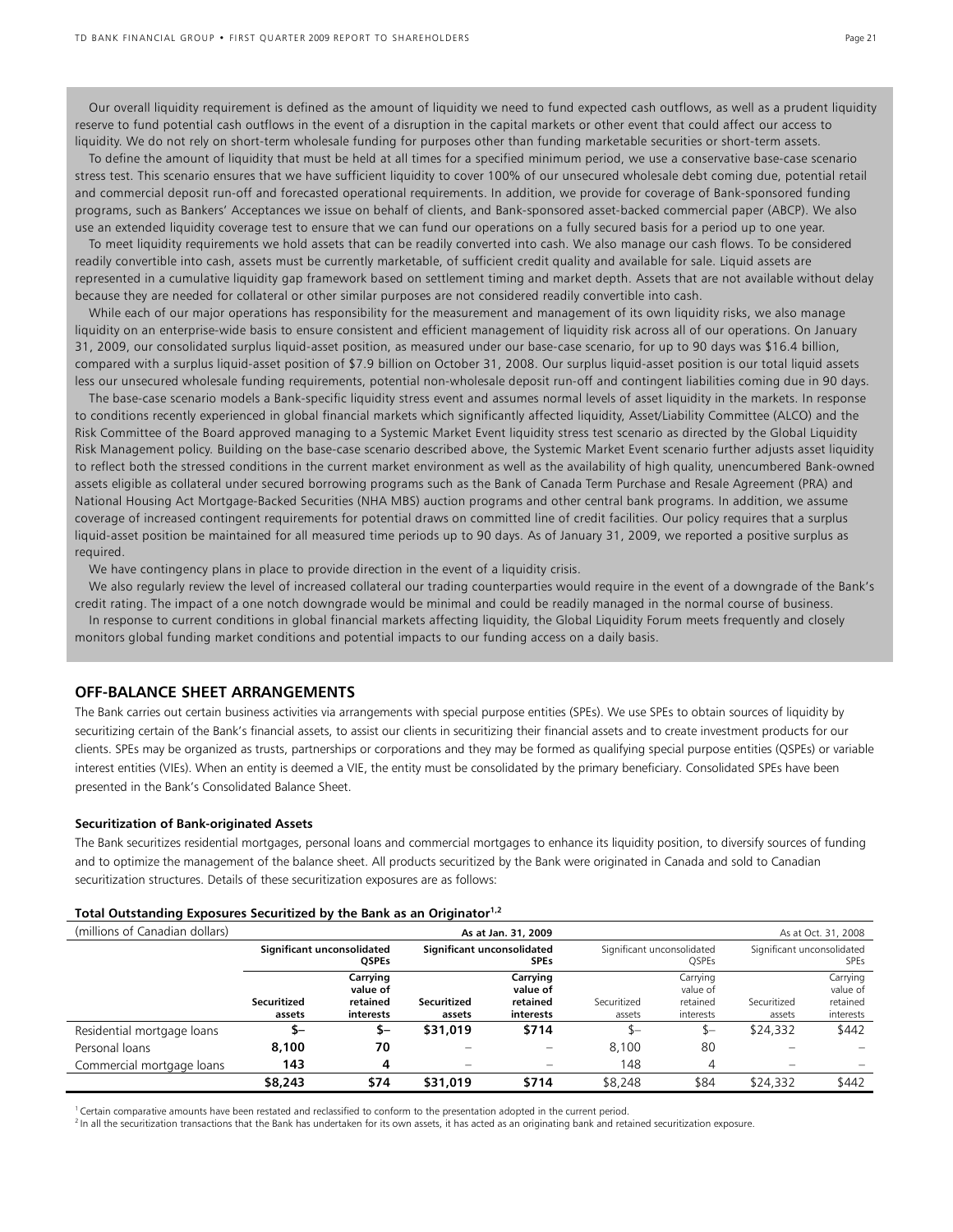### *Residential mortgage loans*

The Bank may be exposed to the risks of transferred loans to the securitization vehicles through retained interests. There are no expected credit losses on the retained interests of the securitized residential mortgages as the mortgages are all government guaranteed.

### *Personal loans*

The Bank securitizes personal loans through QSPEs, as well as single-seller conduits via QSPEs. As at January 31, 2009, the single-seller conduits had \$5.1 billion (October 31, 2008 – \$5.1 billion) of commercial paper outstanding while another Bank-sponsored QSPE had \$3.0 billion (October 31, 2008 – \$3.0 billion) of term notes outstanding. While the probability of loss is negligible, as at January 31, 2009, the Bank's maximum potential exposure to loss for these conduits through the sole provision of liquidity facilities was \$5.1 billion (October 31, 2008 – \$5.1 billion) of which \$1.1 billion (October 31, 2008 – \$1.1 billion) of underlying personal loans was government insured. Additionally, the Bank had retained interests of \$70 million (October 31, 2008 – \$80 million) relating to excess spread.

### *Commercial mortgage loans*

As at January 31, 2009, the Bank's maximum potential exposure to loss was \$3.6 million (October 31, 2008 – \$4 million) through retained interests in the excess spread and cash collateral account of the QSPE.

### **Securitization of Third Party-originated Assets**

The Bank administers multi-seller conduits and provides liquidity facilities as well as securities distribution services; it may also provide credit enhancements. Third party-originated assets are securitized through Bank-sponsored SPEs, which are not consolidated by the Bank. The Bank's maximum potential exposure to loss due to its ownership interest in commercial paper and through the provision of global style liquidity facilities for multi-seller conduits was \$10.1 billion (October 31, 2008 – \$10.7 billion) as at January 31, 2009. Further, the Bank has committed an additional \$1.6 billion (October 31, 2008 – \$1.8 billion) in liquidity facilities for ABCP that could potentially be issued by the conduits. As at January 31, 2009, the Bank also provided deal-specific credit enhancement in the amount of \$65 million (October 31, 2008 – \$78 million).

All third-party assets securitized by the Bank were originated in Canada and sold to Canadian securitization structures. Details of the Bankadministered multi-seller, ABCP conduits are as follows:

| (millions of Canadian dollars) | As at Jan. 31, 2009<br>As at Oct. 31, 2008 |                                              |      |                                          |             |                                 |                               |  |                                       |
|--------------------------------|--------------------------------------------|----------------------------------------------|------|------------------------------------------|-------------|---------------------------------|-------------------------------|--|---------------------------------------|
|                                | Significant<br>unconsolidated              | <b>Ratings profile of SPE</b><br>asset class |      |                                          |             | Expected<br>weighted<br>average | Significant<br>unconsolidated |  | Ratings profile of SPE<br>asset class |
|                                | <b>SPEs</b>                                | AAA                                          |      | $AA+$ to $AA-$ life (years) <sup>2</sup> | <b>SPEs</b> | AAA                             | $AA+$ to $AA-$                |  |                                       |
| Residential mortgage loans     | \$3,130                                    | \$3,081                                      | \$49 | 1.69                                     | \$3,428     | \$3,378                         | \$50                          |  |                                       |
| Credit card loans              | 500                                        | 500                                          |      | 3.47                                     | 500         | 500                             | -                             |  |                                       |
| Automobile loans and leases    | 4,120                                      | 4,116                                        | 4    | 1.50                                     | 4.474       | 4,470                           | 4                             |  |                                       |
| Equipment loans and leases     | 608                                        | 607                                          |      | 1.30                                     | 638         | 636                             |                               |  |                                       |
| Trade receivables              | 1,698                                      | 1,672                                        | 26   | 2.75                                     | 1.705       | 1.679                           | 26                            |  |                                       |
|                                | \$10,056                                   | \$9,976                                      | \$80 | 1.86                                     | \$10,745    | \$10,663                        | \$82                          |  |                                       |

### **Total Exposure to Third Party-originated Assets Securitized by Bank-Sponsored Conduits1**

 $1$  Certain comparative amounts have been restated and reclassified to conform to the presentation adopted in the current period.

<sup>2</sup> Expected weighted average life for each asset type is based upon each conduit's remaining purchase commitment for revolving pools and the expected weighted average life of the assets for amortizing pools.

### **Exposure to Third Party-sponsored Conduits**

The Bank has exposure to the U.S. arising from providing liquidity facilities of \$453 million (October 31, 2008 – \$465 million) to third party-sponsored conduits of which \$22 million (October 31, 2008 – \$24 million) has been drawn. The assets within these conduits primarily comprise automotiverelated financing assets, including loans and leases. During the three months ended January 31, 2009 and subsequently, these assets have received significantly different ratings (split ratings) from various credit rating agencies, ranging from AAA to BB-. The weighted average of the lowest of the split ratings, in the event that the facilities are drawn, will result in credit exposure to the Bank of BBB+ (October 31, 2008 – AAA).

The Bank's exposure to Canadian third party-sponsored conduits in the form of margin funding facilities as at January 31, 2009, was not significant.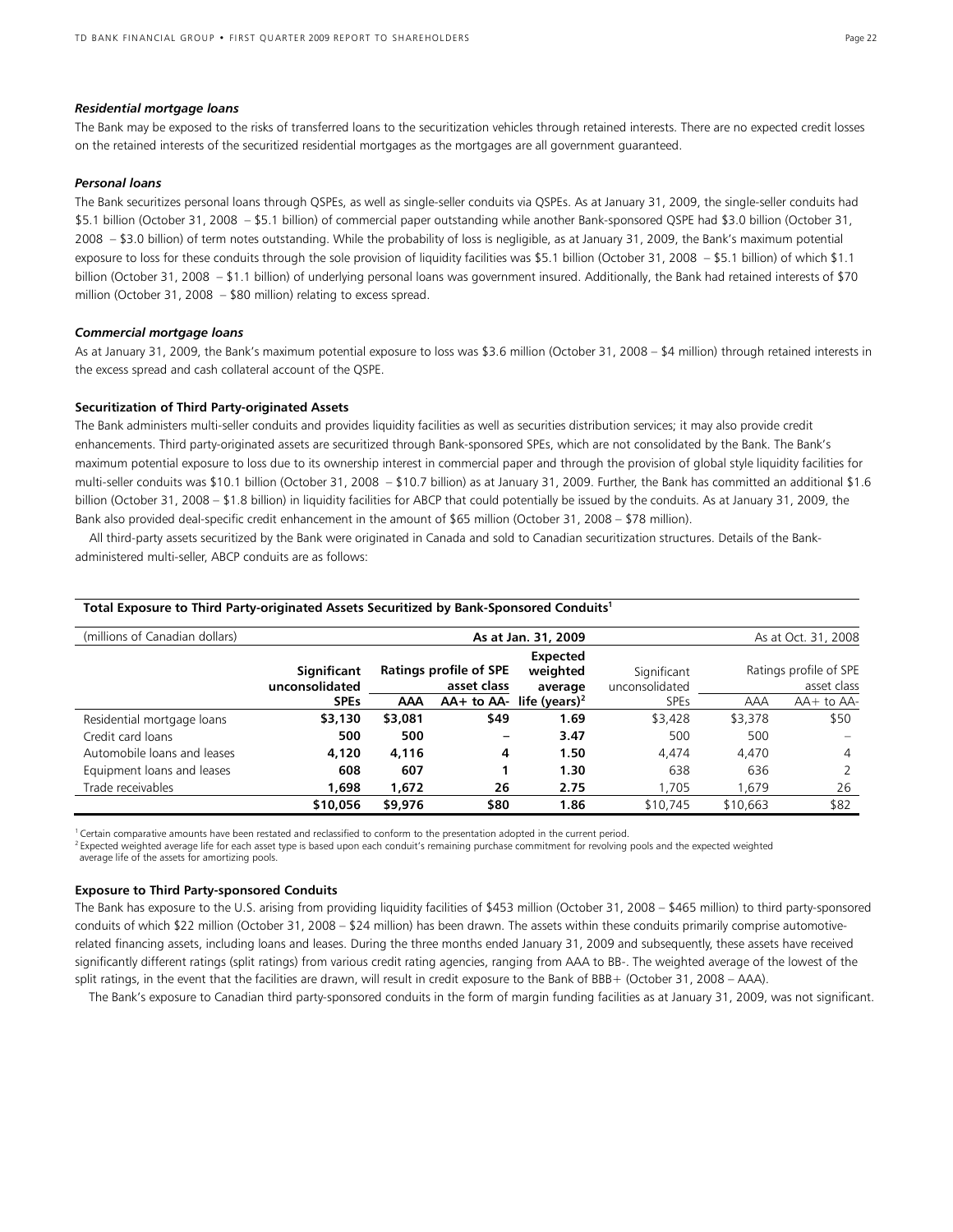# **Other Investment and Financing Products**

# *Other Financing Transactions*

The Bank enters into transactions with major U.S. corporate clients through jointly-owned VIEs as a means to provide them with cost efficient financing. Under these transactions, as at January 31, 2009, the Bank provided approximately \$2.15 billion (October 31, 2008 – \$2.13 billion) in financing to these VIEs. The Bank has received guarantees from or has recourse to major U.S. banks with A+ to AA- credit ratings on an S&P equivalent basis, fully covering its investments in these VIEs (October 31, 2008 – AA). At the inception of the transactions, the counterparties posted collateral in favour of the Bank and the Bank purchased credit protection to further reduce its exposure to the U.S. banks. At January 31, 2009, the Bank's net exposure to the U.S. banks after taking into account collateral and CDS was approximately \$353 million (October 31, 2008 - \$960 million). As at January 31, 2009, the Bank's maximum total exposure to loss before considering guarantees, recourse, collateral and CDS was approximately \$2.15 billion (October 31, 2008 – \$2.13 billion). The transactions allow the Bank or the counterparties discretion to exit the transactions on short notice. As at January 31, 2009, these VIEs had assets totalling more than \$8.0 billion (October 31, 2008 – \$8.0 billion).

# *Exposure to Collateralized Debt Obligations*

Since the decision was made in 2005 to exit the structured products business, the Bank no longer originates Collateralized Debt Obligation vehicles (CDOs). Total CDOs purchased and sold in the trading portfolio as at January 31, 2009, were as follows:

| (millions of Canadian dollars)                                   |                 | Jan. 31, 2009 <sup>1</sup> |                 | Oct. 31, 2008 <sup>1</sup> |
|------------------------------------------------------------------|-----------------|----------------------------|-----------------|----------------------------|
|                                                                  | <b>Notional</b> | Positive (negative)        | Notional amount | Positive (negative)        |
|                                                                  | amount          | fair value                 |                 | fair value                 |
| Funded                                                           |                 |                            |                 |                            |
| CDOs - Purchased protection via TD-issued credit<br>linked notes | \$260           | \$(35)                     | \$283           | $$^{(38)}$                 |
| Unfunded                                                         |                 |                            |                 |                            |
| CDOs - Sold protection - positive fair value                     | 910             |                            | 891             |                            |
| - negative fair value                                            |                 | (313)                      |                 | (278)                      |
| CDOs - Purchased protection - positive fair value                | 232             | 124                        | 261             | 104                        |
| - negative fair value                                            |                 | (24)                       |                 | (28)                       |
| Unfunded – Similar Reference Portfolio                           |                 |                            |                 |                            |
| CDOs - Sold protection - positive fair value                     | 1,853           | 5                          | 1,820           | 5                          |
| - negative fair value                                            |                 | (752)                      |                 | (568)                      |
| CDOs - Purchased protection - positive fair value                | 1,918           | 795                        | 1,883           | 613                        |
| - negative fair value                                            |                 | (5)                        |                 | (5)                        |

<sup>1</sup> This table excludes standard index tranche CDOs.

The Bank does not have any exposure to U.S. subprime mortgages via the CDOs. The CDOs are referenced to corporate debt securities. The hedges on the similar reference portfolio are not entered into with monoline insurers; rather they are entered into with global financial institutions, such as universal banks or broker-dealers. All exposures are managed with risk limits that have been approved by the Bank's risk management group and are hedged with various financial instruments, including credit derivatives and bonds within the trading portfolio, not included in this table. Counterparty exposure on hedges is collateralized under Credit Support Agreements (CSAs) and netting arrangements, consistent with other over-the-counter (OTC) derivative contracts. The Bank's CDO positions are fair valued using valuation techniques with significant non-observable market inputs. The potential effect of using reasonable possible alternative assumptions for valuing these CDO positions would range from a reduction in the fair value by \$13.1 million to an increase in the fair value by \$12.9 million.

### **Leveraged Finance Credit Commitments**

Included in 'Commitments to extend credit' in Note 28 to the 2008 Consolidated Financial Statements are leveraged finance commitments. Leveraged finance commitments are agreements that provide funding to a wholesale borrower with higher levels of debt, measured by the ratio of debt capital to equity capital of the borrower, relative to the industry in which it operates. The Bank's exposure to leveraged finance commitments as at January 31, 2009, was not significant (October 31, 2008 – \$3.3 billion).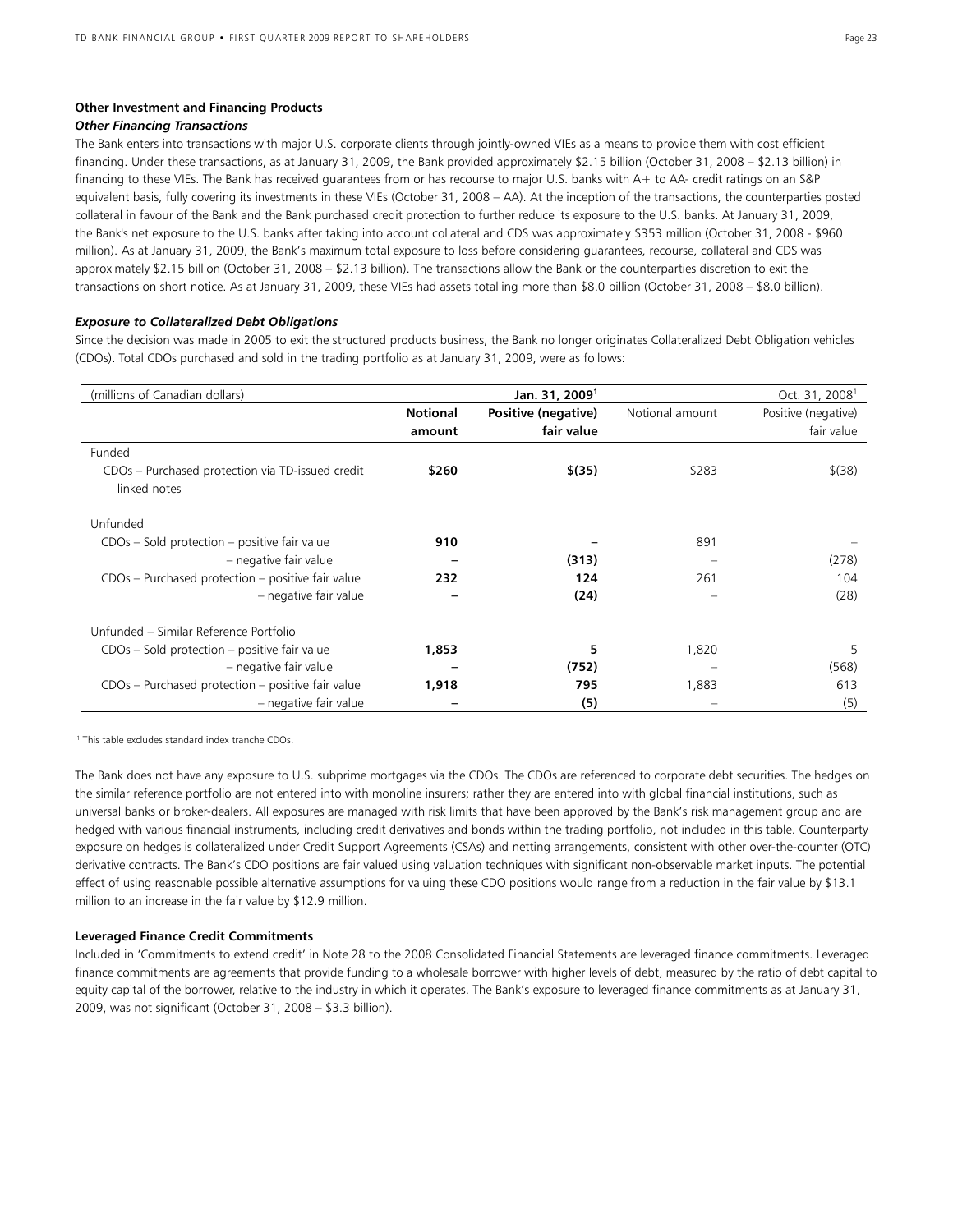# **QUARTERLY RESULTS**

The following table provides summary information related to the Bank's eight most recently completed quarters.

# **Quarterly Results1**

|                                                                 |                  |          |                     |          |                          |          | For the three months ended |          |
|-----------------------------------------------------------------|------------------|----------|---------------------|----------|--------------------------|----------|----------------------------|----------|
|                                                                 | 2009             |          |                     |          | 2008                     |          |                            | 2007     |
| (millions of Canadian dollars)                                  | Jan. 31          | Oct. 31  | July 31             | Apr. 30  | Jan. 31                  | Oct. 31  | July 31                    | Apr. 30  |
| Net interest income                                             | \$2,728          | \$2,449  | $\overline{$}2,437$ | \$1,858  | \$1,788                  | \$1,808  | $\overline{51,783}$        | \$1,662  |
| Other income                                                    | 1,422            | 1,191    | 1,600               | 1,530    | 1,816                    | 1,742    | 1,899                      | 1,882    |
| Total revenue                                                   | 4,150            | 3,640    | 4,037               | 3,388    | 3,604                    | 3,550    | 3,682                      | 3,544    |
| Provision for credit losses                                     | (537)            | (288)    | (288)               | (232)    | (255)                    | (139)    | (171)                      | (172)    |
| Non-interest expenses                                           | (3,020)          | (2, 367) | (2,701)             | (2, 206) | (2,228)                  | (2, 241) | (2, 216)                   | (2, 297) |
| Recovery of (provision for) income taxes                        | 58               | (20)     | (122)               | (160)    | (235)                    | (153)    | (248)                      | (234)    |
| Non-controlling interests in subsidiaries,                      |                  |          |                     |          |                          |          |                            |          |
| net of income taxes                                             | (28)             | (18)     | (8)                 | (9)      | (8)                      | (8)      | (13)                       | (27)     |
| Equity in net income of an associated                           |                  |          |                     |          |                          |          |                            |          |
| company, net of income taxes                                    | 89               | 67       | 79                  | 71       | 92                       | 85       | 69                         | 65       |
| Net income - reported                                           | $\overline{712}$ | 1,014    | 997                 | 852      | 970                      | 1,094    | 1,103                      | 879      |
| Items of note affecting net income,                             |                  |          |                     |          |                          |          |                            |          |
| net of income taxes:                                            |                  |          |                     |          |                          |          |                            |          |
| Amortization of intangibles                                     | 127              | 126      | 111                 | 92       | 75                       | 99       | 91                         | 80       |
| Reversal of Enron litigation reserve                            |                  | (323)    |                     |          |                          |          |                            |          |
| Decrease (increase) in fair value of                            |                  |          |                     |          |                          |          |                            |          |
| derivatives hedging the reclassified                            |                  |          |                     |          |                          |          |                            |          |
| available-for-sale debt securities                              |                  |          |                     |          |                          |          |                            |          |
| portfolio                                                       | 200              | (118)    |                     |          |                          |          |                            |          |
| Gain relating to restructuring of Visa                          |                  |          |                     |          |                          | (135)    |                            |          |
| TD Banknorth restructuring,                                     |                  |          |                     |          |                          |          |                            |          |
| privatization and merger-related                                |                  |          |                     |          |                          |          |                            |          |
| charges                                                         |                  |          |                     |          |                          |          |                            | 43       |
|                                                                 |                  |          |                     |          |                          |          |                            |          |
| Restructuring and integration charges                           |                  |          |                     |          |                          |          |                            |          |
| relating to the Commerce                                        |                  | 25       | 15                  | 30       |                          |          |                            |          |
| acquisition                                                     | 67               |          |                     |          |                          |          |                            |          |
| (Increase) decrease in fair value of                            |                  |          |                     |          |                          |          |                            |          |
| credit default swaps hedging the<br>corporate loan book, net of |                  |          |                     |          |                          |          |                            |          |
| provision for credit losses                                     | (12)             | (59)     | (22)                | (1)      | (25)                     |          | (30)                       |          |
|                                                                 |                  |          |                     |          |                          | 2        |                            | (7)      |
| Other tax items                                                 |                  |          | 14                  |          | 20                       |          |                            |          |
| General allowance increase (release) in                         |                  |          |                     |          |                          |          |                            |          |
| Canadian Personal and Commercial                                |                  |          |                     |          |                          |          |                            |          |
| Banking (excluding VFC) and                                     |                  |          |                     |          |                          |          |                            |          |
| Wholesale Banking                                               | 55               |          |                     |          | $\overline{\phantom{0}}$ | (39)     |                            |          |
| Provision for insurance claims                                  |                  |          |                     |          | 20                       |          |                            |          |
| Total adjustments for items of note, net                        |                  |          |                     |          |                          |          |                            |          |
| of income taxes                                                 | 437              | (349)    | 118                 | 121      | 90                       | (73)     | 61                         | 116      |
| Net income - adjusted                                           | 1,149            | 665      | 1,115               | 973      | 1,060                    | 1,021    | 1,164                      | 995      |
| Preferred dividends                                             | (29)             | (23)     | (17)                | (11)     | (8)                      | (5)      | (2)                        | (7)      |
| Net income available to common                                  |                  | \$642    | \$1,098             |          |                          | \$1,016  |                            | \$988    |
| shareholders - adjusted                                         | \$1,120          |          |                     | \$962    | \$1,052                  |          | \$1,162                    |          |
|                                                                 |                  |          |                     |          |                          |          |                            |          |
| (Canadian dollars)                                              |                  |          |                     |          |                          |          |                            |          |
| Basic earnings per share                                        |                  |          |                     |          |                          |          |                            |          |
| - reported                                                      | \$0.82           | \$1.23   | \$1.22              | \$1.12   | \$1.34                   | \$1.52   | \$1.53                     | \$1.21   |
| - adjusted                                                      | 1.35             | 0.79     | 1.37                | 1.33     | 1.46                     | 1.42     | 1.61                       | 1.37     |
| Diluted earnings per share                                      |                  |          |                     |          |                          |          |                            |          |
| - reported                                                      | 0.82             | 1.22     | 1.21                | 1.12     | 1.33                     | 1.50     | 1.51                       | 1.20     |
| - adjusted                                                      | 1.34             | 0.79     | 1.35                | 1.32     | 1.45                     | 1.40     | 1.60                       | 1.36     |
| Return on common shareholders' equity                           | 8.1%             | 13.3%    | 13.4%               | 13.4%    | 18.0%                    | 20.8%    | 21.0%                      | 17.1%    |

 $1$  Certain comparative amounts have been reclassified to conform to the presentation adopted in the current period.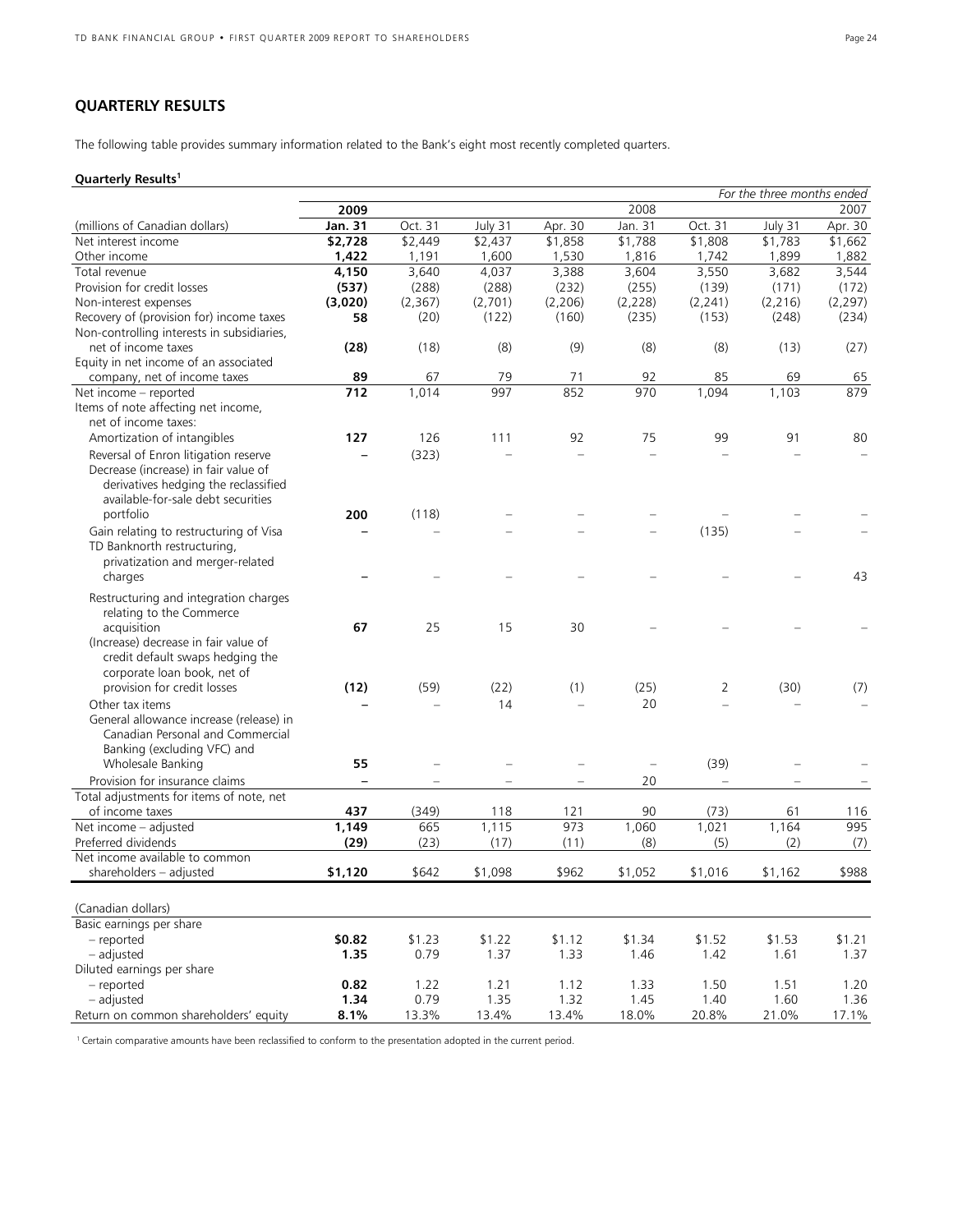# **ACCOUNTING POLICIES AND ESTIMATES**

The Bank's unaudited Interim Consolidated Financial Statements, presented on pages 26 to 38 of this Report to Shareholders, have been prepared in accordance with GAAP. These Interim Consolidated Financial Statements should be read in conjunction with the Bank's Consolidated Financial Statements for the year ended October 31, 2008. The accounting policies used in the preparation of these Consolidated Financial Statements are consistent with those used in the Bank's 2008 Consolidated Financial Statements, except as described below.

### **Changes in Accounting Policies**

# *Goodwill, Intangible Assets and Financial Statement Concepts*

Effective November 1, 2008, the Bank adopted the CICA's new accounting standard, Section 3064, *Goodwill and Intangible Assets*, which clarifies that costs can be deferred only when they relate to an item that meets the definition of an asset, and as a result, start-up costs must be expensed as incurred. Section 1000, *Financial Statement Concepts*, was also amended to provide consistency with Section 3064. These standards did not have a material effect on the financial position or earnings of the Bank.

### *Credit Risk and Fair Value*

Effective November 1, 2008, the Bank adopted EIC 173, *Credit Risk and the Fair Value of Financial Assets and Financial Liabilities*. The abstract clarifies how the Bank's own credit risk and the credit risk of the counterparty should be taken into account in determining the fair value of financial assets and financial liabilities, including derivatives. The new guidance did not have a material effect on the financial position or earnings of the Bank.

## **Critical Accounting Estimates**

The critical accounting estimates remain unchanged from those disclosed in the Bank's 2008 Annual Report.

### **Future Accounting and Reporting Changes**

### *Conversion to International Financial Reporting Standards in fiscal 2012*

The CICA Accounting Standards Board requires that all Canadian publicly accountable enterprises adopt International Financial Reporting Standards (IFRS) for years beginning on or after January 1, 2011. IFRS uses a conceptual framework similar to Canadian GAAP, but there are some differences in recognition, measurement and disclosures.

IFRS will be effective for the Bank for the fiscal 2012 year beginning on November 1, 2011. This includes restatement of prior year comparative fiscal 2011 financial results for interim and annual periods. Currently, the Bank is in the planning phase of converting to IFRS. It is not yet possible to fully determine the impact to the financial statements, as accounting standards and their interpretations are changing. The conversion to IFRS is a significant initiative for the Bank, for which substantial resources are being dedicated to ensure proper implementation.

# **CHANGES IN INTERNAL CONTROL OVER FINANCIAL REPORTING**

During the most recent interim period, there have been no changes in the Bank's policies and procedures and other processes that comprise its internal control over financial reporting, that have materially affected, or are reasonably likely to materially affect, the Bank's internal control over financial reporting.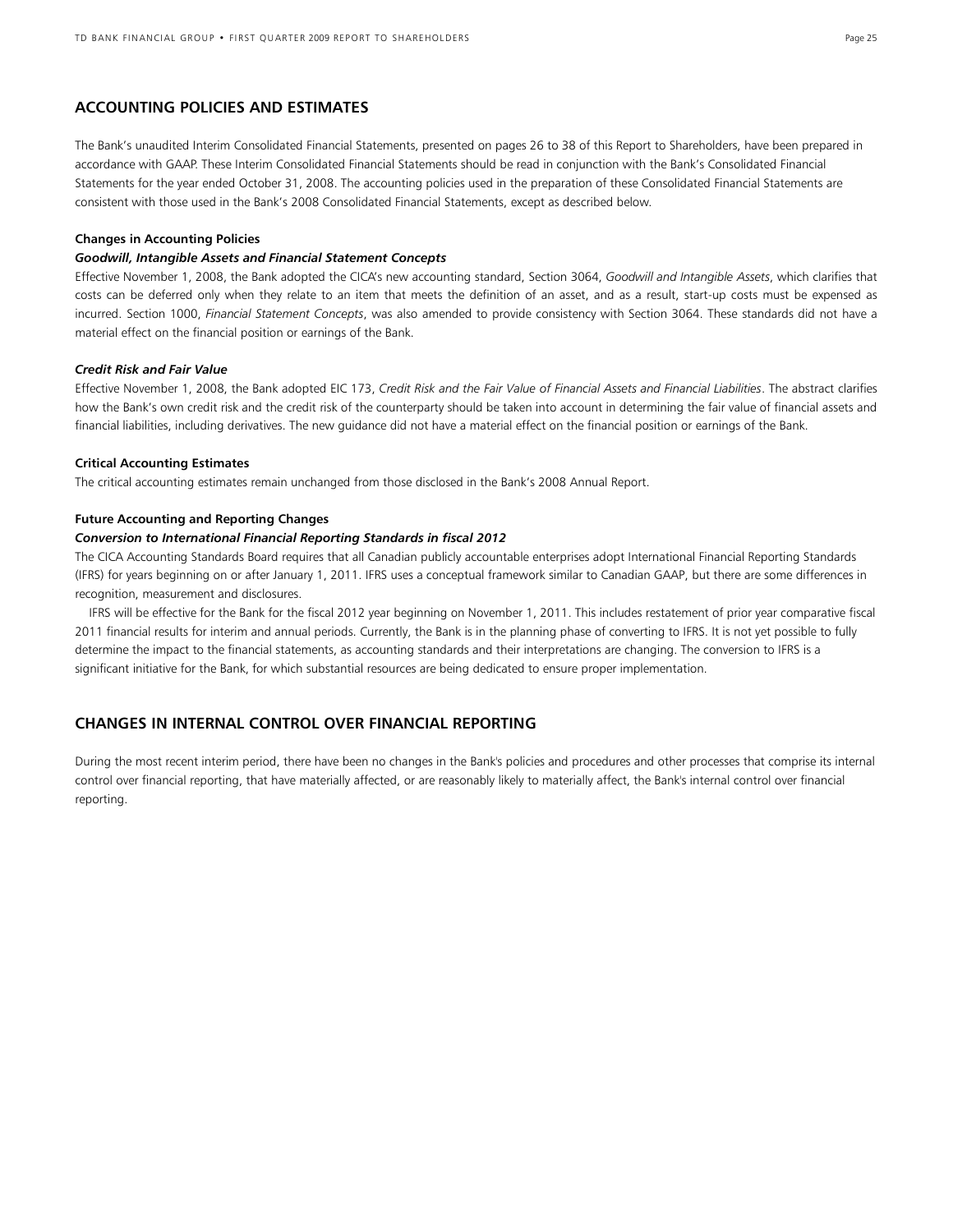# **INTERIM CONSOLIDATED FINANCIAL STATEMENTS** (unaudited)

# **INTERIM CONSOLIDATED BALANCE SHEET** (unaudited)

|                                                                                                                       |                 | As at     |
|-----------------------------------------------------------------------------------------------------------------------|-----------------|-----------|
|                                                                                                                       | Jan. 31         | Oct. 31   |
| (millions of Canadian dollars)                                                                                        | 2009            | 2008      |
| <b>ASSETS</b>                                                                                                         |                 |           |
| Cash and due from banks                                                                                               | \$2,850         | \$2,517   |
| Interest-bearing deposits with banks                                                                                  | 16,834          | 15,429    |
|                                                                                                                       | 19,684          | 17,946    |
| <b>Securities (Note 2)</b>                                                                                            |                 |           |
| Trading                                                                                                               | 51,237          | 53,095    |
| Designated as trading under the fair value option                                                                     | 10,501          | 6,402     |
| Available-for-sale                                                                                                    | 83,978          | 75,121    |
| Held-to-maturity                                                                                                      | 9,529           | 9,507     |
|                                                                                                                       | 155,245         | 144,125   |
| Securities purchased under reverse repurchase agreements                                                              | 36,707          | 42,425    |
| Loans                                                                                                                 |                 |           |
| Residential mortgages                                                                                                 | 57,991          | 63,003    |
| Consumer installment and other personal                                                                               | 83,797          | 79,610    |
| Credit card                                                                                                           | 7,543           | 7,387     |
| Business and government                                                                                               | 78,455          | 70,650    |
| Business and government loans designated as trading under the fair value option                                       | 441             | 510       |
|                                                                                                                       | 228,227         | 221,160   |
| Allowance for credit losses (Note 3)                                                                                  | (1,783)         | (1,536)   |
| Loans, net of allowance for credit losses                                                                             | 226,444         | 219,624   |
| Other                                                                                                                 |                 |           |
| Customers' liability under acceptances                                                                                | 11,776          | 11,040    |
| Investment in TD Ameritrade                                                                                           | 5,994           | 5,159     |
| Derivatives                                                                                                           | 87,432          | 83,548    |
| Goodwill                                                                                                              | 16,662          | 14,842    |
| Other intangibles                                                                                                     | 3,308           | 3,141     |
| Land, buildings and equipment                                                                                         |                 | 3,833     |
| Other assets                                                                                                          | 4,202<br>17,911 | 17,531    |
|                                                                                                                       | 147,285         | 139,094   |
| <b>Total assets</b>                                                                                                   | \$585,365       | \$563,214 |
|                                                                                                                       |                 |           |
| <b>LIABILITIES</b>                                                                                                    |                 |           |
| <b>Deposits</b>                                                                                                       |                 |           |
| Personal                                                                                                              | \$207,416       | \$192,234 |
| <b>Banks</b>                                                                                                          | 7,215           | 9,680     |
| Business and government                                                                                               | 133,824         | 129,086   |
| Trading                                                                                                               | 53,775          | 44,694    |
|                                                                                                                       | 402,230         | 375,694   |
| Other                                                                                                                 |                 |           |
| Acceptances                                                                                                           | 11,776          | 11,040    |
| Obligations related to securities sold short                                                                          | 14,560          | 18,518    |
| Obligations related to securities sold under repurchase agreements                                                    | 6,122           | 18,654    |
| Derivatives                                                                                                           | 79,344          | 74,473    |
| Other liabilities                                                                                                     | 17,717          | 17,721    |
|                                                                                                                       | 129,519         | 140,406   |
| Subordinated notes and debentures                                                                                     | 12,495          | 12,436    |
| Liability for preferred shares (Note 5)                                                                               | 550             | 550       |
| Liability for capital trust securities (Note 6)                                                                       | 895             | 894       |
| Non-controlling interests in subsidiaries (Note 7)                                                                    | 1,626           | 1,560     |
| <b>SHAREHOLDERS' EQUITY</b>                                                                                           |                 |           |
| Common shares (millions of shares issued and outstanding: Jan. 31, 2009 - 848.7 and Oct. 31, 2008 - 810.1) (Note 8)   | 14,781          | 13,241    |
| Preferred shares (millions of shares issued and outstanding: Jan. 31, 2009 – 110.8 and Oct. 31, 2008 – 75.0) (Note 8) | 2,770           | 1,875     |
| Contributed surplus                                                                                                   | 340             | 350       |
| Retained earnings                                                                                                     | 17,986          | 17,857    |
| Accumulated other comprehensive income (loss)                                                                         | 2,173           | (1,649)   |
|                                                                                                                       | 38,050          | 31,674    |
| Total liabilities and shareholders' equity                                                                            | \$585,365       | \$563,214 |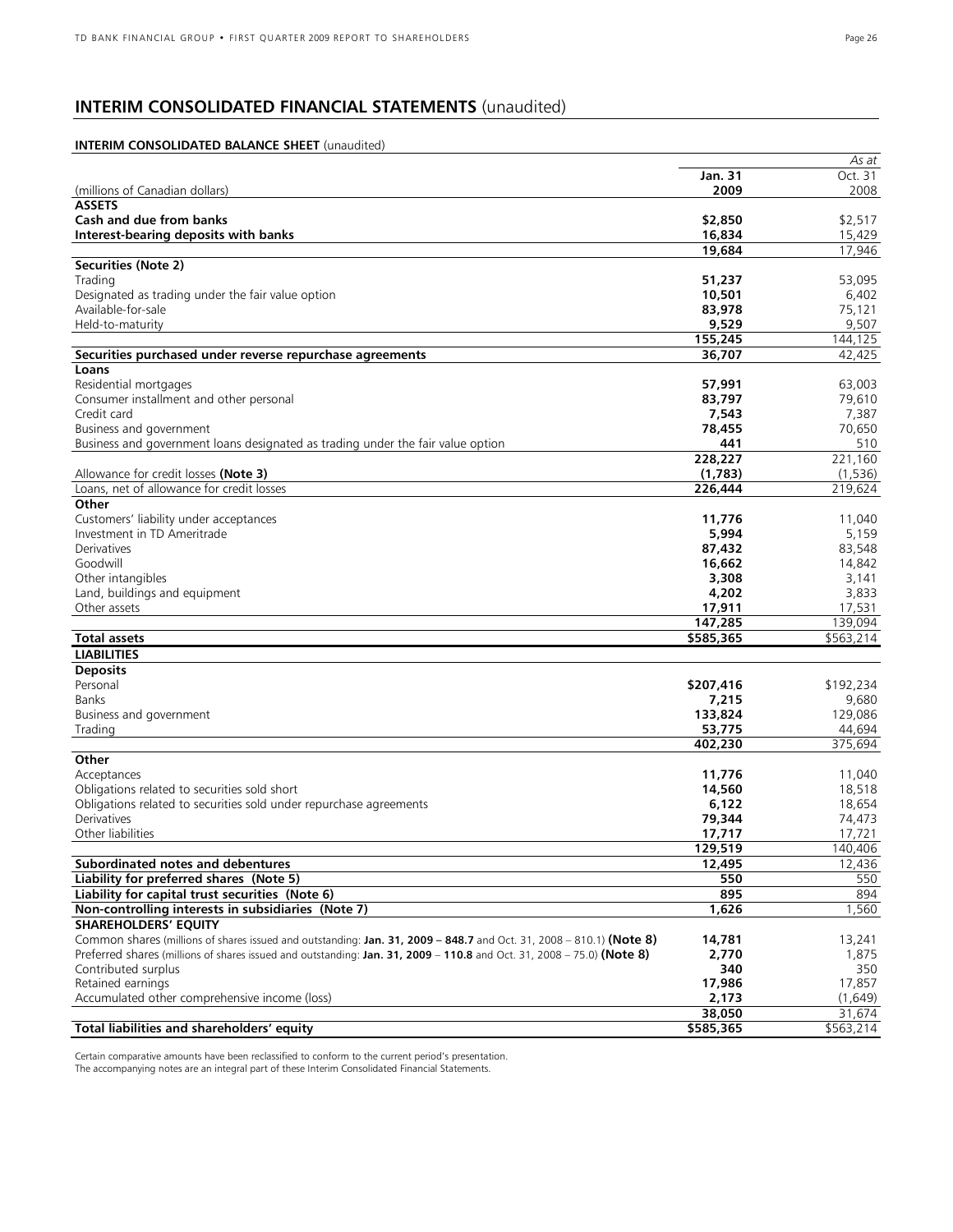# **INTERIM CONSOLIDATED STATEMENT OF INCOME** (unaudited)

|                                                                                            |           | For the three months ended |
|--------------------------------------------------------------------------------------------|-----------|----------------------------|
|                                                                                            | Jan. 31   | Jan. 31                    |
| (millions of Canadian dollars)                                                             | 2009      | 2008                       |
| Interest income                                                                            |           |                            |
| Loans                                                                                      | \$3,241   | \$3,396                    |
| Securities                                                                                 |           |                            |
| <b>Dividends</b>                                                                           | 262       | 260                        |
| Interest                                                                                   | 1,414     | 975                        |
| Deposits with banks                                                                        | 286       | 114                        |
|                                                                                            | 5,203     | 4,745                      |
| Interest expense                                                                           |           |                            |
| Deposits                                                                                   | 1,968     | 2,254                      |
| Subordinated notes and debentures                                                          | 166       | 158                        |
| Preferred shares and capital trust securities (Notes 5, 6)                                 | 24        | 23                         |
| Other liabilities                                                                          | 317       | 522                        |
|                                                                                            | 2,475     | 2,957                      |
| Net interest income                                                                        | 2,728     | 1,788                      |
| Other income                                                                               |           |                            |
| Investment and securities services                                                         | 511       | 579                        |
| Credit fees                                                                                | 166       | 101                        |
| Net securities (losses) gains                                                              | (205)     | 152                        |
| Trading income                                                                             | 104       | 160                        |
| Income (loss) from financial instruments designated as trading under the fair value option | 68        | (49)                       |
| Service charges                                                                            | 381       | 260                        |
| Loan securitizations (Note 4)                                                              | 57        | 76                         |
| Card services                                                                              | 192       | 119                        |
| Insurance, net of claims                                                                   | 230       | 186                        |
| Trust fees                                                                                 | 34        | 34                         |
| Other                                                                                      | (116)     | 198                        |
|                                                                                            | 1,422     | 1,816                      |
| Total revenue                                                                              | 4,150     | 3,604                      |
| Provision for credit losses (Note 3)                                                       | 537       | 255                        |
| Non-interest expenses                                                                      |           |                            |
| Salaries and employee benefits                                                             | 1,477     | 1,171                      |
| Occupancy, including depreciation                                                          | 308       | 181                        |
| Equipment, including depreciation                                                          | 205       | 144                        |
| Amortization of other intangibles                                                          | 173       | 122                        |
| Restructuring costs (Note 16)                                                              | 27<br>138 | 110                        |
| Marketing and business development                                                         | 63        | 59                         |
| Brokerage-related fees                                                                     | 165       |                            |
| Professional and advisory services<br>Communications                                       | 59        | 111<br>47                  |
| Other                                                                                      | 405       | 283                        |
|                                                                                            | 3,020     | 2,228                      |
| Income before provision for income taxes, non-controlling interests in subsidiaries        |           |                            |
| and equity in net income of an associated company                                          | 593       | 1,121                      |
| Provision for (recovery of) income taxes                                                   | (58)      | 235                        |
| Non-controlling interests in subsidiaries, net of income taxes                             | 28        | 8                          |
| Equity in net income of an associated company, net of income taxes                         | 89        | 92                         |
| Net income                                                                                 | 712       | 970                        |
| <b>Preferred dividends</b>                                                                 | 29        | 8                          |
| Net income available to common shareholders                                                | \$683     | $\overline{$}962$          |
| Average number of common shares outstanding (millions) (Note 13)                           |           |                            |
| Basic                                                                                      | 832.6     | 718.3                      |
| Diluted                                                                                    | 834.2     | 724.6                      |
| Earnings per share (in dollars) (Note 13)                                                  |           |                            |
| Basic                                                                                      | \$0.82    | \$1.34                     |
| <b>Diluted</b>                                                                             | 0.82      | 1.33                       |
| Dividends per share (in dollars)                                                           | 0.61      | 0.57                       |
|                                                                                            |           |                            |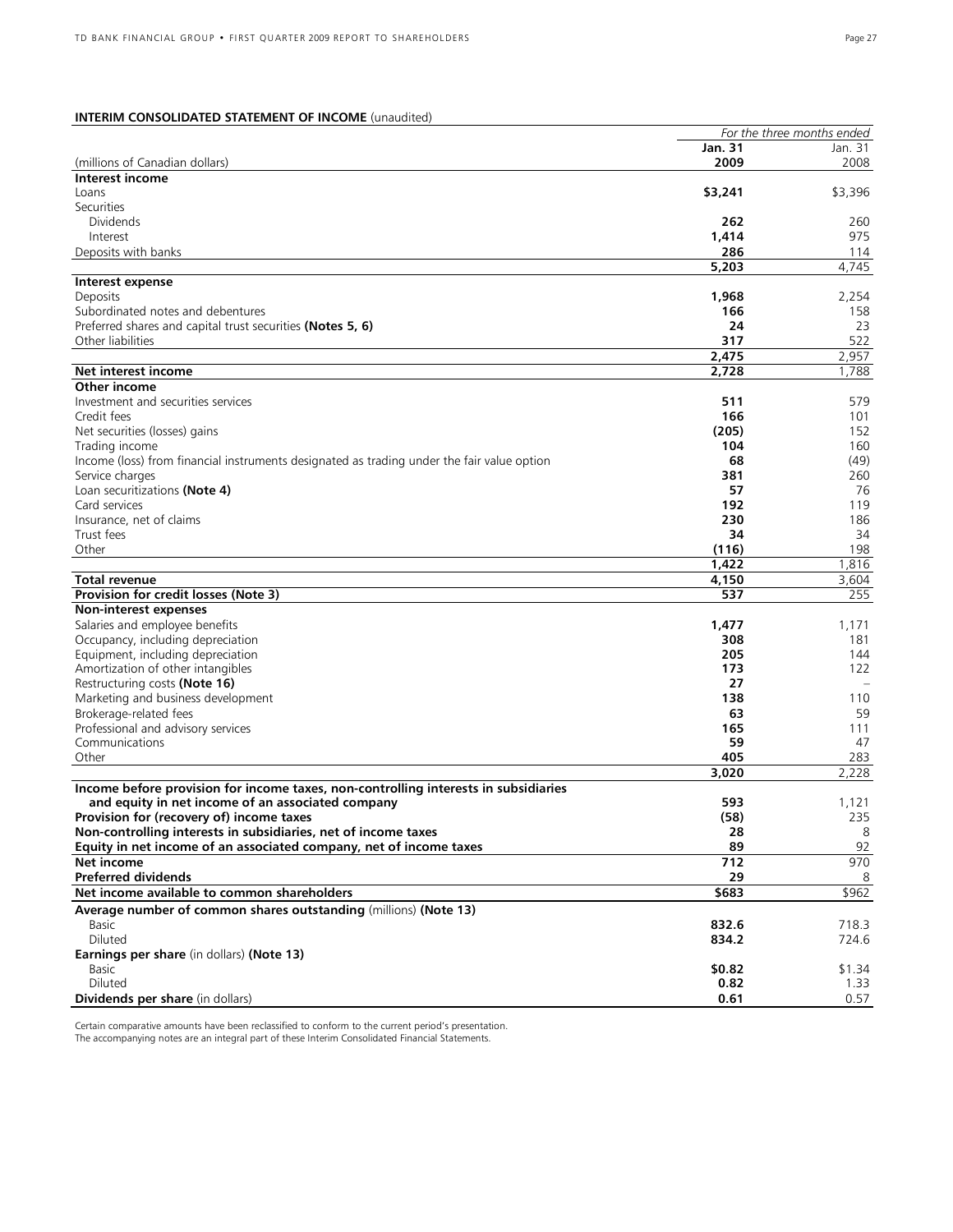# **INTERIM CONSOLIDATED STATEMENT OF CHANGES IN SHAREHOLDERS' EQUITY** (unaudited)

|                                                                              | For the three months ended |          |
|------------------------------------------------------------------------------|----------------------------|----------|
|                                                                              | <b>Jan. 31</b>             | Jan. 31  |
| (millions of Canadian dollars)                                               | 2009                       | 2008     |
| Common shares (Note 8)                                                       |                            |          |
| Balance at beginning of period                                               | \$13,241                   | \$6,577  |
| Proceeds from shares issued on exercise of options                           | 39                         | 42       |
| Proceeds from issuance of new shares                                         | 1,381                      |          |
| Shares issued as a result of dividend reinvestment plan                      | 128                        | 21       |
| Impact of shares acquired for trading purposes <sup>1</sup>                  | (8)                        | (8)      |
| Balance at end of period                                                     | 14,781                     | 6,632    |
| Preferred shares (Note 8)                                                    |                            |          |
| Balance at beginning of period                                               | 1,875                      | 425      |
| Share issues                                                                 | 895                        | 450      |
| Balance at end of period                                                     | 2,770                      | 875      |
| <b>Contributed surplus</b>                                                   |                            |          |
| Balance at beginning of period                                               | 350                        | 119      |
| Stock options (Note 11)                                                      | (10)                       | 2        |
| Balance at end of period                                                     | 340                        | 121      |
| <b>Retained earnings</b>                                                     |                            |          |
| Balance at beginning of period                                               | 17,857                     | 15,954   |
| Net income                                                                   | 712                        | 970      |
| Common dividends                                                             | (516)                      | (410)    |
| Preferred dividends                                                          | (29)                       | (8)      |
| Share issue expenses                                                         | (38)                       | (7)      |
| Balance at end of period                                                     | 17,986                     | 16,499   |
| Accumulated other comprehensive income (loss), net of income taxes (Note 10) |                            |          |
| Balance at beginning of period                                               | (1,649)                    | (1,671)  |
| Other comprehensive income for the period                                    | 3,822                      | 484      |
| Balance at end of period                                                     | 2,173                      | (1, 187) |
| Total shareholders' equity                                                   | \$38,050                   | \$22,940 |

<sup>1</sup> Purchased by subsidiaries of the Bank, which are regulated securities entities in accordance with Regulation 92-313 under the *Bank Act.*

# **INTERIM CONSOLIDATED STATEMENT OF COMPREHENSIVE INCOME** (unaudited)

|                                                                                                              | For the three months ended |         |  |
|--------------------------------------------------------------------------------------------------------------|----------------------------|---------|--|
|                                                                                                              | <b>Jan. 31</b>             | Jan. 31 |  |
| (millions of Canadian dollars)                                                                               | 2009                       | 2008    |  |
| Net income                                                                                                   | \$712                      | \$970   |  |
| Other comprehensive income (loss), net of income taxes                                                       |                            |         |  |
| Change in unrealized (losses) gains on available-for-sale securities, net of hedging activities <sup>a</sup> | \$(1,223)                  | \$253   |  |
| Reclassification to earnings of losses (gains) in respect of available-for-sale securities <sup>b</sup>      | 31                         | (28)    |  |
| Change in foreign currency translation gains (losses) on investments in subsidiaries,                        |                            |         |  |
| net of hedging activities c,d                                                                                | 3,561                      | (231)   |  |
| Change in gains on derivative instruments designated as cash flow hedges <sup>e</sup>                        | 1,603                      | 496     |  |
| Reclassification to earnings of gains on cash flow hedges <sup>f</sup>                                       | (150)                      | (6)     |  |
| Other comprehensive income for the period                                                                    | 3,822                      | 484     |  |
| Comprehensive income for the period                                                                          | \$4,534                    | \$1,454 |  |

<sup>a</sup> Net of income tax benefit of \$688 million (2008 – tax expense of \$153 million).

 $<sup>b</sup>$  Net of income tax benefit of \$16 million (2008 – tax expense of \$10 million).</sup>

<sup>c</sup> Net of income tax benefit of \$80 million (2008 - \$281 million).

d Includes \$193 million (2008 - \$632 million) of after-tax losses arising from hedges of the Bank's investment in foreign operations.

e Net of income tax expense of \$741 million (2008 - \$223 million).

 $f$ Net of income tax expense of \$64 million (2008 - \$2 million).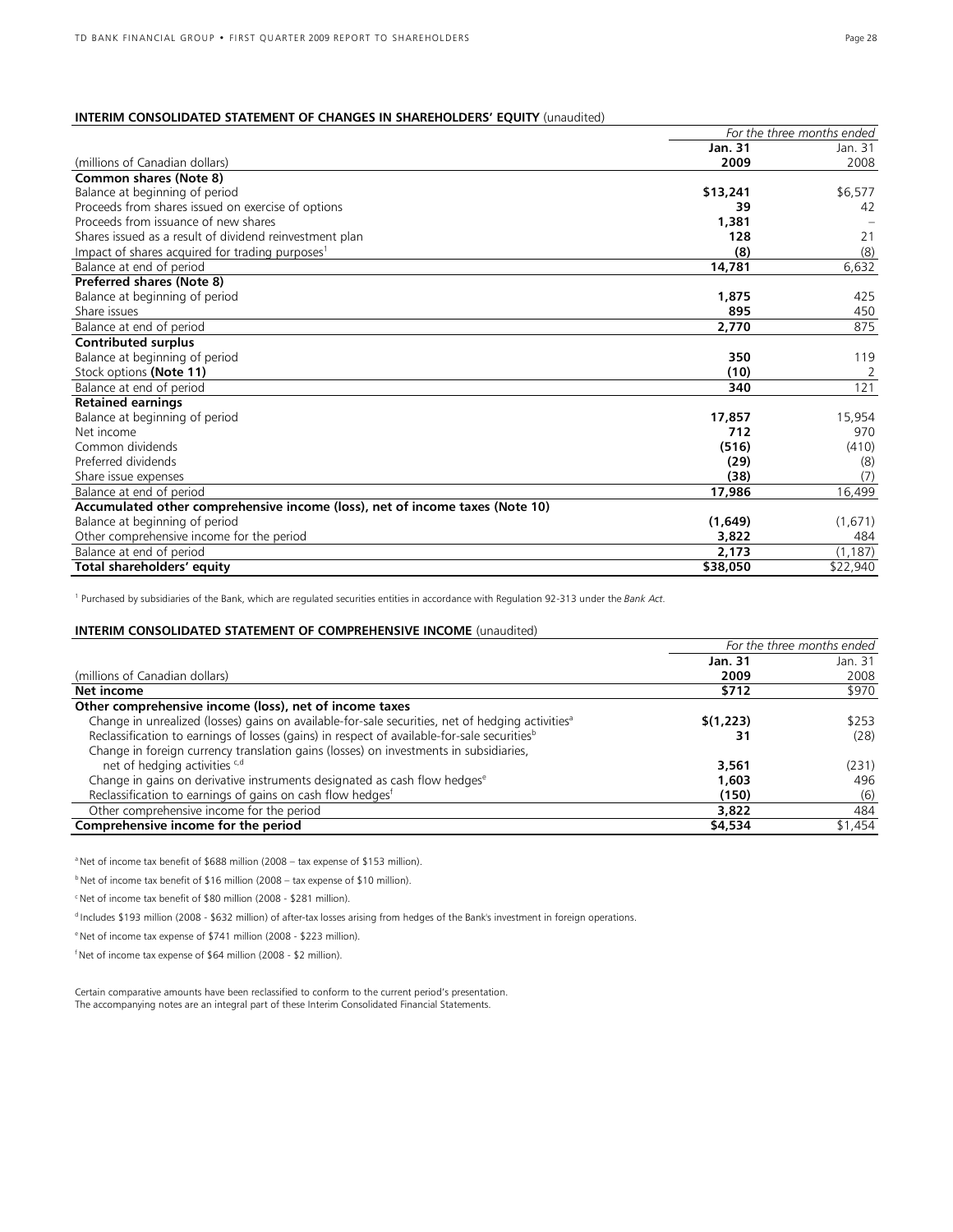# **INTERIM CONSOLIDATED STATEMENT OF CASH FLOWS** (unaudited)

|                                                                                                           | For the three months ended |                  |
|-----------------------------------------------------------------------------------------------------------|----------------------------|------------------|
|                                                                                                           | <b>Jan. 31</b>             | Jan. 31          |
| (millions of Canadian dollars)                                                                            | 2009                       | 2008             |
| Cash flows from (used in) operating activities                                                            |                            |                  |
| Net income                                                                                                | \$712                      | \$970            |
| Adjustments to determine net cash flows from (used in) operating activities:                              |                            |                  |
| Provision for credit losses                                                                               | 537                        | 255              |
| Restructuring costs (Note 16)                                                                             | 27                         |                  |
| Depreciation                                                                                              | 139                        | 82<br>122        |
| Amortization of other intangibles                                                                         | 173                        | 5                |
| Stock options                                                                                             | 6<br>205                   | (152)            |
| Net securities gains<br>Net gain on securitizations (Note 4)                                              | (24)                       | (23)             |
| Equity in net income of an associated company                                                             | (89)                       | (92)             |
| Non-controlling interests                                                                                 | 28                         | 8                |
| Future income taxes                                                                                       | 32                         | 112              |
| Changes in operating assets and liabilities:                                                              |                            |                  |
| Current income taxes payable                                                                              | (309)                      | (998)            |
| Interest receivable and payable                                                                           | 227                        | 48               |
| Trading securities                                                                                        | (2, 241)                   | 4,014            |
| Unrealized gains and amounts receivable on derivative contracts                                           | (3,884)                    | 572              |
| Unrealized losses and amounts payable on derivative contracts                                             | 4,871                      | (3,042)          |
| Other                                                                                                     | 2,299                      | (4,274)          |
| Net cash from (used in) operating activities                                                              | 2,709                      | (2,393)          |
| Cash flows from (used in) financing activities                                                            |                            |                  |
| Change in deposits                                                                                        | 26,536                     | 9,290            |
| Change in securities sold under repurchase agreements                                                     | (12, 532)                  | 943              |
| Change in securities sold short                                                                           | (3,958)                    | 1,602            |
| Issue of subordinated notes and debentures                                                                |                            | 2,500            |
| Repayment of subordinated notes and debentures                                                            | (18)                       | $\frac{1}{2}$    |
| Liability for preferred shares and capital trust securities                                               | 1                          |                  |
| Translation adjustment on subordinated notes and debentures issued in a foreign currency and other        | 77                         | (10)             |
| Commons shares issued for cash, net of expenses                                                           | 1,356                      |                  |
| Common shares issued on exercise of options                                                               | 23                         | 39               |
| Common shares acquired in Wholesale Banking                                                               | (8)                        | (8)              |
| Dividends paid in cash on common shares                                                                   | (388)                      | (389)            |
| Net proceeds from issuance of preferred shares                                                            | 882                        | 443              |
| Dividends paid on preferred shares                                                                        | (29)                       | (8)              |
| Net cash from financing activities                                                                        | 11,942                     | 14,402           |
| Cash flows from (used in) investing activities                                                            |                            |                  |
| Interest-bearing deposits with banks                                                                      | (1,405)                    | 1,647            |
| Activity in available-for-sale, held-to-maturity and investment securities:                               |                            |                  |
| Purchases                                                                                                 | (27, 183)                  | (9,676)          |
| Proceeds from maturities                                                                                  | 8,469                      | 3,349            |
| Proceeds from sales                                                                                       | 7,816                      | 5,361            |
| Activity in lending activities:                                                                           |                            |                  |
| Origination and acquisitions                                                                              | (49, 279)                  | (37, 694)        |
| Proceeds from maturities                                                                                  | 33,647                     | 30,344           |
| Proceeds from sales                                                                                       | 103                        | 161              |
| Proceeds from loan securitizations (Note 4)                                                               | 8,273                      | 1,346            |
| Land, buildings and equipment                                                                             | (508)<br>5,718             | (77)<br>(6, 586) |
| Securities purchased under reverse repurchase agreements<br>Net cash used in investing activities         | (14, 349)                  | (11, 825)        |
|                                                                                                           |                            |                  |
| Effect of exchange rate changes on cash and cash equivalents<br>Net increase in cash and cash equivalents | 31<br>333                  | 62<br>246        |
| Cash and cash equivalents at beginning of period                                                          | 2,517                      | 1,790            |
| Cash and cash equivalents at end of period, represented by cash and due from banks                        | \$2,850                    | \$2,036          |
| Supplementary disclosure of cash flow information                                                         |                            |                  |
| Amount of interest paid during the period                                                                 | \$3,200                    | \$2,993          |
| Amount of income taxes paid during the period                                                             | 1,750                      | 1.036            |
|                                                                                                           |                            |                  |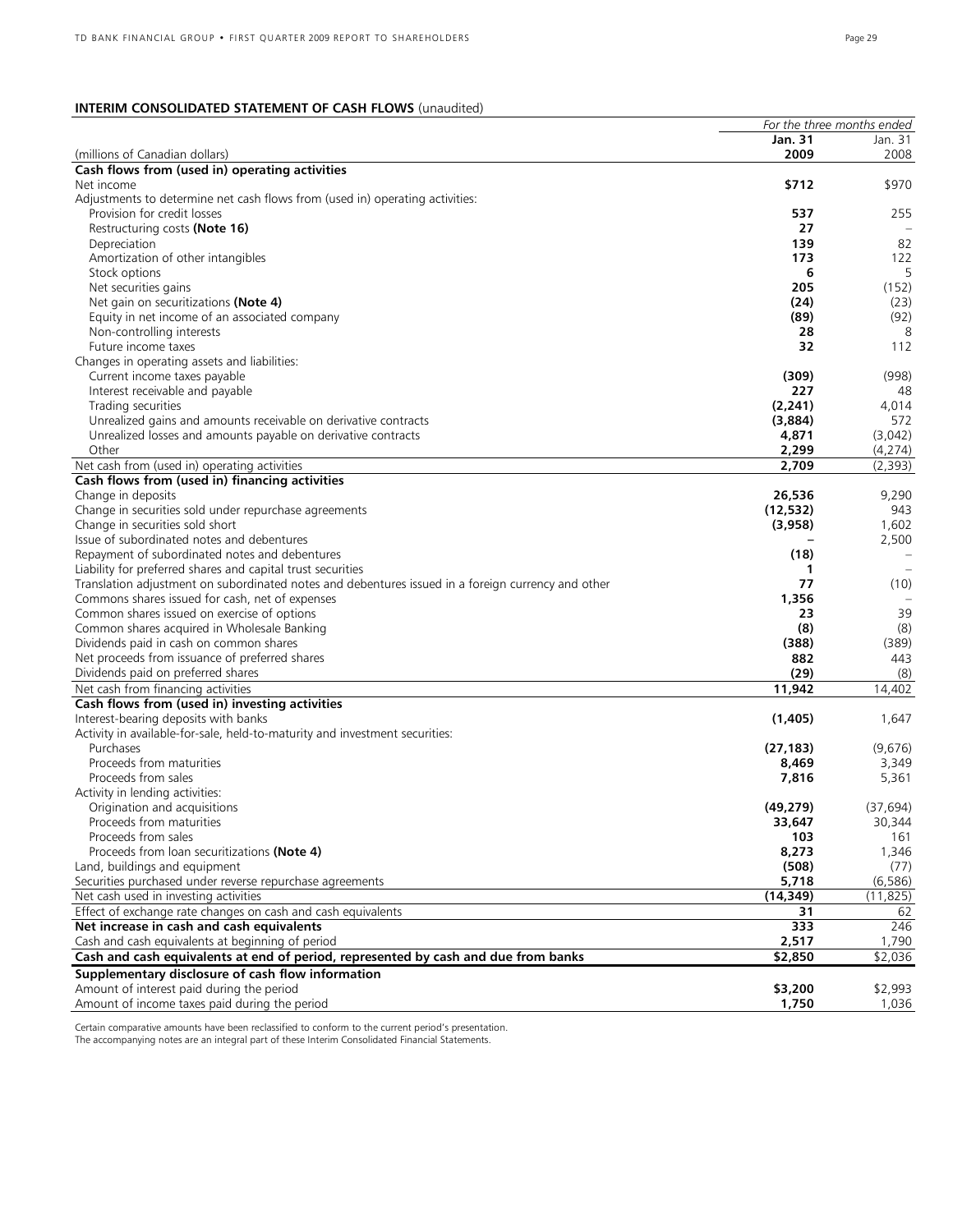# **NOTES TO INTERIM CONSOLIDATED FINANCIAL STATEMENTS** (unaudited)

# **Note 1: SUMMARY OF SIGNIFICANT ACCOUNTING POLICIES**

### **BASIS OF PRESENTATION**

These Interim Consolidated Financial Statements have been prepared in accordance with Canadian generally accepted accounting principles (GAAP) and follow the same accounting policies and methods of application as the Bank's audited Consolidated Financial Statements for the year ended October 31, 2008, except as described in Note 1. Under GAAP, additional disclosures are required in the annual financial statements and accordingly, these Interim Consolidated Financial Statements should be read in conjunction with the 2008 Consolidated Financial Statements and the accompanying notes included on pages 92 to 135 and the shaded sections of the 2008 Annual MD&A included on pages 68 to 76 of the Bank's 2008 Annual Report. Certain disclosures are included in the Management Discussion & Analysis (MD&A) as permitted by GAAP and as discussed on pages 19 to 21 of the MD&A in this report. These disclosures are shaded in the MD&A and form an integral part of the Interim Consolidated Financial Statements. The Interim Consolidated Financial Statements include all adjustments which are, in the opinion of management, necessary for a fair presentation of the results for the periods presented.

## **CHANGES IN ACCOUNTING POLICIES**

### *Goodwill, Intangible Assets and Financial Statement Concepts*

Effective November 1, 2008, the Bank adopted the Canadian Institute of Chartered Accountant's (CICA's) new accounting standard, Section 3064, *Goodwill and Intangible Assets*, which clarifies that costs can be deferred only when they relate to an item that meets the definition of an asset, and as a result, start-up costs must be expensed as incurred. Section 1000, *Financial Statement Concepts,* was also amended to provide consistency with the new standard. The adoption of these standards did not have a material impact on the financial position or earnings of the Bank.

### *Credit Risk and Fair Value*

Effective November 1, 2008, the Bank adopted EIC 173, *Credit Risk and the Fair Value of Financial Assets and Financial Liabilities*. The abstract clarifies how the Bank's own credit risk and the credit risk of the counterparty should be taken into account in determining the fair value of financial assets and financial liabilities, including derivatives. The new guidance did not have a material effect on the financial position or earnings of the Bank.

### **FUTURE CHANGES IN ACCOUNTING POLICIES**

# *Conversion to International Financial Reporting Standards*

The CICA Accounting Standards Board requires that all Canadian publicly accountable enterprises adopt International Financial Reporting Standards (IFRS) for years beginning on or after January 1, 2011. IFRS uses a conceptual framework similar to Canadian GAAP, but there are some differences in recognition, measurement and disclosures.

 IFRS will be effective for the Bank for the fiscal 2012 year beginning on November 1, 2011. This includes restatement of prior year comparative fiscal 2011 financial results for interim and annual periods. Currently, the Bank is in the planning phase of converting to IFRS. It is not yet possible to fully determine the impact to the financial statements, as accounting standards and their interpretations are changing. The conversion to IFRS is a significant initiative for the Bank, for which substantial resources are being dedicated to ensure proper implementation.

# **Note 2: SECURITIES**

### *Impairment of Available-for-sale Securities*

Available-for-sale securities are written down to fair value through net income whenever it is necessary to reflect other-than-temporary impairment. During the three months ended January 31, 2009, the Bank recognized approximately \$212 million of impairment losses on available-for-sale securities that were deemed to be other-than-temporary, primarily related to the Wholesale Banking segment.

### *Reclassification of Certain Debt Securities*

As described in more detail in Notes 1 and 2 to the Consolidated Financial Statements for the year ended October 31, 2008, as a result of deterioration in markets and severe dislocation in the credit market, the Bank changed its trading strategy with respect to certain trading debt securities and reclassified these debt securities from trading to the available-for-sale category effective August 1, 2008 in accordance with the Amendments to CICA Section 3855, *Financial Instruments – Recognition and Measurement* and Section 3862, *Financial Instruments – Disclosure.*

On August 1, 2008, the fair value of debt securities reclassified from trading to available-for-sale was \$6,979 million. In addition, on the date of reclassification, these debt securities had a weighted average effective interest rate of 6.99% with expected recoverable cash flows, on an undiscounted basis, of \$ 9,732 million. The fair value of the reclassified debt securities was \$7,220 million as at January 31, 2009 (October 31, 2008 - \$7,355 million). During the three months ended January 31, 2009, net interest income of \$106 million after tax (three months ended October 31, 2008 - \$110 million after tax) was recorded relating to the reclassified debt securities. For the three months ended January 31, 2009, the decrease in fair value of \$65 million after tax (three months ended October 31, 2008 – decrease of \$561 million after tax) for these securities was recorded in other comprehensive income. Had the Bank not reclassified these debt securities, the change in the fair value of these debt securities would have been included as part of trading income, the impact of which would have resulted in a reduction of net income of \$65 million after tax for the three months ended January 31, 2009 (three months ended October 31, 2008 – reduction of \$561 million after tax). Included in the impairment losses on availablefor-sale securities disclosed above, \$51 million related to debt securities in the reclassified portfolio (three months ended October 31, 2008 – nil). These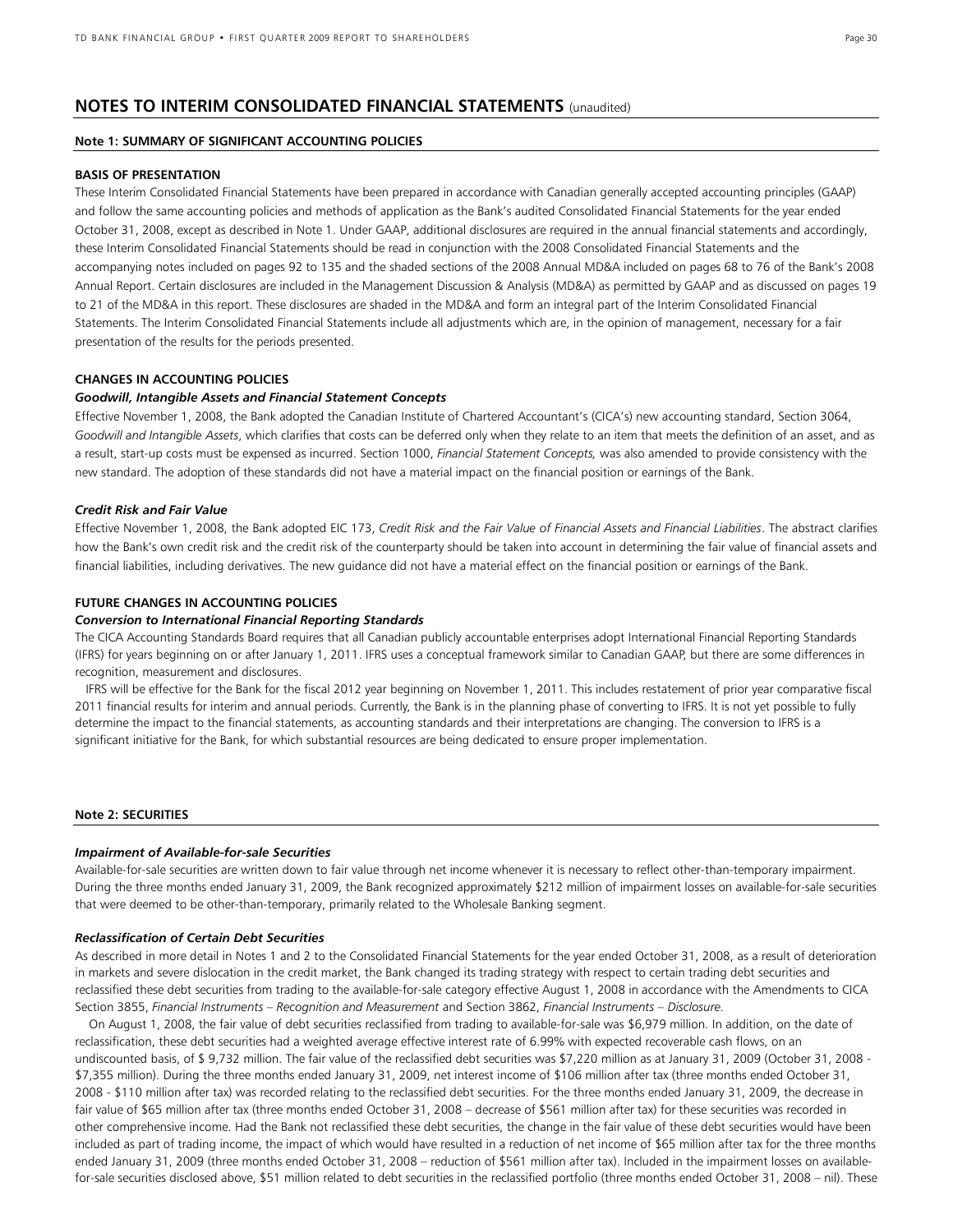losses were primarily offset by gains on credit protection held which were recorded in other income. For the three months ended January 31, 2008, the Bank recognized the change in the fair value of these debt securities in its trading income.

# **Note 3: ALLOWANCE FOR CREDIT LOSSES**

The Bank maintains an allowance it considers adequate to absorb all credit-related losses in a portfolio of instruments that are both on and off the Consolidated Balance Sheet. Assets in the portfolio which are included on the Interim Consolidated Balance Sheet are deposits with banks, loans other than loans designated as trading under the fair value option, mortgages and acceptances. Items which are not recorded on the Interim Consolidated Balance Sheet include certain guarantees, letters of credit and undrawn lines of credit. The allowance, including the allowance for acceptances and offbalance sheet items, is deducted from loans in the Consolidated Balance Sheet. The change in the Bank's allowance for credit losses for the three months ended January 31 is shown in the following table.

### **Allowance for Credit Losses**

|                                              |                 | Jan. 31, 2008       |         |                 |                                |         |
|----------------------------------------------|-----------------|---------------------|---------|-----------------|--------------------------------|---------|
|                                              | <b>Specific</b> | General             |         | <b>Specific</b> | General                        |         |
| (millions of Canadian dollars)               |                 | allowance allowance | Total   | allowance       | allowance                      | Total   |
| Balance at beginning of period               | \$352           | \$1,184             | \$1,536 | \$203           | \$1,092                        | \$1,295 |
| Provision for credit losses                  | 362             | 175                 | 537     | 235             | 20                             | 255     |
| Write-offs                                   | (373)           |                     | (373)   | (212)           | $\qquad \qquad \longleftarrow$ | (212)   |
| Recoveries                                   | 24              |                     | 24      | 32              |                                | 32      |
| Other $1$                                    | 21              | 38                  | 59      | 6               | (14)                           | (8)     |
| Allowance for credit losses at end of period | \$386           | \$1,397             | \$1,783 | \$264           | \$1,098                        | \$1,362 |

<sup>1</sup> Includes foreign exchange rate changes, net of losses on loan sales.

# **Note 4: LOAN SECURITIZATIONS**

The following tables summarize the Bank's securitization activity for its own assets securitized. In most cases, the Bank retained responsibility for servicing the assets securitized.

### **Securitization Activity**

|                                 |                                |          |       |                   |         |             |          |       | For the three months ended |         |
|---------------------------------|--------------------------------|----------|-------|-------------------|---------|-------------|----------|-------|----------------------------|---------|
|                                 | Jan. 31, 2009<br>Jan. 31, 2008 |          |       |                   |         |             |          |       |                            |         |
|                                 | <b>Residential</b>             |          |       | Credit Commercial |         | Residential |          |       | Credit Commercial          |         |
|                                 | mortgage                       | Personal | card  | mortgage          |         | mortgage    | Personal | card  | mortgage                   |         |
| (millions of Canadian dollars)  | loans                          | loans    | loans | loans             | Total   | loans       | loans    | loans | loans                      | Total   |
| Gross proceeds                  | \$8,273                        | \$1,079  | \$–   | $S-$              | \$9,352 | \$1,346     | \$1,453  | \$800 | \$1                        | \$3,600 |
| Retained interests              | 276                            |          |       | -                 | 278     | 23          |          |       |                            | 41      |
| Cash flows received on retained |                                |          |       |                   |         |             |          |       |                            |         |
| interests                       | 73                             | 21       |       |                   | 95      | 54          | 27       | 14    |                            | 96      |

The following table summarizes the impact of securitizations on the Bank's Interim Consolidated Statement of Income.

# **Securitization Gains and Income on Retained Interests**

|                                           |               |          |                   |            |       |             |          |       | For the three months ended |       |
|-------------------------------------------|---------------|----------|-------------------|------------|-------|-------------|----------|-------|----------------------------|-------|
|                                           | Jan. 31, 2009 |          |                   |            |       |             |          |       | Jan. 31, 2008              |       |
|                                           | Residential   |          | Credit            | Commercial |       | Residential |          |       | Credit Commercial          |       |
|                                           | mortgage      | Personal | card              | mortgage   |       | mortgage    | Personal | card  | mortgage                   |       |
| (millions of Canadian dollars)            | loans         | loans    | loans             | loans      | Total | loans       | loans    | loans | loans                      | Total |
| Gain on sale                              | \$22          | \$2      | S-                | ъ-         | \$24  | \$5         | \$12     | \$6   | S—                         | \$23  |
| Income on retained interests <sup>1</sup> | 28            |          | $\qquad \qquad -$ |            | 33    | 24          |          | 22    |                            | 53    |
| Total                                     | \$50          | \$7      | ъ–                |            | \$57  | \$29        | \$19     | \$28  | ъ—                         | \$76  |

<sup>1</sup> Excludes income arising from changes in fair values. Unrealized gains and losses on retained interests arising from changes in fair value are included in trading income.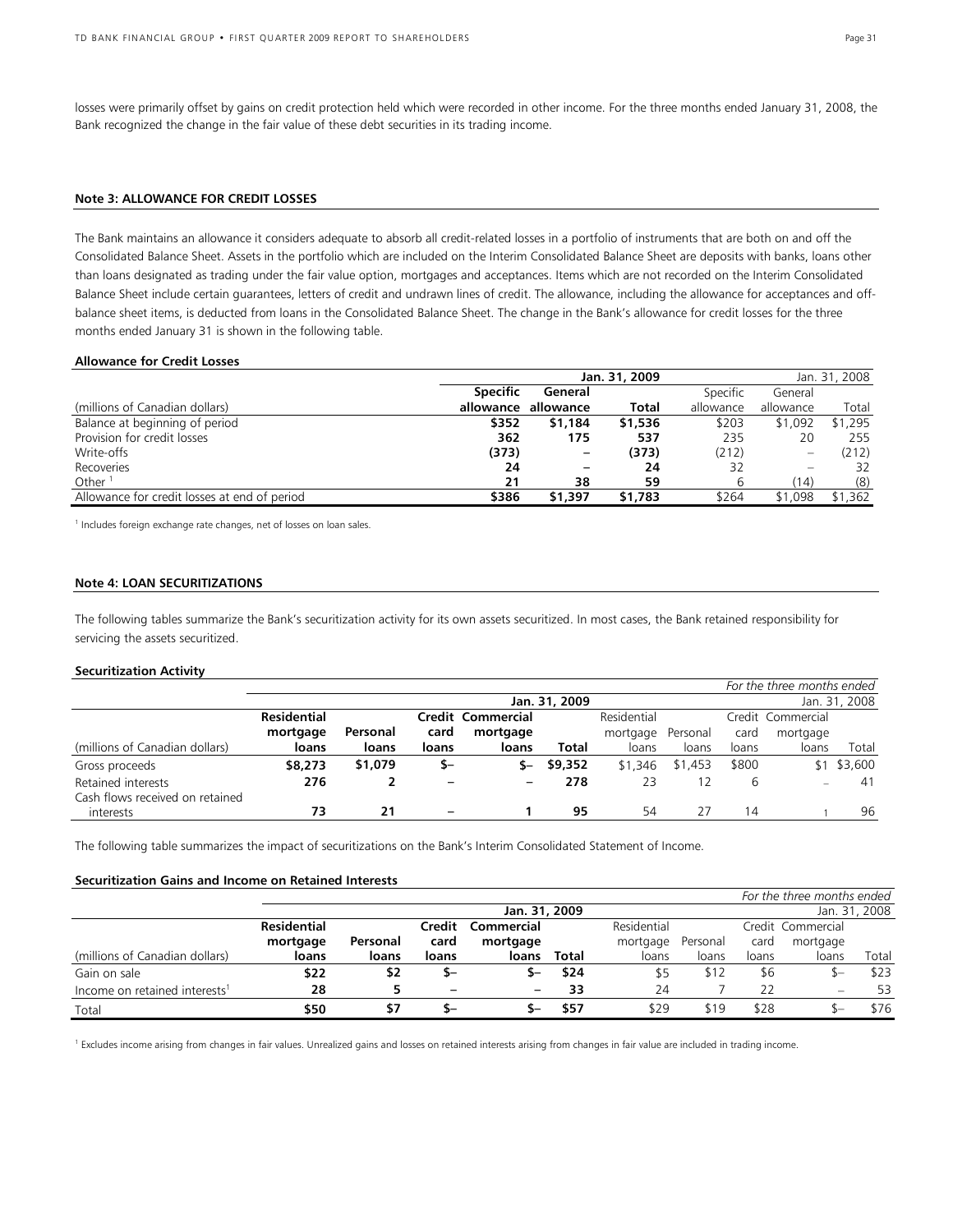The key assumptions used to value the retained interests at the date of the securitization activities are as follows:

#### **Key Assumptions**

|                                     |             |          |        | 2009       |             |          |       | 2008              |
|-------------------------------------|-------------|----------|--------|------------|-------------|----------|-------|-------------------|
|                                     | Residential |          | Credit | Commercial | Residential |          |       | Credit Commercial |
|                                     | mortgage    | Personal | card   | mortgage   | mortgage    | Personal | card  | mortgage          |
|                                     | loans       | loans    | loans  | loans      | loans       | loans    | loans | loans             |
| Prepayment rate <sup>1</sup>        | 18.6%       | 5.5%     | N/A    | 5.2%       | 20.0%       | 6.1%     | 44.0% | 8.7%              |
| Excess spread <sup>2</sup>          | 1.0         | 0.4      | N/A    | 1.0        | 0.6         |          | 6.9   | 1.0               |
| Discount rate                       | 3.2         | 3.9      | N/A    | 8.1        | 5.9         | 5.8      | 6.4   | 8.3               |
| Expected credit losses <sup>3</sup> |             | -        | N/A    | 0.1        | -           | -        | 2.4   | 0.1               |

<sup>1</sup> Represents monthly payment rate for secured personal and credit card loans.

<sup>2</sup> The excess spread for credit card loans reflects the net portfolio yield, which is interest earned less funding costs and losses.

<sup>3</sup> There are no expected credit losses for residential mortgage loans as the loans are government-guaranteed.

During the three months ended January 31, 2009, there were maturities of previously securitized loans and receivables of \$1,079 million (three months ended January 31, 2008 – \$2,254 million). Proceeds from new securitizations were \$8,273 million for the three months ended January 31, 2009 (three months ended January 31, 2008 – \$1,346 million).

### **Note 5: LIABILITY FOR PREFERRED SHARES**

The Bank's liability for preferred shares is as follows:

| Jan. 31, 2009 | Oct. 31, 2008 |
|---------------|---------------|
|               |               |
| \$350         | \$350         |
| 200           | 200           |
| \$550         | \$550         |
|               |               |

### **Note 6: CAPITAL TRUST SECURITIES**

The following table summarizes the Capital Trust Securities issued by the Trusts that were established by the Bank.

### **Capital Trust Securities**

|                                                                                                                                     | Jan. 31, | Oct. 31, |
|-------------------------------------------------------------------------------------------------------------------------------------|----------|----------|
| (millions of Canadian dollars)                                                                                                      | 2009     | 2008     |
| Trust units issued by TD Capital Trust (thousands of units)<br>900 Capital Trust Securities - Series 2009 <sup>1</sup>              | \$895    | \$894    |
| Trust units issued by TD Capital Trust $II^2$ (thousands of units)<br>350 TD Capital Trust II Securities - Series 2012-1            | 350      | 350      |
| Trust units issued by TD Capital Trust III (thousands of units)<br>1,000 TD Capital Trust III Securities - Series 2008 <sup>3</sup> | 990      | 990      |
| Debt issued by TD Capital Trust IV $2$ (thousands of units)                                                                         |          |          |
| 550 TD Capital Trust IV Notes - Series 1                                                                                            | 550      |          |
| 450 TD Capital Trust IV Notes - Series 2                                                                                            | 450      |          |

<sup>1</sup> Included in liability for Capital Trust Securities on the Interim Consolidated Balance Sheet.

<sup>2</sup> Trust II & Trust IV are variable interest entities. As the Bank is not the primary beneficiary of the trusts, the Bank does not consolidate them. The senior deposit notes that were issued to Trust II & Trust IV are reflected in deposits on the Interim Consolidated Balance Sheet. 3 Included in non-controlling interest in subsidiaries. See Note 7.

# *TD Capital IV Notes*

On January 26, 2009, TD Capital Trust IV (Trust IV), a trust established under the laws of the Province of Ontario, issued \$550,000,000 of 9.523% TD Capital Trust IV Notes – Series 1 due June 30, 2108 (TD CaTS IV – Series 1) and \$450,000,000 of 10.00% TD Capital Trust IV Notes – Series 2 due June 30, 2108 (TD CaTS IV – Series 2) (collectively, the TD CaTS IV Notes). The proceeds from the issuance were invested in Bank deposits. TD CaTS IV Notes qualify as Tier 1 capital of the Bank.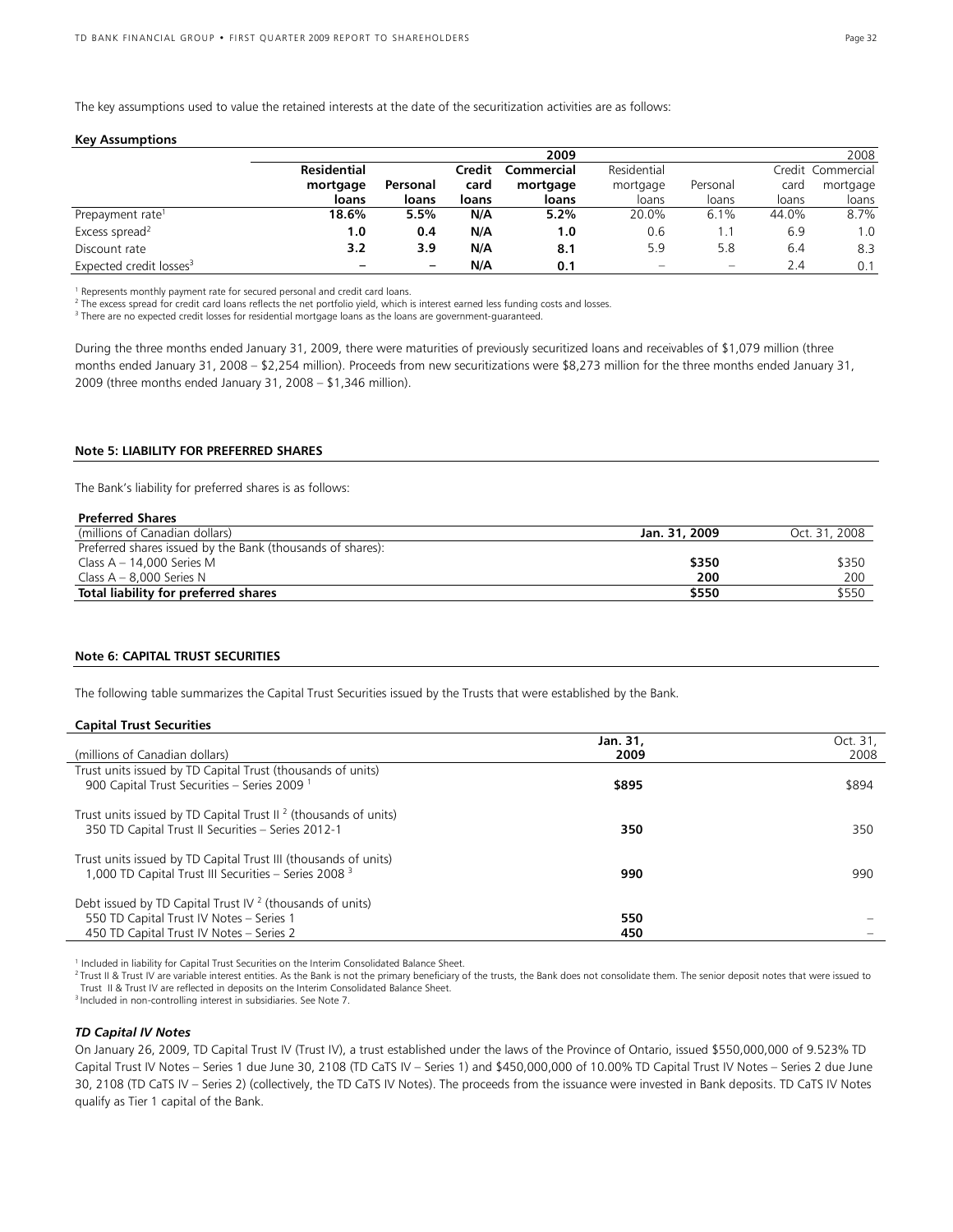TD CaTS IV – Series 1 will pay interest, at a rate of 9.523%, in equal semi-annual instalments on June 30 and December 31 of each year until June 30, 2019. Starting on June 30, 2019 and on every fifth anniversary thereafter until June 30, 2104 (Series 1 Interest Reset Date), the interest rate on the TD CaTS IV - Series 1 will reset to equal the Government of Canada (GOC) yield plus 10.125%. TD CaTS IV – Series 2 will pay interest, at a rate of 10.00%, in equal semi-annual instalments on June 30 and December 31 of each year until June 30, 2039. Starting on June 30, 2039 and on every fifth anniversary thereafter until June 30, 2104 (Series 2 Interest Reset Date), the interest rate on the TD CaTS IV - Series 2 will reset to equal the GOC yield plus 9.735%.

On or after June 30, 2014, the Trust may redeem the TD CaTS IV – Series 1, subject to regulatory consent, for a price per \$1,000 principal amount of TD CaTS IV – Series 1 redeemed (a) on any day that is not a Series 1 Interest Reset Date equal to the greater of par and a price calculated to provide an annual yield equal to the yield of a GOC bond maturing on the next Series 1 Interest Reset Date plus (i) 1.6875% if the redemption date is prior to June 30, 2019 or (ii) 3.375% if the redemption date is on or after June 30, 2019 or (b) on a Series 1 Interest Reset Date equal to par, together in each case with accrued and unpaid interest. On or after June 30, 2014, the Trust may redeem the TD CaTS IV – Series 2, subject to regulatory consent, for a price per \$1,000 principal amount of TD CaTS IV – Series 2 redeemed (a) on any day that is not a Series 2 Interest Reset Date equal to the greater of par and a price calculated to provide an annual yield equal to the yield of a GOC bond maturing on the next Series 2 Interest Reset Date plus (i) 1.62% if the redemption date is prior to June 30, 2039 or (ii) 3.24% if the redemption date is on or after June 30, 2039 or (b) on a Series 2 Interest Reset Date equal to par, together in each case with accrued and unpaid interest.

Holders of TD CaTS IV Notes may, in certain circumstances, be required to invest interest paid on the TD CaTS IV Notes in non-cumulative Class A First Preferred Shares of the Bank. In addition, in certain circumstances, the TD CaTS IV Notes will be exchanged automatically, without the consent of the holders, for non-cumulative Class A First Preferred Shares, Series A10 of the Bank.

### **Note 7: NON-CONTROLLING INTERESTS IN SUBSIDIARIES**

| (millions of Canadian dollars)                  | Jan. 31, 2009 | Oct. 31, 2008 |
|-------------------------------------------------|---------------|---------------|
| REIT preferred stock, Series A                  | \$599         | \$523         |
| TD Capital Trust III Securities - Series 2008   | 990           | 990           |
| Other                                           |               |               |
| Total non-controlling interests in subsidiaries | \$1,626       | \$1,560       |

### **Note 8**: **SHARE CAPITAL**

### **Common Shares**

The Bank is authorized by the shareholders to issue an unlimited number of common shares, without par value, for unlimited consideration. The common shares are not redeemable or convertible. Dividends are typically declared by the Board of Directors of the Bank on a quarterly basis and the amount may vary from quarter to quarter.

### **Shares Issued and Outstanding**

|                                                             |                         |               |                  | For the three months ended |
|-------------------------------------------------------------|-------------------------|---------------|------------------|----------------------------|
|                                                             |                         | Jan. 31, 2009 |                  | Jan. 31, 2008              |
| (millions of shares and millions of Canadian dollars)       | <b>Number of shares</b> | Amount        | Number of shares | Amount                     |
| Common:                                                     |                         |               |                  |                            |
| Balance at beginning of period                              | 810.1                   | \$13,241      | 717.8            | \$6,577                    |
| Issued on exercise of options                               | 0.7                     | 39            | 1.0              | 42                         |
| Issued for cash                                             | 34.9                    | 1,381         |                  |                            |
| Issued as a result of dividend reinvestment plan            | 3.2                     | 128           | 0.3              | 21                         |
| Impact of shares acquired for trading purposes <sup>1</sup> | (0.2)                   | (8)           | (0.1)            | (8)                        |
| Balance at end of period - common                           | 848.7                   | \$14,781      | 719.0            | \$6,632                    |
| Preferred (Class A):                                        |                         |               |                  |                            |
| Series O                                                    | 17.0                    | \$425         | 17.0             | \$425                      |
| Series P                                                    | 10.0                    | 250           | 10.0             | 250                        |
| Series Q                                                    | 8.0                     | 200           | 8.0              | 200                        |
| Series R                                                    | 10.0                    | 250           |                  |                            |
| Series S                                                    | 10.0                    | 250           |                  |                            |
| Series Y                                                    | 10.0                    | 250           |                  |                            |
| Series AA                                                   | 10.0                    | 250           |                  |                            |
| Series AC                                                   | 8.8                     | 220           |                  |                            |
| Series AE                                                   | 12.0                    | 300           |                  |                            |
| Series AG                                                   | 15.0                    | 375           |                  |                            |
| Balance at end of period – preferred                        | 110.8                   | \$2,770       | 35.0             | \$875                      |

<sup>1</sup> Purchased by subsidiaries of the Bank, which are regulated securities entities in accordance with Regulation 92-313 under the Bank Act.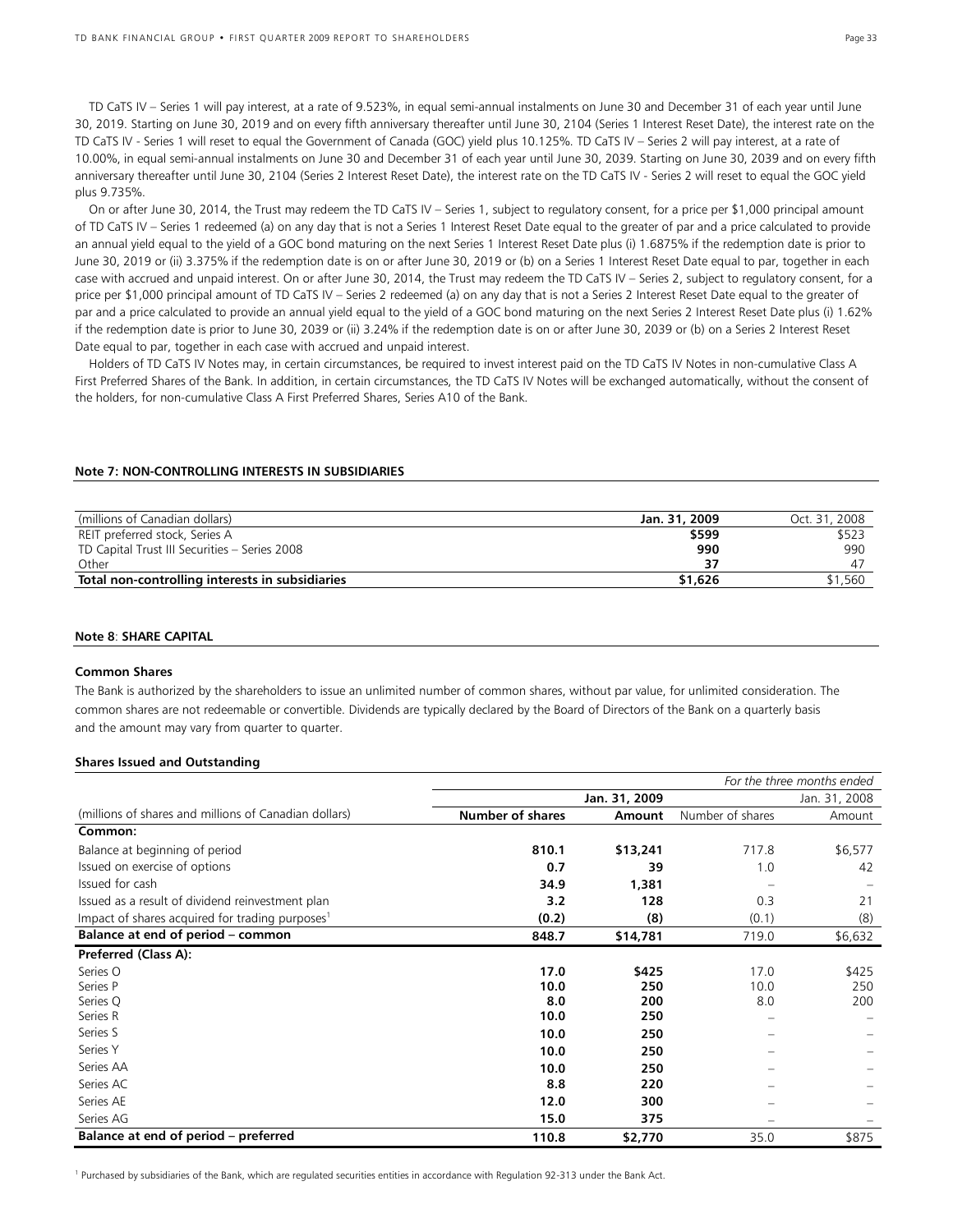### *COMMON SHARES*

On December 5, 2008, the Bank issued 35 million common shares for gross cash consideration of \$1.4 billion. The common share issue qualifies as Tier 1 capital of the Bank.

## *PREFERRED SHARES*

# *5-Year Rate Reset Preferred Shares, Series AC*

On November 5, 2008, the Bank issued 8.8 million non-cumulative 5-Year Rate Reset Preferred Shares, Series AC for gross cash consideration of \$220 million. Quarterly non-cumulative cash dividends, if declared, will be paid at a per annum rate of 5.60% for the initial period from and including November 5, 2008 to but excluding January 31, 2014. Thereafter, the dividend rate will reset every five years to equal the then five year Government of Canada bond yield plus 2.74%. Holders of the Series AC shares will have the right to convert their shares into non-cumulative Floating Rate Preferred Shares, Series AD, subject to certain conditions, on January 31, 2014, and on January 31 every five years thereafter and vice versa. The Series AC shares are redeemable by the Bank for cash, subject to regulatory consent, at \$25.00 per share on January 31, 2014 and on January 31 every five years thereafter. The Series AC shares qualify as Tier 1 capital of the Bank.

### *5-Year Rate Reset Preferred Shares, Series AE*

On January 14, 2009, the Bank issued 12 million non-cumulative 5-Year Rate Reset Preferred Shares, Series AE for gross cash consideration of \$300 million. Quarterly non-cumulative cash dividends, if declared, will be paid at a per annum rate of 6.25% for the initial period from and including January 14, 2009 to but excluding April 30, 2014. Thereafter, the dividend rate will reset every five years to equal the then five year Government of Canada bond yield plus 4.37%. Holders of the Series AE shares will have the right to convert their shares into non-cumulative Floating Rate Class A Preferred Shares, Series AF, subject to certain conditions, on April 30, 2014, and on April 30 every five years thereafter and vice versa. The Series AE shares are redeemable by the Bank for cash, subject to regulatory consent, at \$25.00 per share on April 30, 2014 and on April 30 every five years thereafter. The Series AE shares qualify as Tier 1 capital of the Bank.

### *5-Year Rate Reset Preferred Shares, Series AG*

On January 30, 2009, the Bank issued 15 million non-cumulative 5-Year Rate Reset Preferred Shares, Series AG for gross cash consideration of \$375 million. Quarterly non-cumulative cash dividends, if declared, will be paid at a per annum rate of 6.25% for the initial period from and including January 30, 2009 to but excluding April 30, 2014. Thereafter, the dividend rate will reset every five years to equal the then five year Government of Canada bond yield plus 4.38%. Holders of the Series AG shares will have the right to convert their shares into non-cumulative Floating Rate Class A Preferred Shares, Series AH, subject to certain conditions, on April 30, 2014, and on April 30 every five years thereafter and vice versa. The Series AG shares are redeemable by the Bank for cash, subject to regulatory consent, at \$25.00 per share on April 30, 2014 and on April 30 every five years thereafter. The Series AG shares qualify as Tier 1 capital of the Bank.

# **Note 9: REGULATORY CAPITAL**

The Bank manages its capital under guidelines established by the Office of the Superintendent of Financial Institutions Canada (OSFI). The regulatory capital guidelines measure capital in relation to credit, market and operational risks. The Bank has various capital policies, procedures and controls which it utilizes to achieve its goals and objectives.

During the three months ended January 31, 2009, the Bank complied with the OSFI guideline related to capital ratios and the assets-to-capital multiple. This guideline is based on the "International Convergence of Capital Measurement and Capital Standards – A Revised Framework" (Basel II) issued by the Basel Committee on Banking Supervision. Effective November 1, 2008, substantial investments held prior to January 1, 2007, which were previously deducted from Tier 2 capital, are deducted 50% from Tier 1 capital and 50% from Tier 2 capital. Insurance subsidiaries continue to be deconsolidated and reported as a deduction from Tier 2 capital.

The Bank's regulatory capital position was as follows:

| (millions of Canadian dollars)   | Jan. 31, 2009 | Oct. 31, 2008 |
|----------------------------------|---------------|---------------|
| Tier 1 capital                   | \$21,320      | \$20,679      |
| Tier 1 capital ratio $1$         | 10.1%         | 9.8%          |
| Total capital <sup>2</sup>       | \$28,880      | \$25,348      |
| Total capital ratio <sup>3</sup> | 13.6%         | 12.0%         |
| Assets-to-capital multiple 4     | 16.9          | 19.3          |

<sup>1</sup> Tier 1 capital ratio is calculated as Tier 1 capital divided by risk-weighted assets (RWA).

The assets-to-capital multiple is calculated as total assets plus off-balance sheet credit instruments, such as certain letters of credit and guarantees less investments in associated corporations, goodwill and net intangibles, divided by Total adjusted capital.

OSFI's target Tier 1 and total capital ratios for Canadian banks are 7% and 10%, respectively.

Total capital includes Tier 1 and Tier 2 capital.

Total capital ratio is calculated as Total capital divided by RWA.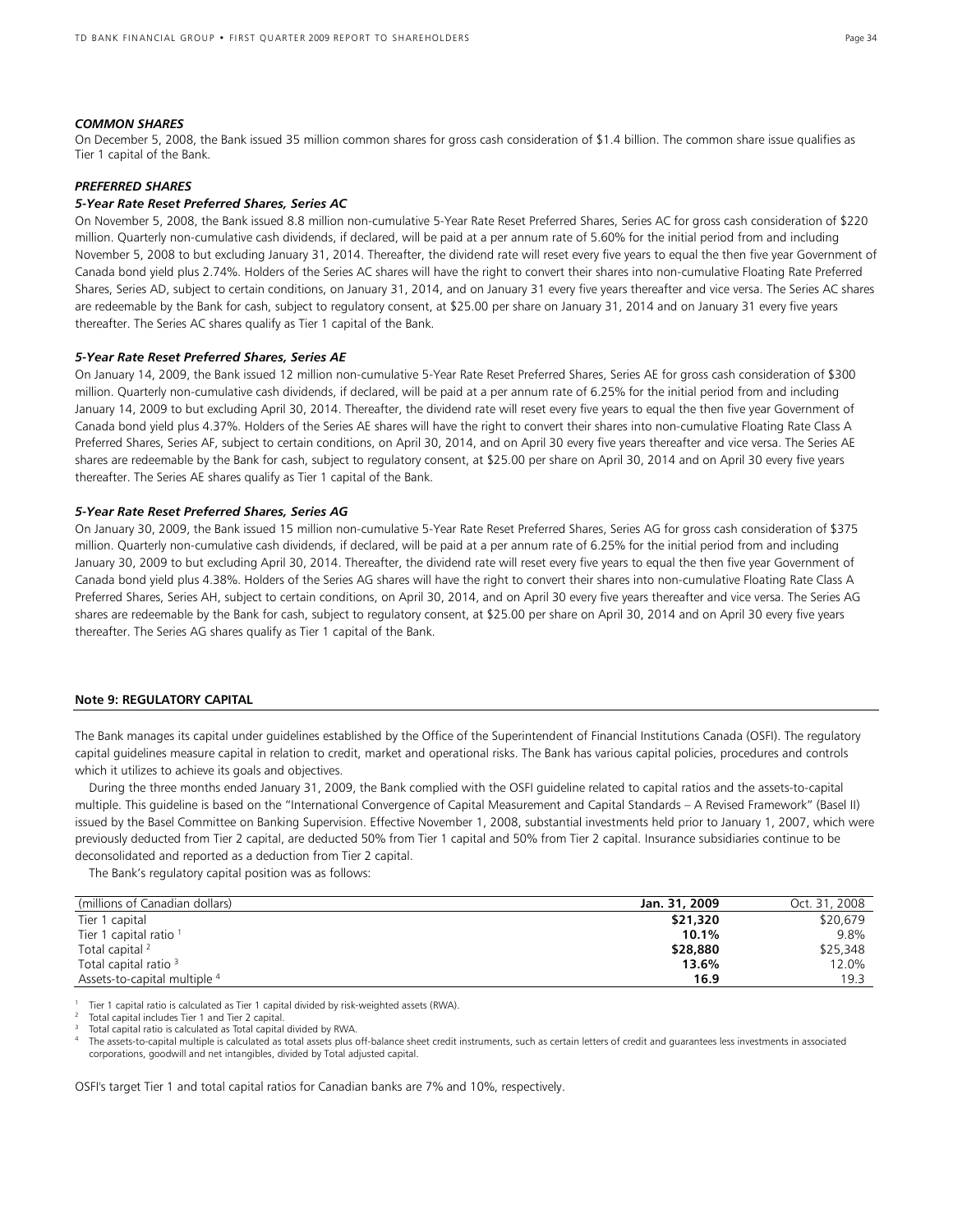# **Note 10: ACCUMULATED OTHER COMPREHENSIVE INCOME (LOSS)**

The following table summarizes the Bank's accumulated other comprehensive income (loss), net of income taxes, as at January 31, 2009:

### **Accumulated Other Comprehensive Income (Loss), Net of Income Taxes**

|                                                                                                    |               | As at         |
|----------------------------------------------------------------------------------------------------|---------------|---------------|
| (millions of Canadian dollars)                                                                     | Jan. 31, 2009 | Oct. 31, 2008 |
| Unrealized loss on available-for-sale securities, net of cash flow hedges                          | \$(2,601)     | \$(1,409)     |
| Unrealized foreign currency translation gain (loss) on investments in subsidiaries, net of hedging | 1.928         | (1,633)       |
| activities                                                                                         |               |               |
| Gain on derivatives designated as cash flow hedges                                                 | 2,846         | 1,393         |
| Accumulated other comprehensive income (loss) balance as at Jan. 31                                | \$2,173       | \$(1,649)     |

### **Note 11: STOCK-BASED COMPENSATION**

For the three months ended January 31, 2009, the Bank recognized compensation expense for stock option awards of \$6 million (three months ended January 31, 2008 - \$5 million).

During the three months ended January 31, 2009, 3.3 million (three months ended January 31, 2008 – 2.0 million) options were granted by TD Bank with a weighted average fair value of \$7.76 per option (three months ended January 31, 2008 – \$10.80 per option).

The fair value of options granted was estimated at the date of grant using a binomial tree-based valuation model. The following assumptions were used:

|                         | For the three months ended |           |
|-------------------------|----------------------------|-----------|
|                         | Jan. 31                    | Jan. 31   |
|                         | 2009                       | 2008      |
| Risk-free interest rate | 2.2%                       | 3.80%     |
| Expected option life    | 5.5 years                  | 5.5 years |
| Expected volatility     | 23.8%                      | 15.9%     |
| Expected dividend yield | 2.98%                      | 2.85%     |

# **Note 12: EMPLOYEE FUTURE BENEFITS**

The Bank's pension plans and principal non-pension post-retirement benefit plans expenses are as follows:

### **Principal Pension Plan Pension Expense**

|                                                                                                    | For the three months ended |         |
|----------------------------------------------------------------------------------------------------|----------------------------|---------|
|                                                                                                    | Jan. 31                    | Jan. 31 |
| (millions of Canadian dollars)                                                                     | 2009                       | 2008    |
| Elements of pension plan expense before adjustments to recognize the long term nature of the cost: |                            |         |
| Service cost - benefits earned                                                                     | \$20                       | \$16    |
| Interest cost on projected benefit obligation                                                      | 36                         | 30      |
| Actual return on plan assets                                                                       | 327                        | (3)     |
| Plan amendments                                                                                    |                            |         |
| Adjustments to recognize the long-term nature of plan cost:                                        |                            |         |
| Difference between costs arising in the period and costs recognized in the period in respect of:   |                            |         |
| Return on plan assets <sup>1</sup>                                                                 | (364)                      | (35)    |
| Actuarial losses <sup>2</sup>                                                                      |                            |         |
| Plan amendments <sup>3</sup>                                                                       |                            | (4)     |
| Total                                                                                              | \$27                       | \$11    |

<sup>1</sup> For the three months ended January 31,2009, includes expected return on plan assets of \$37 million (three months ended January 31,2008 – \$38 million) less actual return on plan<br>assets of \$(327) million (three months en

<sup>2</sup> For the three months ended January 31,2009, includes loss recognized of \$3 million (three months ended January 31,2008 – nil) less actuarial losses on projected benefit obligation of nil (three months ended January 31,

<sup>3</sup> For the three months ended January 31,2009, includes amortization of costs for plan amendments of \$5 million (three months ended January 31,2008 - \$3 million) less actual cost amendments of nil (three months ended January 31,2008 – \$7 million).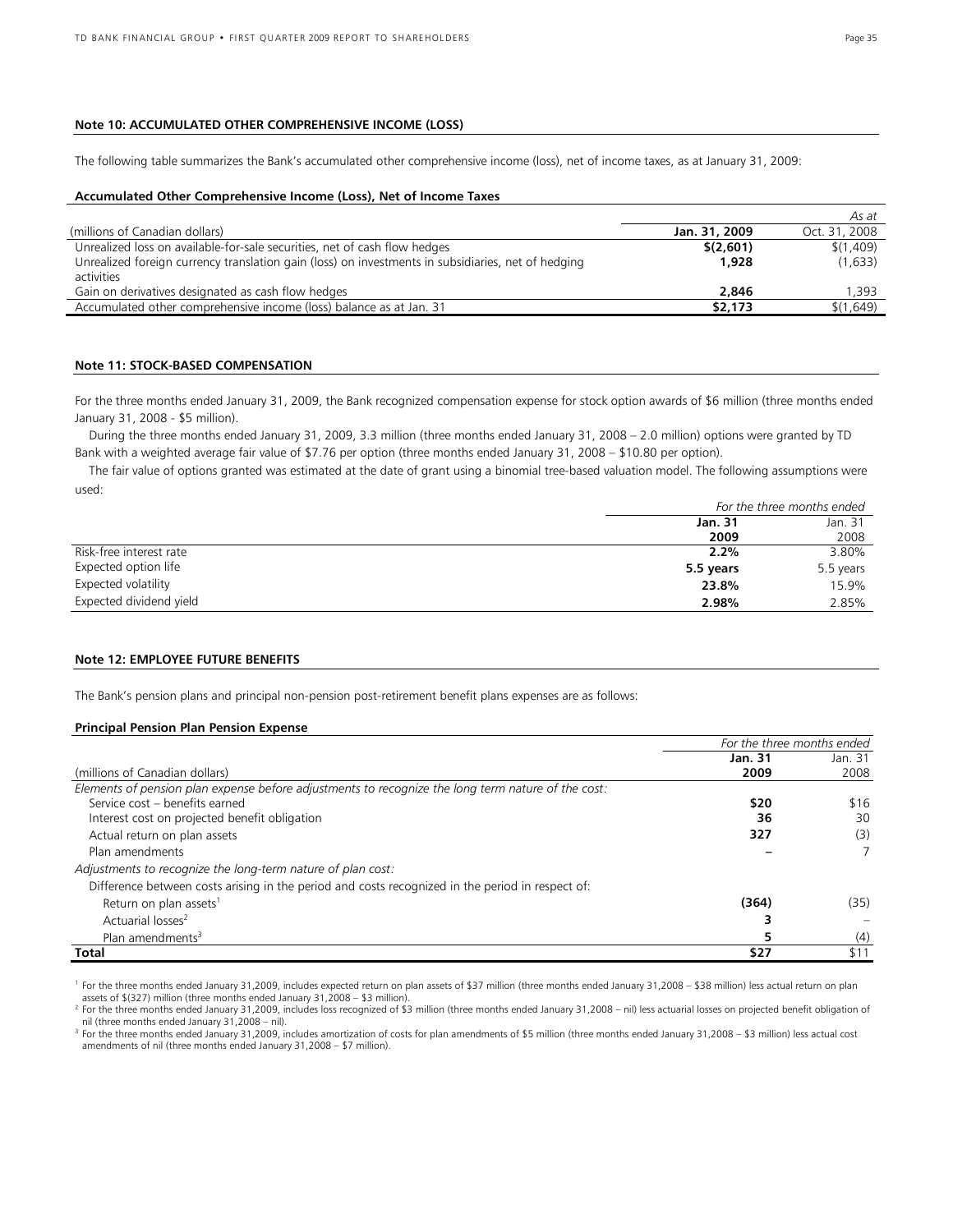# **Other Pension Plans' Expense**

|                                           | For the three months ended |         |  |
|-------------------------------------------|----------------------------|---------|--|
|                                           | Jan. 31                    | Jan. 31 |  |
| (millions of Canadian dollars)            | 2009                       | 2008    |  |
| CT defined benefit pension plan           |                            |         |  |
| TD Banknorth defined benefit pension plan | (3)                        |         |  |
| Supplemental employee retirement plans    |                            | 8       |  |
| Total                                     |                            | \$8     |  |

### **Principal Non-Pension Post-Retirement Benefit Plan Expense**

|                                                                                                        | For the three months ended |         |
|--------------------------------------------------------------------------------------------------------|----------------------------|---------|
|                                                                                                        | Jan. 31                    | Jan. 31 |
| (millions of Canadian dollars)                                                                         | 2009                       | 2008    |
| Elements of non-pension plan expense before adjustments to recognize the long-term nature of the cost: |                            |         |
| Service cost - benefits earned                                                                         | \$2                        | \$3     |
| Interest cost on projected benefit obligation                                                          |                            | 6       |
| Adjustments to recognize the long-term nature of plan cost:                                            |                            |         |
| Difference between costs arising in the period and costs recognized in the period in respect of:       |                            |         |
| Actuarial losses                                                                                       |                            |         |
| Plan amendments                                                                                        | (1)                        |         |
| Total                                                                                                  | \$6                        | \$9     |

### **Cash Flows**

The Bank's contributions to its pension plans and its principal non-pension post-retirement benefit plans are as follows:

# **Plan Contributions**

|                                          | For the three months ended |         |  |
|------------------------------------------|----------------------------|---------|--|
|                                          | Jan. 31                    | Jan. 31 |  |
| (millions of Canadian dollars)           | 2009                       | 2008    |  |
| Principal pension plan                   | \$21                       | \$19    |  |
| Supplemental employee retirement plans   |                            |         |  |
| Non-pension post-retirement benefit plan |                            |         |  |
| Total                                    | \$26                       | 525     |  |

As at January 31, 2009, the Bank expects to contribute an additional \$214 million to its principal pension plan, nil to its CT defined benefit pension plan, nil to its TD Banknorth defined benefit pension plan, \$8 million to its supplemental employee retirement plans and \$7 million to its non-pension post-retirement benefit plan by the end of the year. However, future contribution amounts may change upon the Bank's review of the current contribution levels during the year.

## **Note 13: EARNINGS PER SHARE**

The Bank's basic and diluted earnings per share at January 31 are as follows:

### **Basic and Diluted Earnings per Share**

|                                                                                                             | For the three months ended |         |
|-------------------------------------------------------------------------------------------------------------|----------------------------|---------|
|                                                                                                             | Jan. 31                    | Jan. 31 |
|                                                                                                             | 2009                       | 2008    |
| <b>Basic earnings per share</b>                                                                             |                            |         |
| Net income available to common shares (\$ millions)                                                         | \$683                      | \$962   |
| Average number of common shares outstanding (millions)                                                      | 832.6                      | 718.3   |
| Basic earnings per share (\$)                                                                               | \$0.82                     | \$1.34  |
| Diluted earnings per share                                                                                  |                            |         |
| Net income available to common shares (\$ millions)                                                         | \$683                      | \$962   |
| Average number of common shares outstanding (millions)                                                      | 832.6                      | 718.3   |
| Stock options potentially exercisable as determined under the treasury stock method <sup>1</sup> (millions) | 1.6                        | 6.3     |
| Average number of common shares outstanding – diluted (millions)                                            | 834.2                      | 724.6   |
| Diluted earnings per share <sup>1</sup> (\$)                                                                | \$0.82                     | \$1.33  |

<sup>1</sup> For the three months ended January 31, 2009, the computation of diluted earnings per share excluded weighted-average options outstanding of 17.1 million with a weighted-average exercise price of \$66.72 as the option price was greater than the average market price of the Bank's common shares. For the three months ended January 31, 2008, the computation of diluted earnings per share excluded weighted-average options outstanding of 1.0 million with a weighted-average exercise price of \$72.67 as the option price was greater than the average market price of the Bank's common shares.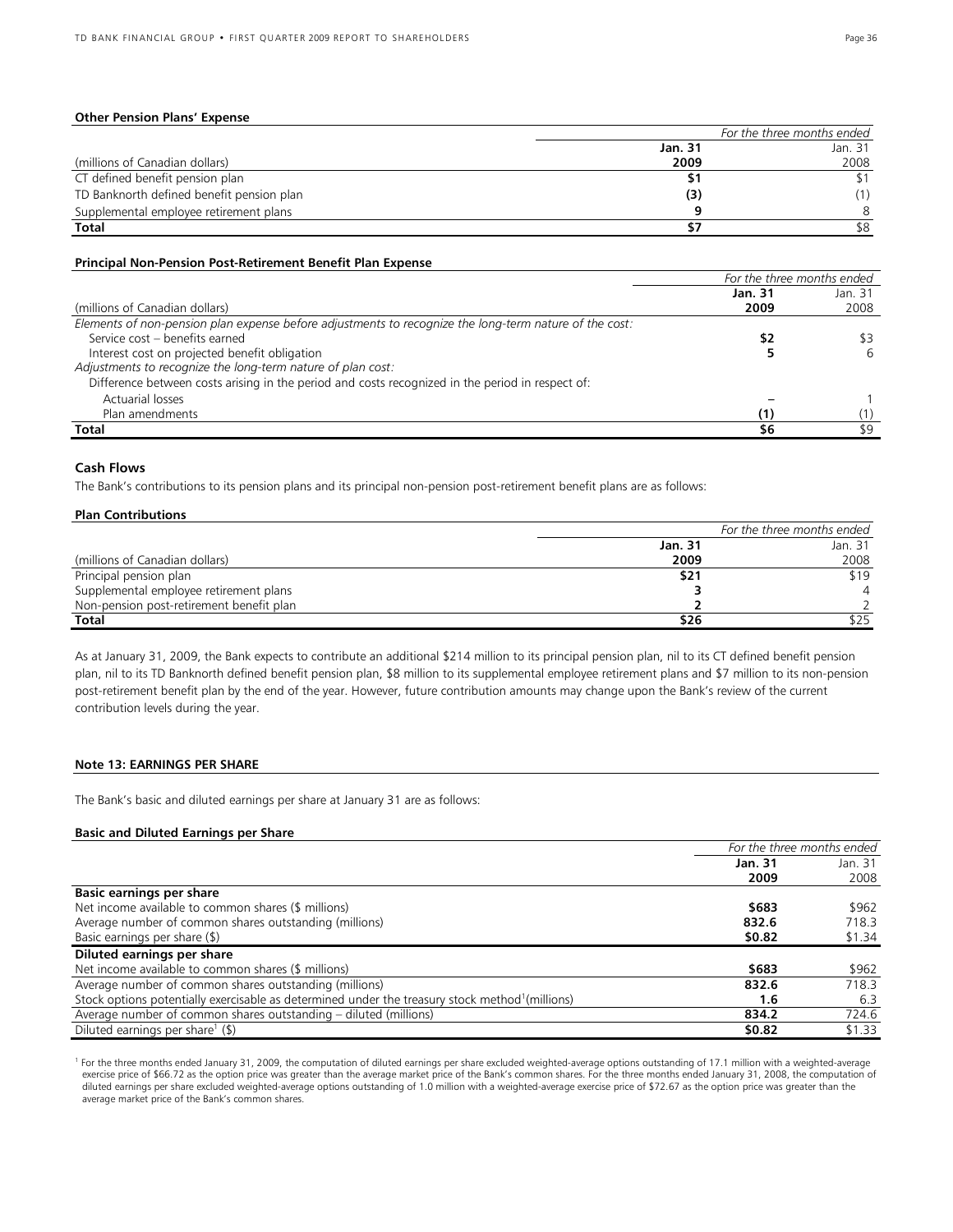### **Note 14: SEGMENTED INFORMATION**

The Bank's operations and activities are organized around the following operating business segments: Canadian Personal and Commercial Banking, Wealth Management, U.S. Personal and Commercial Banking and Wholesale Banking. Results for these segments for the three months ended January 31 are presented in the following table:

### **Results by Business Segment**

|                                |                | <b>Canadian Personal</b> |         |                         |                | <b>U.S. Personal and</b> |                |                      |          |                        |         |         |
|--------------------------------|----------------|--------------------------|---------|-------------------------|----------------|--------------------------|----------------|----------------------|----------|------------------------|---------|---------|
|                                |                | and Commercial           |         | Wealth                  |                | Commercial               |                | Wholesale            |          |                        |         |         |
| (millions of Canadian dollars) |                | Banking <sup>1</sup>     |         | Management <sup>1</sup> |                | Banking <sup>2</sup>     |                | Banking <sup>3</sup> |          | Corporate <sup>3</sup> |         | Total   |
|                                | <b>Jan. 31</b> | Jan. 31                  | Jan. 31 | Jan. 31                 | <b>Jan. 31</b> | Jan. 31                  | <b>Jan. 31</b> | Jan. 31              | Jan. 31  | Jan. 31                | Jan. 31 | Jan. 31 |
| For the three months ended     | 2009           | 2008                     | 2009    | 2008                    | 2009           | 2008                     | 2009           | 2008                 | 2009     | 2008                   | 2009    | 2008    |
| Net interest income            | \$1,494        | \$1,414                  | \$75    | \$88                    | \$892          | \$312                    | \$720          | \$192                | \$(453)  | \$(218)                | \$2,728 | \$1,788 |
| Other income                   | 798            | 733                      | 453     | 482                     | 302            | 140                      | 119            | 416                  | (250)    | 45                     | 1,422   | 1,816   |
| Total revenue                  | 2,292          | 2,147                    | 528     | 570                     | 1,194          | 452                      | 839            | 608                  | (703)    | (173)                  | 4,150   | 3,604   |
| Provision for (reversal of)    |                |                          |         |                         |                |                          |                |                      |          |                        |         |         |
| credit losses                  | 266            | 172                      |         |                         | 139            | 26                       | 66             | 56                   | 66       |                        | 537     | 255     |
| Non-interest expenses          | 1,186          | ,096                     | 419     | 379                     | 801            | 238                      | 388            | 321                  | 226      | 194                    | 3,020   | 2,228   |
| Income (loss) before provision |                |                          |         |                         |                |                          |                |                      |          |                        |         |         |
| for (benefit of) income taxes  | 840            | 879                      | 109     | 191                     | 254            | 188                      | 385            | 231                  | (995)    | (368)                  | 593     | 1,121   |
| Provision for (benefit of)     |                |                          |         |                         |                |                          |                |                      |          |                        |         |         |
| income taxes                   | 256            | 281                      | 34      | 63                      | 14             | 61                       | 120            | 68                   | (482)    | (238)                  | (58)    | 235     |
| Non-controlling interests in   |                |                          |         |                         |                |                          |                |                      |          |                        |         |         |
| subsidiaries, net of income    |                |                          |         |                         |                |                          |                |                      |          |                        |         |         |
| taxes                          |                |                          |         |                         |                |                          |                |                      | 28       | 8                      | 28      | 8       |
| Equity in net income of an     |                |                          |         |                         |                |                          |                |                      |          |                        |         |         |
| associated company,            |                |                          |         |                         |                |                          |                |                      |          |                        |         |         |
| net of income taxes            |                |                          | 77      | 88                      |                |                          |                |                      | 12       | 4                      | 89      | 92      |
| Net income (loss)              | \$584          | \$598                    | \$152   | \$216                   | \$240          | \$127                    | \$265          | \$163                | \$ (529) | \$(134)                | \$712   | \$970   |
| <b>Total assets</b>            |                |                          |         |                         |                |                          |                |                      |          |                        |         |         |
| (billions of Canadian dollars) |                |                          |         |                         |                |                          |                |                      |          |                        |         |         |
| - balance sheet                | \$168.6        | \$154.8                  | \$17.1  | \$14.0                  | \$147.7        | \$60.3                   | \$213.6        | \$184.6              | \$38.4   | \$21.5                 | \$585.4 | \$435.2 |
| - securitized                  | 49.8           | 43.2                     |         |                         |                |                          | 3.4            |                      | (13.9)   | (15.3)                 | 39.3    | 27.9    |

<sup>1</sup> Effective the third quarter ended July 31, 2008, the Bank transferred the U.S. insurance and credit card businesses to the Canadian Personal and Commercial Banking segment, and the U.S. Wealth Management businesses to the Wealth Management segment for management reporting purposes. Prior periods have not been reclassified as the impact was not material to segment results.

<sup>2</sup> Commencing the third quarter ended July 31, 2008, the results of U.S. Personal and Commercial Banking segment include Commerce. For details, see Note 31 to the 2008 Annual Report.

<sup>3</sup> The taxable equivalent basis (TEB) increase to net interest income and provision for income taxes reflected in the Wholesale Banking segment results is reversed in the Corporate segment.

# **Note 15: HEDGE ACCOUNTING**

Hedge accounting results were as follows:

### **Hedge Accounting Results**

|                                                | For the three months ended |         |  |
|------------------------------------------------|----------------------------|---------|--|
|                                                | Jan. 31                    | Jan. 31 |  |
| (millions of Canadian dollars)                 | 2009                       | 2008    |  |
| Fair value hedges                              |                            |         |  |
| Gain arising from hedge ineffectiveness        | \$17.1                     | \$6.9   |  |
| Cash flow hedges                               |                            |         |  |
| Gain (loss) arising from hedge ineffectiveness | \$0.1                      | \$(0.3) |  |

Portions of derivative gains (losses) that were excluded from the assessment of hedge effectiveness for fair value and cash flow hedging activities are included in the Interim Consolidated Statement of Income and are not significant for the three months ended January 31, 2009.

During the three months ended January 31, 2009, there were no firm commitments that no longer qualified as hedges.

Over the next twelve months, the Bank expects approximately \$1.55 billion in net gains reported in other comprehensive income as at January 31, 2009 to be reclassified to net income. The maximum length of time over which the Bank is hedging its exposure to the variability in future cash flows from anticipated transactions is 23 years. During the three months ended January 31, 2009, there were no forecasted transactions that failed to occur.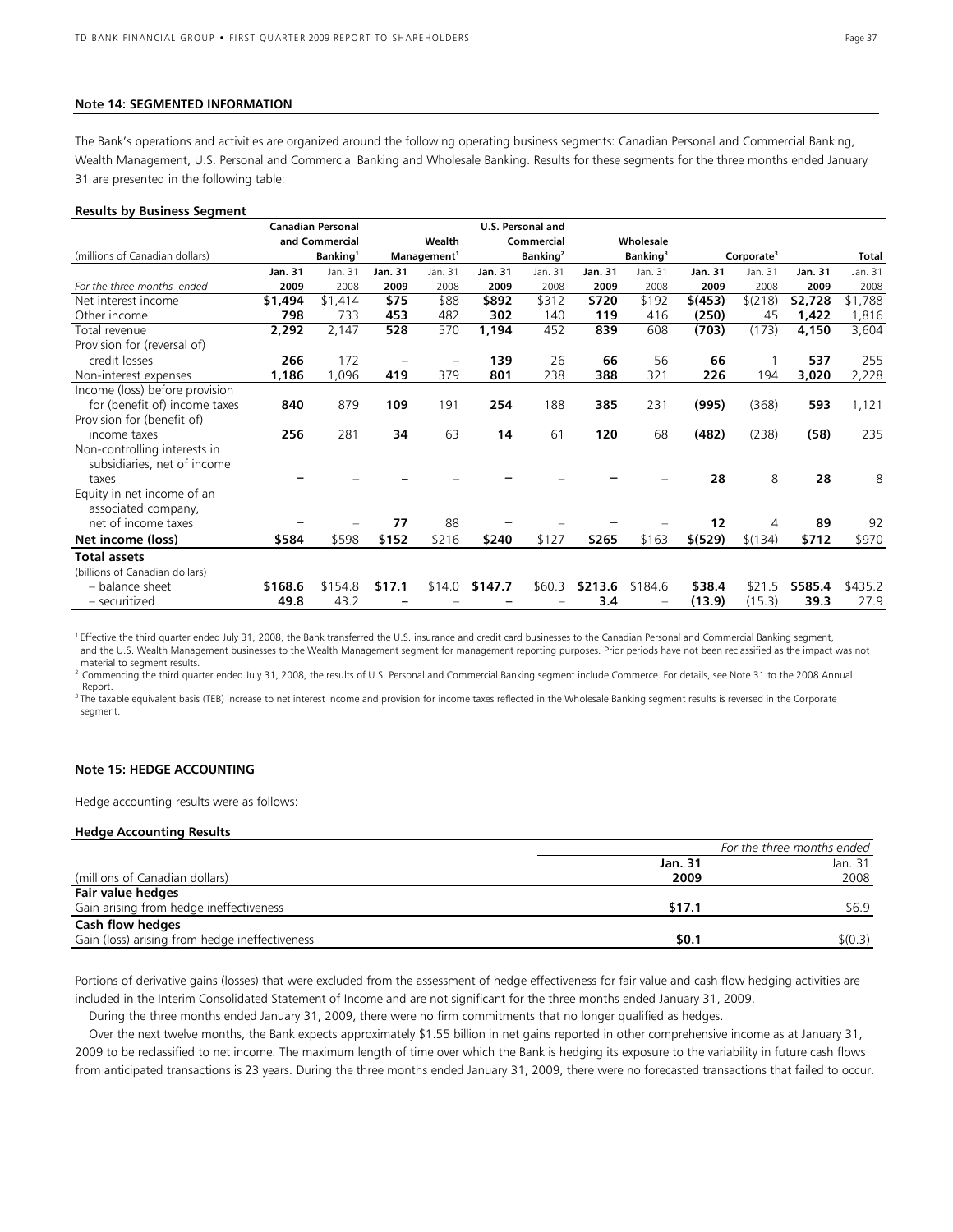# **Note 16: RESTRUCTURING AND INTEGRATION CHARGES**

As a result of the acquisition of Commerce and related restructuring and integration initiatives undertaken, the Bank incurred \$27 million before tax restructuring charges during the three months ended January 31, 2009. Restructuring charges consisted of estimated lease termination costs for approximately 50 legacy TD Banknorth branches that were closed and consolidated with nearby branches in connection with the Commerce merger. In the Interim Consolidated Statement of Income, the restructuring charges are included in restructuring costs.

 For the three months ended January 31, 2009, the Bank also incurred integration charges of \$79 million before tax. Integration charges consisted of costs related to employee retention, external professional consulting charges and marketing (including customer communication and rebranding). In the Interim Consolidated Statement of Income, the integration charges are included in non-interest expenses.

As at January 31, 2009, the remaining balance of the restructuring liability related to the acquisition of Commerce was \$46 million.

### **Note 17: ACQUISITIONS AND DISPOSITIONS**

#### *Commerce Bancorp, Inc*.

During the period from November 1, 2008 to January 31, 2009, goodwill decreased by \$92 million to \$6,238 million primarily due to the realization of future income tax assets for which a valuation allowance had been established. The purchase price allocation is subject to refinement as the Bank completes the valuation of the assets acquired and liabilities assumed.

### **Note 18: RISK MANAGEMENT**

The risk management policies and procedures of the Bank are provided in the MD&A. The shaded sections of the Managing Risk section, included on pages 19 to 21 of the MD&A, relating to credit, market and liquidity risks are an integral part of the Interim Consolidated Financial Statements. For a complete discussion of our risk management policies and procedures refer to the shaded sections presented on pages 68 to 76 of the Bank's 2008 Annual Report.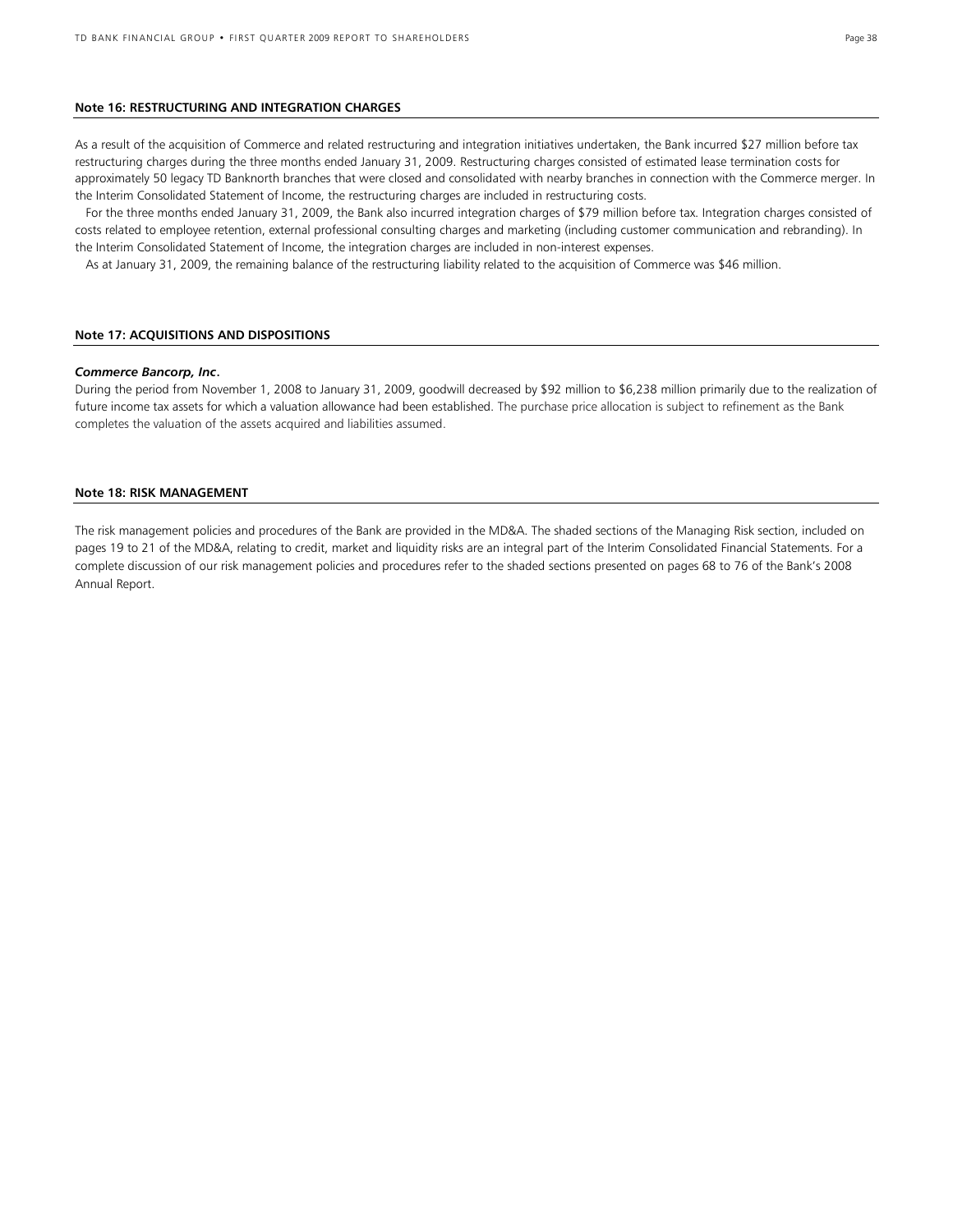### **SHAREHOLDER AND INVESTOR INFORMATION**

#### **Shareholder Services**

| If you:                                                                                                                                                    | And your inquiry relates to:                                                                                                                                                                                                                                                                                    | <b>Please contact:</b>                                                                                                                                                                                                                                                                                                                                                                      |
|------------------------------------------------------------------------------------------------------------------------------------------------------------|-----------------------------------------------------------------------------------------------------------------------------------------------------------------------------------------------------------------------------------------------------------------------------------------------------------------|---------------------------------------------------------------------------------------------------------------------------------------------------------------------------------------------------------------------------------------------------------------------------------------------------------------------------------------------------------------------------------------------|
| Are a registered shareholder<br>(your name appears on your share<br>certificate)                                                                           | Missing dividends, lost share certificates,<br>estate questions, address changes to the<br>share register, dividend bank account<br>changes, the dividend reinvestment plan, to<br>eliminate duplicate mailings of shareholder<br>materials, or to stop (and resume) receiving<br>Annual and Quarterly Reports. | <b>Transfer Agent:</b><br>CIBC Mellon Trust Company<br>P.O. Box 7010<br>Adelaide Street Postal Station<br>Toronto, Ontario M5C 2W9<br>416-643-5500<br>or toll-free at 1-800-387-0825<br>inquiries@cibcmellon.com or www.cibcmellon.com                                                                                                                                                      |
| Hold your TD shares through the<br><b>Direct Registration System in</b><br>the United States                                                               | Missing dividends, lost share certificates,<br>estate questions, address changes to the<br>share register, to eliminate duplicate mailings<br>of shareholder materials, or to stop (and<br>resume) receiving Annual and Quarterly<br>Reports.                                                                   | <b>Co-Transfer Agent and Registrar:</b><br><b>BNY Mellon Shareowner Services</b><br>P.O. Box 358015<br>Pittsburgh, Pennsylvania 15252-8015<br>or<br>480 Washington Boulevard<br>Jersey City, New Jersey 07310<br>1-866-233-4836<br>TDD for hearing impaired: 1-800-231-5469<br>Foreign shareholders: 201-680-6578<br>TDD foreign shareholders: 201-680-6610<br>www.bnymellon.com/shareowner |
| Beneficially own TD shares that<br>are held in the name of an<br>intermediary, such as a bank, a<br>trust company, a securities broker<br>or other nominee | Your TD shares, including questions regarding<br>the dividend reinvestment plan and mailings<br>of shareholder materials                                                                                                                                                                                        | Your intermediary                                                                                                                                                                                                                                                                                                                                                                           |

For all other shareholder inquiries, please contact TD Shareholder Relations at 416-944-6367 or 1-866-756-8936 or email [tdshinfo@td.com.](mailto:tdshinfo@td.com) Please note that by leaving us an e-mail or voicemail message you are providing your consent for us to forward your inquiry to the appropriate party for response.

# **General Information**

Contact Corporate & Public Affairs: (416) 982-8578

Products and services: Contact TD Canada Trust, 24 hours a day, seven days a week: 1-866-567-8888 French: 1-866-233-2323 Cantonese/Mandarin: 1-800-328-3698 Telephone device for the deaf: 1-800-361-1180

Internet website: http://www.td.com Internet e-mail[: customer.service@td.com](mailto:customer.service@td.com)

### **Quarterly Earnings Conference Call**

TD Bank Financial Group will host an earnings conference call on Wednesday, February 25, 2009. The call will be webcast live via TDBFG's website at 3:30 p.m. ET. The call and webcast will feature presentations by TDBFG executives on the bank's financial results for the first quarter, followed by a question-and-answer period with analysts. The presentation material referenced during the call will be available on the TDBFG website at http://www.td.com/investor/earnings.jsp on February 25, 2009, before 1:00 p.m. ET. A listen-only telephone line is available at 416-644-3420 or 1-800-731-6941 (toll free).

The webcast and presentations will be archived at http://www.td.com/investor/calendar arch.jsp. Replay of the teleconference will be available from 6:00 p.m. ET on February 25, 2009, until March 25, 2009, by calling 416-640-1917 or 1-877-289-8525 (toll free). The passcode is 21297053#.

# **Annual Meeting**

Thursday, April 2, 2009 Saint John Trade and Convention Centre Saint John, New Brunswick